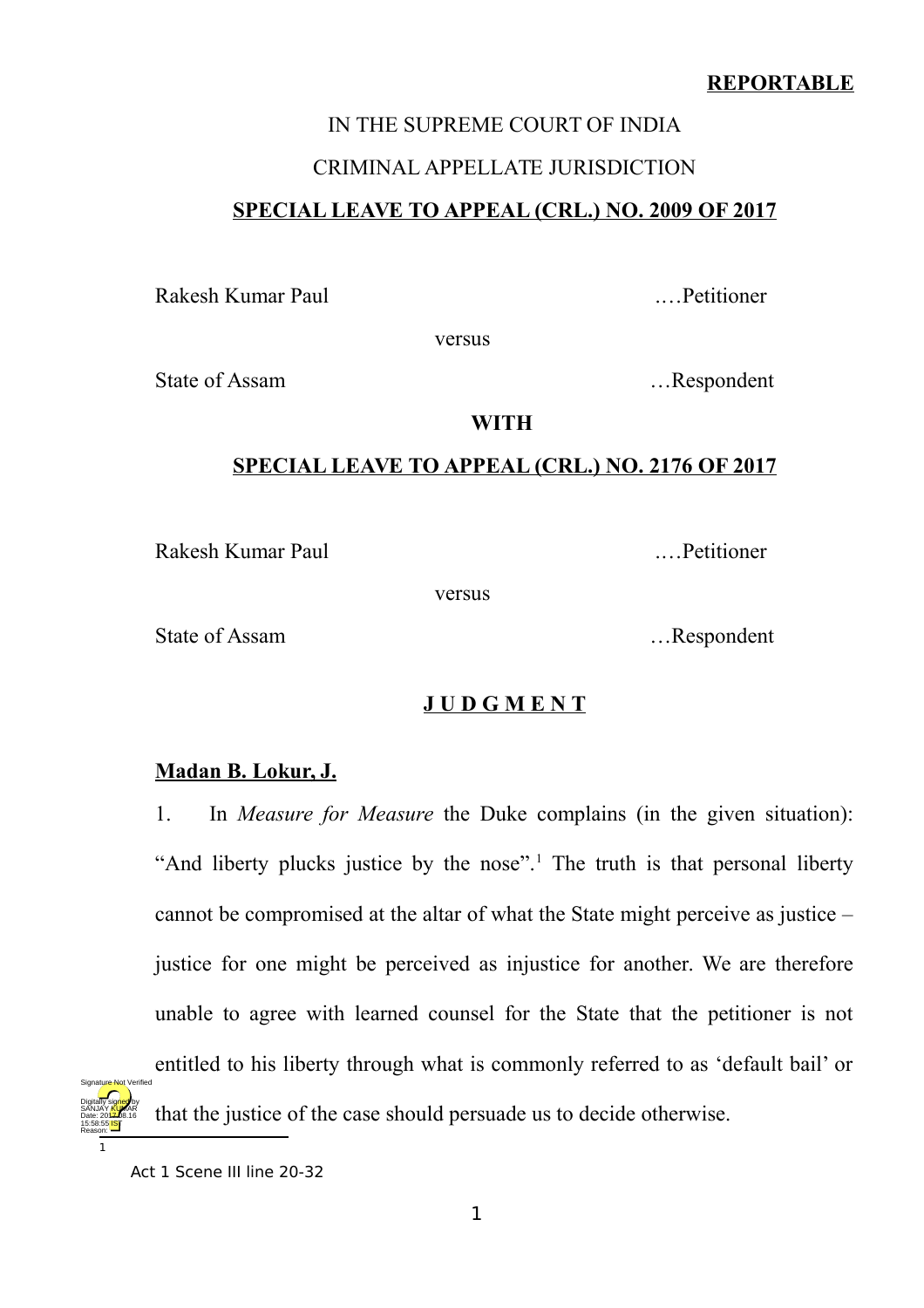2. The facts in these petitions are not in dispute and we need not go into them in any great detail since we are really concerned with the interpretation of the words "imprisonment for a term not less than ten years" appearing in clause (i) of proviso (a) to Section 167(2) of the Code of Criminal Procedure, 1973 as amended in 1978.

#### **A few facts**

3. A First Information Report No. 936 of 2016 was lodged on  $27<sup>th</sup>$  October, 2016 in respect of allegations made under the provisions of the Prevention of Corruption Act, 1988 (PC Act) and the Indian Penal Code, 1860 (IPC). Although the petitioner was not named in the First Information Report, investigations seemed to implicate him in a very large and structured conspiracy. Accordingly, on  $5<sup>th</sup>$  November, 2016 the petitioner was taken into custody pending further investigation.

4. Ordinarily, the maximum period of detention during the course of investigation (without a charge sheet or challan being filed) would be 60 days in terms of clause (ii) of proviso (a) to Section 167(2) of the Code of Criminal Procedure, 1973 (for short 'the Cr.P.C.'). In the petitioner's case, this period would come to an end on  $3<sup>rd</sup>$  January, 2017. However according to the State, since the petitioner had committed offences which could result in "imprisonment for a term not less than ten years" he could be kept in custody for a period of 90 days in terms of clause (i) of proviso (a) to Section 167(2) of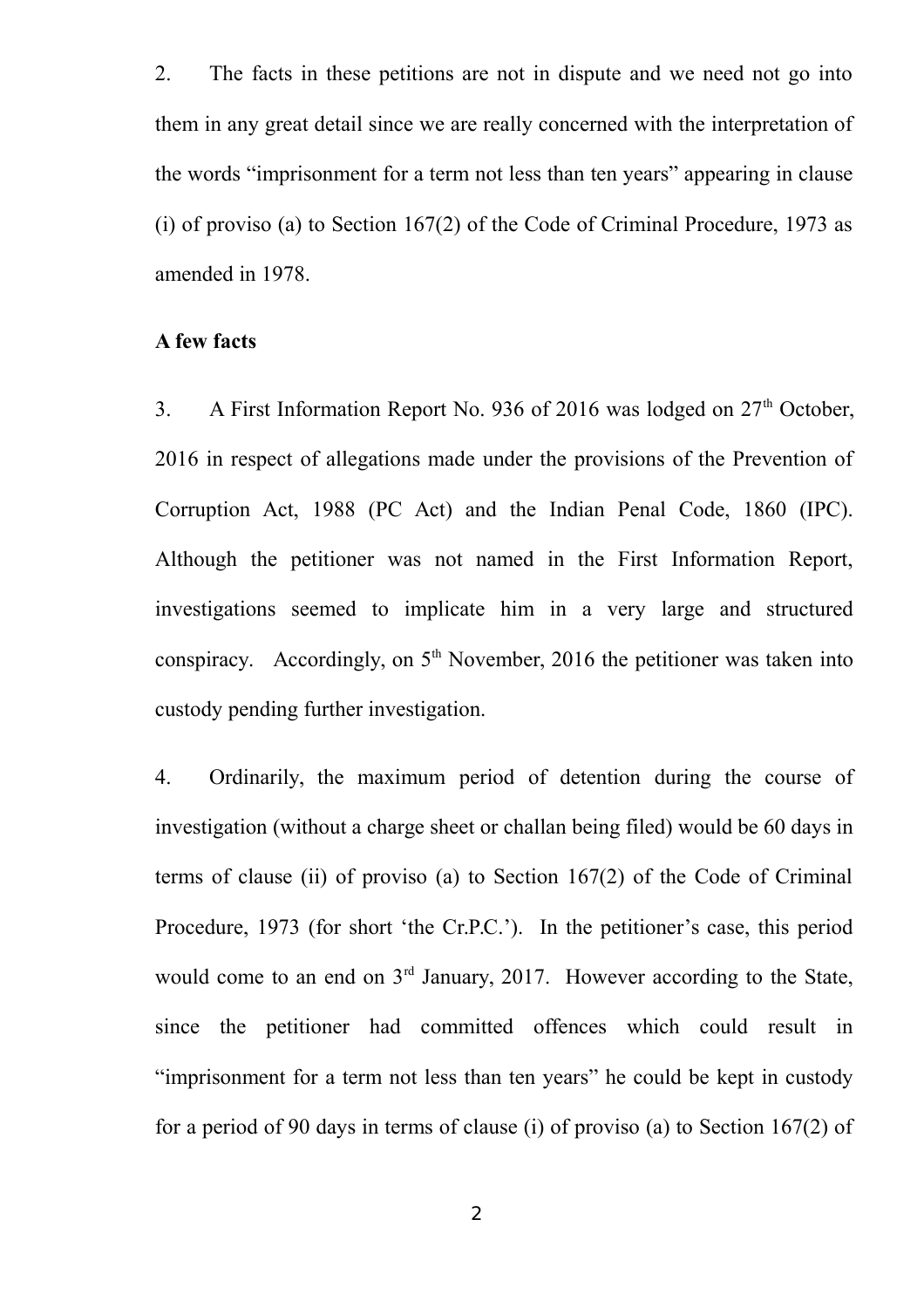the Cr.P.C. Therefore, the question before us is whether, pending investigation, the petitioner could be kept in custody for a maximum period of 60 days in terms of clause (ii) of proviso (a) to Section 167(2) of the Cr.P.C. or for 90 days in terms of clause (i) of proviso (a) to Section 167(2) of the Cr.P.C. without a charge sheet being filed.

5. On  $20<sup>th</sup>$  December, 2016 (before the expiry of 60 days), the petitioner applied for bail before the Special Judge dealing with cases relating to offences under the PC Act. His application was rejected.

6. Subsequently, on or about  $11<sup>th</sup>$  January, 2017 (after the expiry of 60 days of detention but before the expiry of 90 days of detention), the petitioner applied for bail before the Gauhati High Court, but that application was rejected on 11<sup>th</sup> January, 2017. The prayer made in the application for bail was for grant of "regular bail" under Section 439 of the Cr.P.C. This is of some importance because, according to learned counsel for the State, assuming the petitioner could be detained only for a maximum period of 60 days during investigations, he had not applied for 'default bail', that is bail in default of the prosecution filing a charge sheet against him soon after that 60 day period of detention, but had only applied for "regular bail".

7. At this stage, it may be mentioned that even though the petitioner had not applied for 'default bail' he did contend before the High Court that he was entitled to 'default bail' since no charge sheet had been filed against him within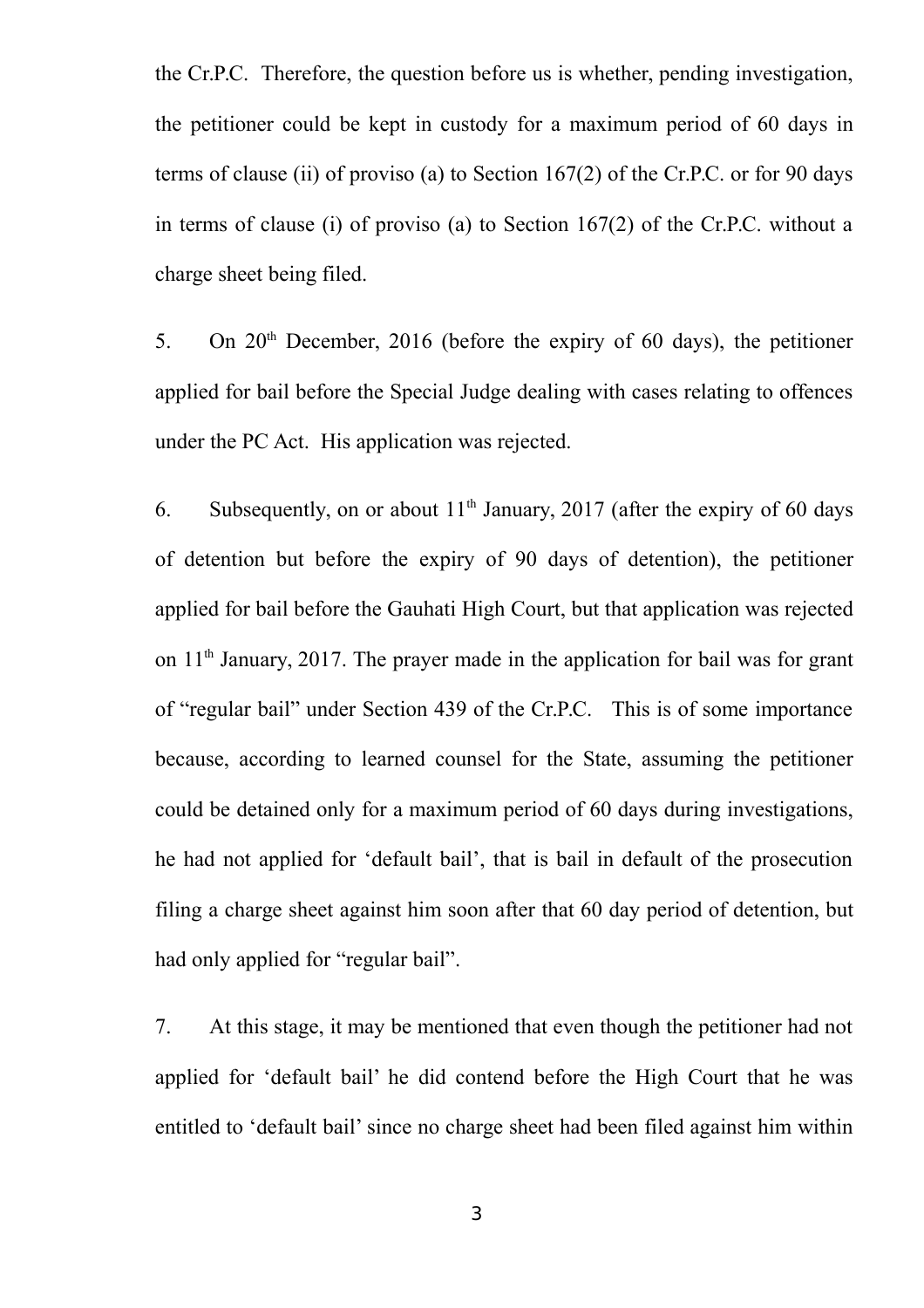60 days of his arrest during investigations. This submission was considered by the High Court but rejected, not on the ground that the petitioner had not applied for 'default bail' but on the ground that he could be detained for 90 days without a charge sheet being filed and that period of 90 days had not yet come to an end. (The period of 90 days would come to an end on or about  $2<sup>nd</sup>$ February, 2017).

8. To complete the narration of essential facts, it may be mentioned that a charge sheet was filed against the petitioner on  $24<sup>th</sup>$  January, 2017 that is after 60 days of his detention but before completion of 90 days of detention.

9. In view of the charge sheet having been filed, the modified question before us is whether the petitioner was entitled to 'default bail' with effect from  $3<sup>rd</sup>$  or 4<sup>th</sup> January, 2017 onwards and, in any case on 11<sup>th</sup> January, 2017 when his application for "regular bail" was rejected by the Gauhati High Court.

## **History behind the enactment of Section 167 of the Cr.P.C.**

10. The Code of Criminal Procedure enacted in 1898 contained Section 167 which laid down the procedure to be followed in the event the investigation into an offence is not completed within twenty-four hours. What is significant is that the legislative expectation was that the investigation would ordinarily be completed within twenty-four hours. Incidentally, this legislative expectation continues till today. Whatever be the anxiety of the Legislature in 1898, there can be no gainsaying that investigation into an offence deserves an early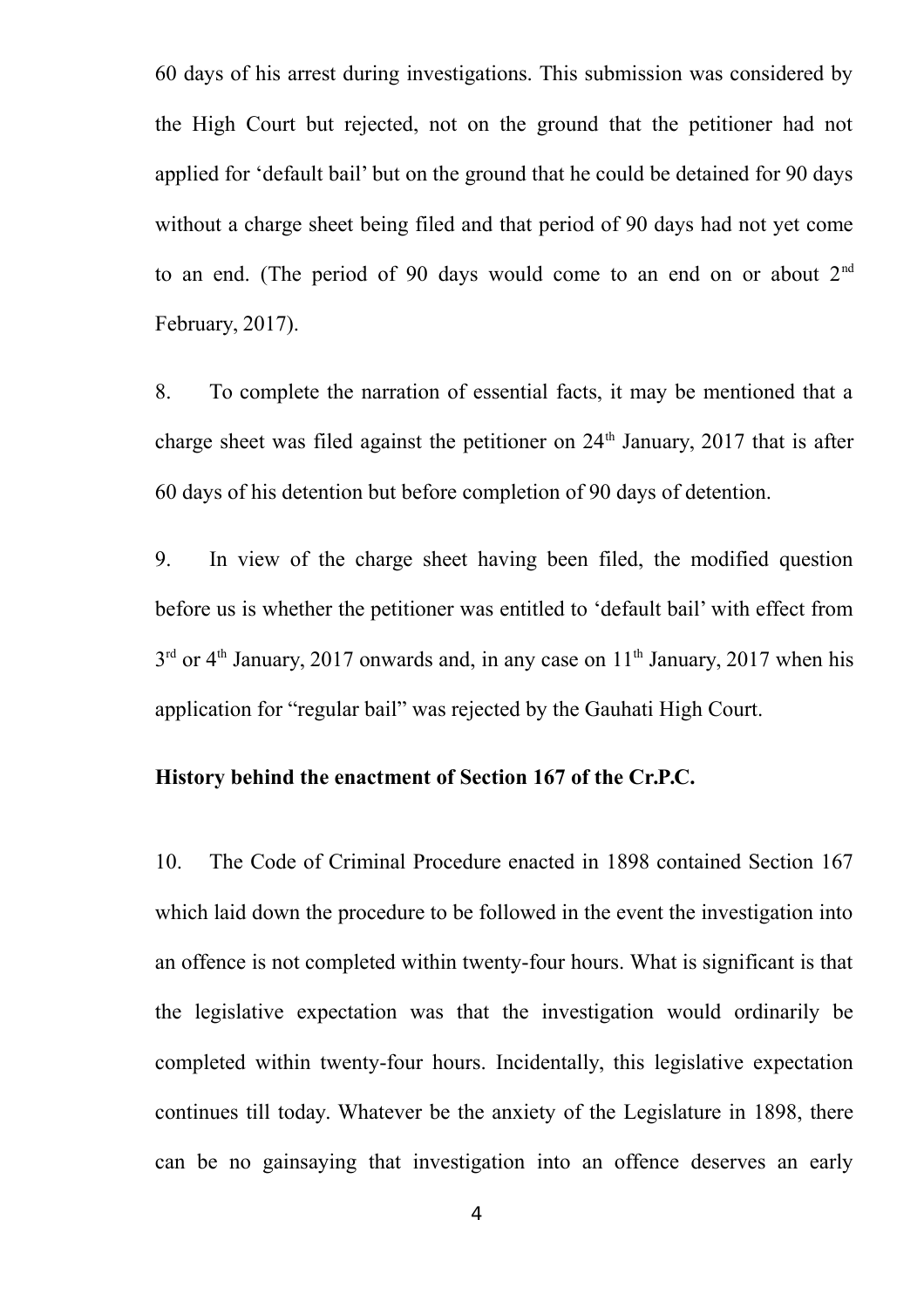closure, one way or the other. Therefore, when Section 167 was enacted in the Code of Criminal Procedure, 1898 it was premised on the conclusion of investigations within twenty-four hours or within 15 days on the outside, regardless of the nature of the offence or the punishment. Section 167 of the Code of Criminal Procedure, 1898 reads as follows:

> 167. [Marginal Note: Procedure when investigation cannot be completed in twenty-four hours] (1) Whenever any person is arrested and detained in custody, and it appears that the investigation cannot be completed within the period of twenty-four hours fixed by section 61, and there are grounds for believing that the accusation or information is well-founded, the officer in charge of the police-station or the police-officer making the investigation if he is not below the rank of sub-inspector shall forthwith transmit to the nearest Magistrate a copy of the entries in the diary hereinafter prescribed relating to the case, and shall at the same time forward the accused to such Magistrate.

> (2) The Magistrate to whom an accused person is forwarded under this section may, whether he has or has not jurisdiction to try the case, from time to time authorise the detention of the accused in such custody as such Magistrate thinks fit, for a term not exceeding fifteen days in the whole. If he has not jurisdiction to try the case or commit it for trial, and considers further detention unnecessary, he may order the accused to be forwarded to a Magistrate having such jurisdiction:

> Provided that no Magistrate of the third class, and no Magistrate of the second class not specially empowered in this behalf by the State Government shall authorise detention in the custody of the police.

> (3) A Magistrate authorizing under this section detention in the custody of the police shall record his reasons for so doing.

> (4) If such order is given by a Magistrate other than the District Magistrate or Sub-divisional Magistrate, he shall forward a copy of his order, with his reasons for making it, to the Magistrate to whom he is immediately subordinate.

11. Unfortunately, all laws tend to be misused whenever opportunity knocks,

and Section 167 of the Code of Criminal Procedure, 1898 was no exception.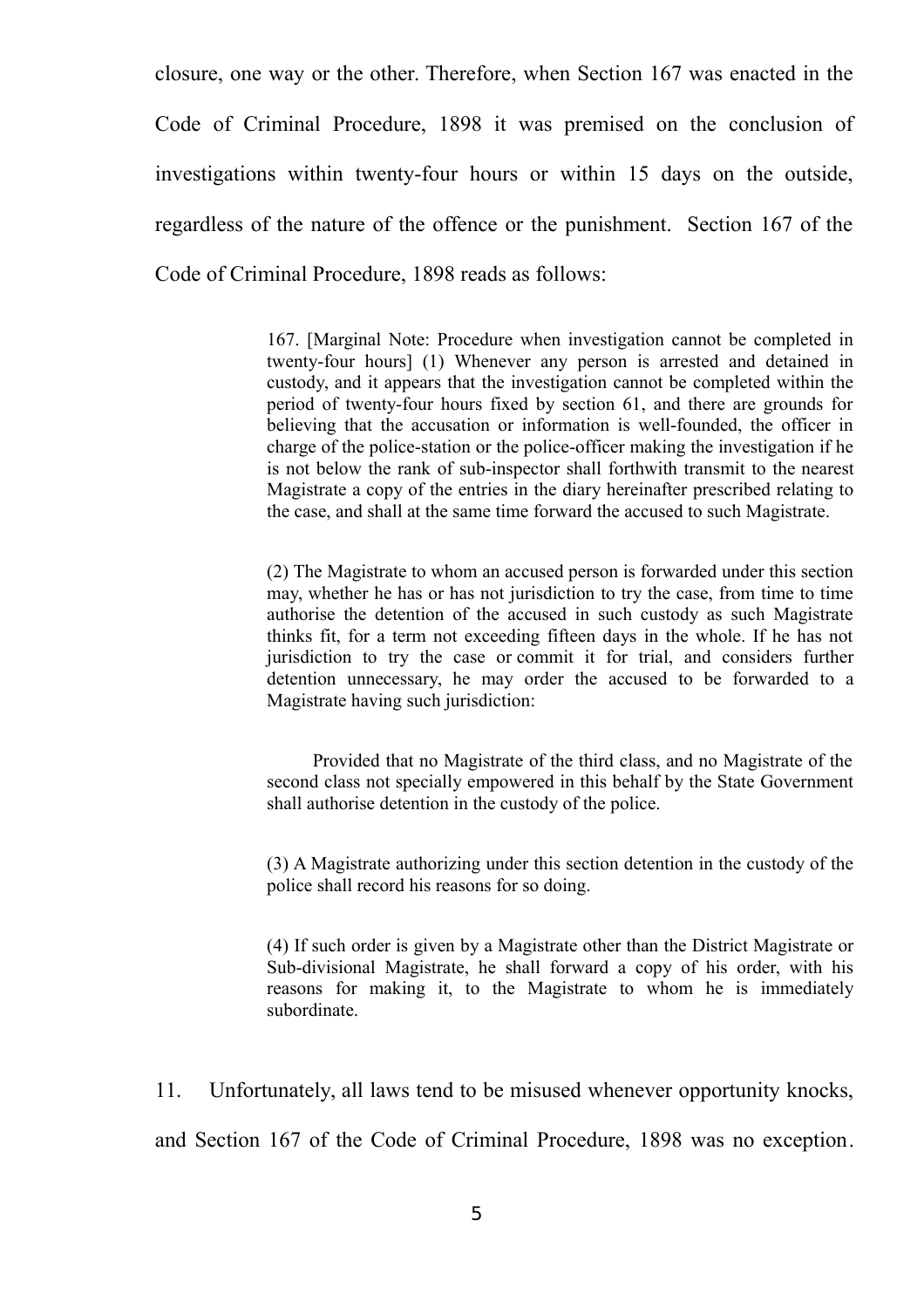Since there was a practical difficulty in completing investigations within the 15 day time limit, the prosecution often took recourse to the provisions of Section 344 of the Code of Criminal Procedure, 1898 and filed a preliminary or incomplete report before the Magistrate to keep the accused in custody. The Law Commission of India noted this in its  $41<sup>st</sup>$  Report (after carefully studying several earlier Reports) and proposed to increase the time limit for completion of investigations to 60 days, acknowledging that "such an extension may result in the maximum period becoming the rule in every case as a matter of routine: but **we trust that proper supervision by the superior courts will prevent that**." (Emphasis supplied by us). The view expressed by the Law Commission of India and its proposal is as follows:

> 14.19. Section 167 provides for remands. The total period for which an arrested person may be remanded to custody – police or judicial – is 15 days. The assumption is that the investigation must be completed within 15 days, and the final report under section 173 sent to court by then. In actual practice, however, this has frequently been found unworkable. Ouite often, a complicated investigation cannot be completed within 15 days, and if the offence is serious, the police naturally insist that the accused be kept in custody. A practice of doubtful legal validity has therefore grown up. The police file before a magistrate a preliminary or "incomplete" report, and the magistrate, purporting to act under section 344, adjourns the proceedings and remands the accused to custody. In the Fourteenth Report, the Law Commission doubted if such an order could be made under section 344, as that section is intended to operate only after a magistrate has taken cognizance of an offence, which can be properly done only after a final report under section 173 has been received, and not while the investigation is still proceeding. We are of the same view, and to us also it appears proper that the law should be clarified in this respect. The use of section 344 for a remand beyond the statutory period fixed under section 167 can lead to serious abuse, as an arrested person can in this manner be kept in custody indefinitely while the investigation can go on in a leisurely manner. It is, therefore, desirable, as was observed in the Fourteenth Report, that some time limit should be placed on the power of the police to obtain a remand, while the investigation is still going on: and if the present time limit of 15 days is too short, it would be better to fix a longer period rather than countenance a practice which violates the spirit of the legal safeguard. Like the earlier Law Commission, we feel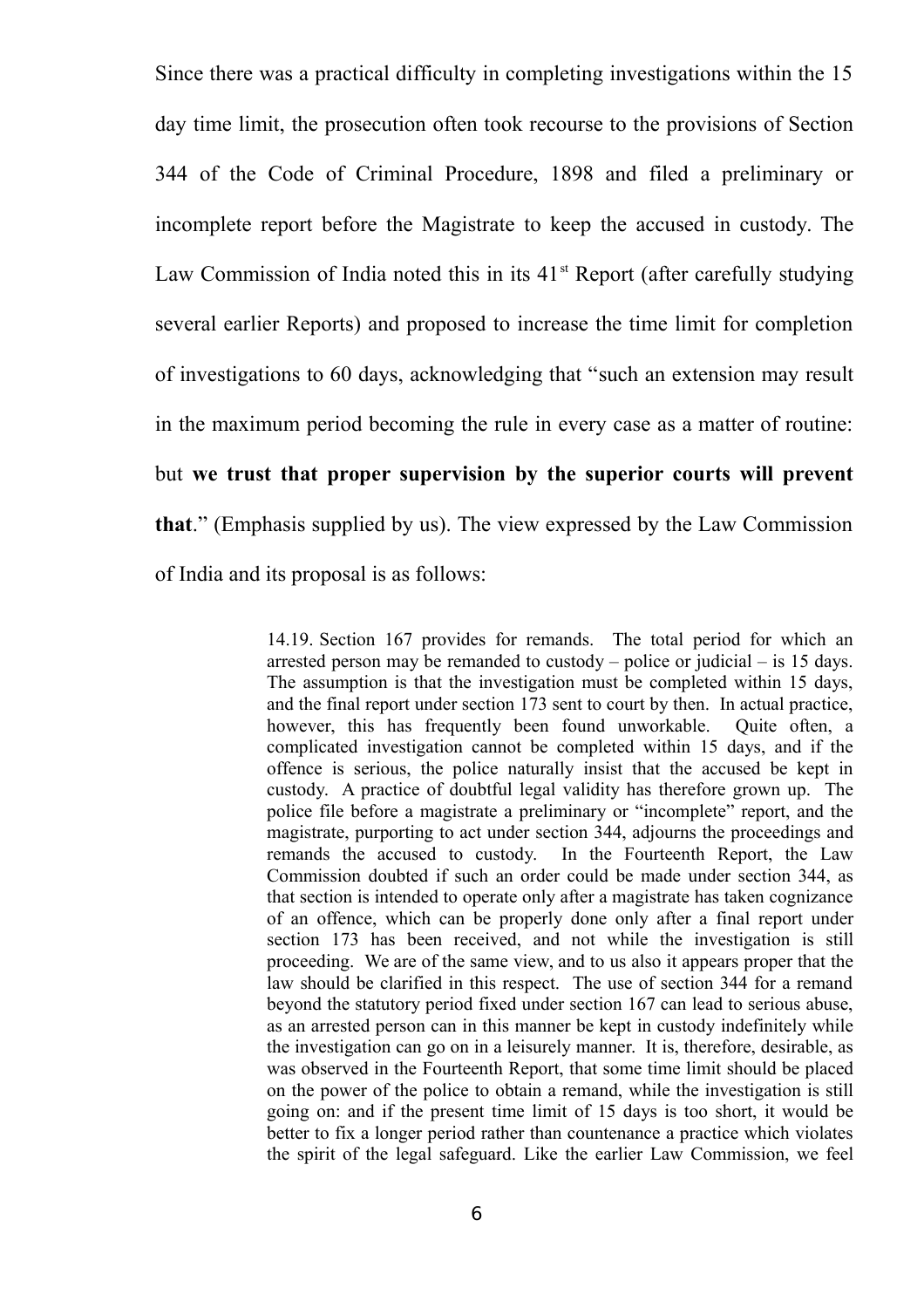that 15 days is perhaps too short, and we propose therefore to follow the recommendation in the Fourteenth Report that the maximum period under section 167 should be fixed at 60 days. We are aware of the danger that such an extension may result in the maximum period becoming the rule in every case as a matter of routine: but we trust that proper supervision by the superior courts will prevent that. We propose accordingly to revise sub-sections (2) and (4) of section 167 as follows:-

"(2) The Magistrate to whom an accused person is forwarded under this section may, whether he has or has not jurisdiction to try the case, from time to time authorise the detention of the accused in such custody as such Magistrate thinks fit, for a term not *exceeding fifteen days at a time and sixty* days in the whole. If he has no jurisdiction to try the case or commit it for trial, and considers further detention unnecessary, he may order the accused to be forwarded to a Magistrate having such jurisdiction:

Provided that –

- *(a) no Magistrate shall authorize detention in any custody under this section unless the accused is produced before him;*
- *(b) no Magistrate of the second class not specially empowered in this behalf by the High Court shall authorise detention in the custody of the police.*

(4) Any Magistrate other than the Chief Judicial Magistrate making such order shall forward a copy of his order, with his reasons for making it, to the Chief Judicial Magistrate."

12. The recommendations of the Law Commission of India were carefully examined and then accepted. The basic considerations for acceptance, as mentioned in the Statement of Objects and Reasons dated  $7<sup>th</sup>$  November, 1970 for introducing the (new) Code of Criminal Procedure, 1973 were:

> 3. The recommendations of the Commission were examined carefully by the Government, keeping in view among others, the following basic considerations:-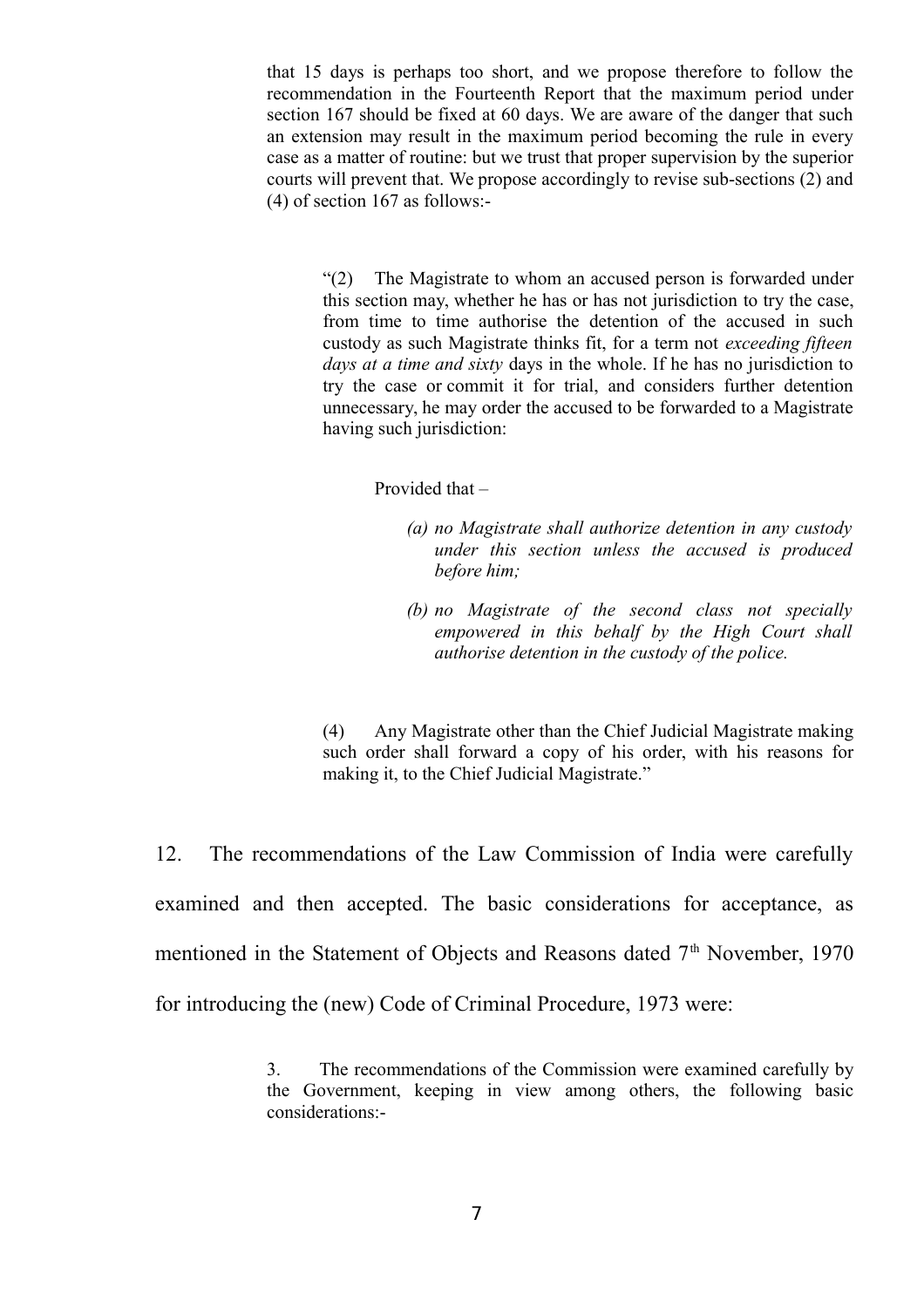- *(i)* an accused person should get a fair trial in accordance with the accepted principles of natural justice;
- *(ii)* every effort should be made to avoid delay in investigation and trial which is harmful not only to the individuals involved but also to society; and
- *(iii)* the procedure should not be complicated and should, to the utmost extent possible, ensure fair deal to the poorer sections of the community.

The occasion has been availed of to consider and adopt where appropriate suggestions received from other quarters, based on practical experience of investigation and the working of criminal Courts.

13. Accordingly, Section 167 of the Code of Criminal Procedure, 1973 (the

Cr.P.C.) was enacted as follows, with the recommended time limit and again

regardless of the nature of the offence or the punishment:

167. [Marginal Note: Procedure when investigation cannot be completed in twenty-four hours] (1) Whenever any person is arrested and detained in custody, and it appears that the investigation cannot be completed within the period of twenty-four hours fixed by section 57, and there are grounds for believing that the accusation or information is well-founded, the officer in charge of the police station or the police officer making the investigation, if he is not below the rank of sub-inspector shall forthwith transmit to the nearest Judicial Magistrate a copy of the entries in the diary hereinafter prescribed relating to the case, and shall at the same time forward the accused to such Magistrate.

(2) The Magistrate to whom an accused person is forwarded under this section may, whether he has or has not jurisdiction to try the case, from time to time authorise the detention of the accused in such custody as such Magistrate thinks fit, for a term not exceeding fifteen days in the whole: and if he has no jurisdiction to try the case or commit it for trial, and considers further detention unnecessary, he may order the accused to be forwarded to a Magistrate having such jurisdiction:

Provided that

(a) the Magistrate may authorise detention of the accused person, otherwise than in custody of the police, beyond the period of fifteen days if he is satisfied that adequate grounds exists for doing so, but no Magistrate shall authorise the detention of the accused person in custody under this section for a total period exceeding sixty days, and on the expiry of the said period of sixty days, the accused person shall be released on bail if he is prepared to and does furnish bail; and every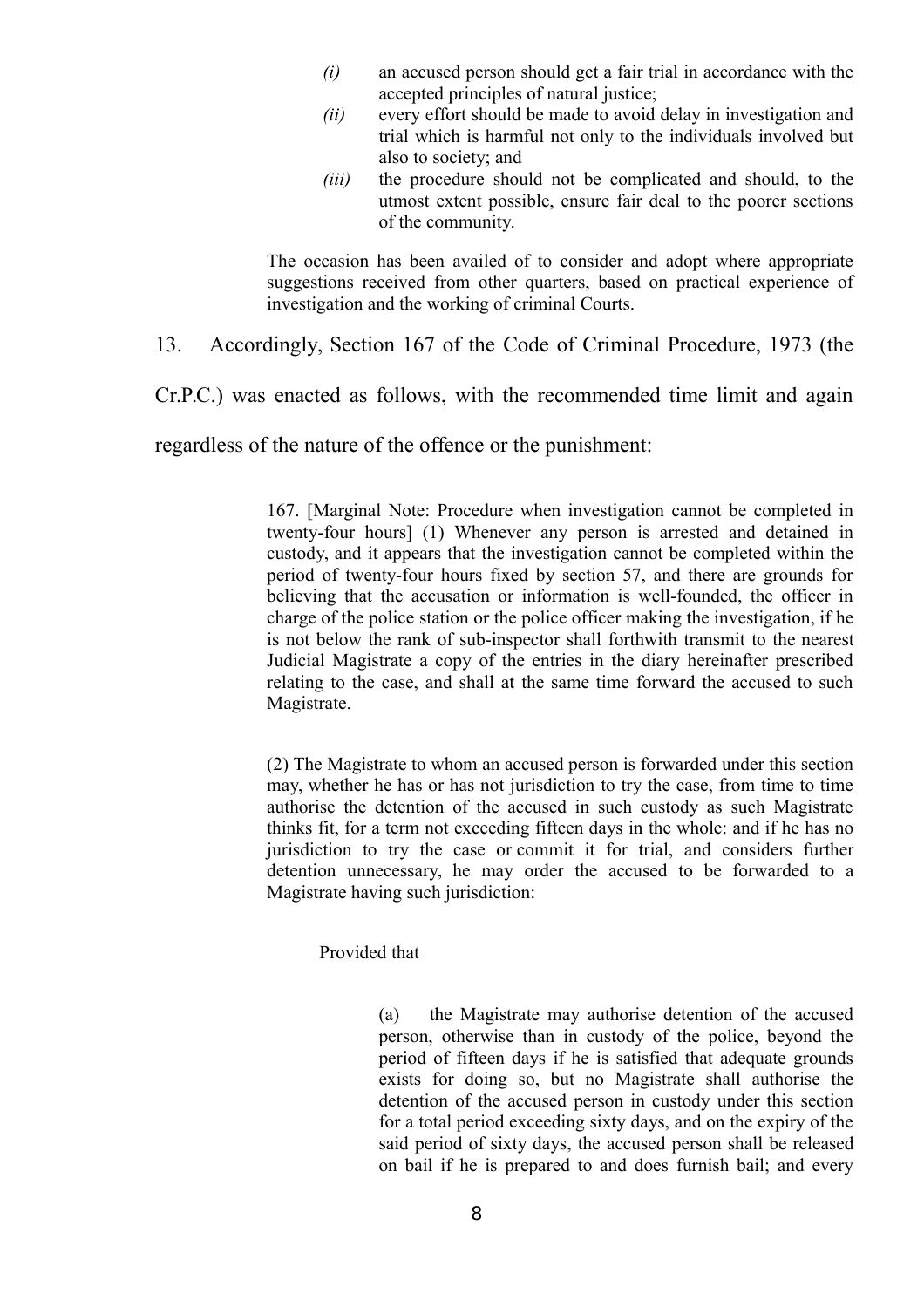person released on bail under this section shall be deemed to be so released under the provisions of Chapter XXXIII for the purposes of that Chapter;

(b) no Magistrate shall authorise detention in any custody under this section unless the accused is produced before him;

(c) no Magistrate of the second class, not specially empowered in this behalf by the High Court, shall authorise detention in the custody of the police.

*Explanation.-* If any question arises whether an accused person was produced before the Magistrate as required under paragraph (b), the production of the accused person may be proved by his signature on the order authorising detention.

(3) to (6) Not relevant for the present purposes.

14. A few years later in 1978, a need was felt to amend Section 167 of the Cr.P.C. by not only extending the period for completing investigation but also relating that period to the offence. Therefore, a shift was proposed to grant an aggregate period of 90 days for completing the investigation in cases relating to offences punishable with death, imprisonment for life or "imprisonment for not less than ten years or more" and up to 60 days in any other case, as stated in the Notes on Clauses accompanying the Statement of Objects and Reasons dated 9<sup>th</sup> May, 1978 for amending the statute. What is of significance (for our purposes) is the use of the words "imprisonment for not less than ten years or more". In our opinion, the use of the words "or more" gives a clear indication that the period of 90 days was relatable to an offence punishable with a minimum imprisonment for a period of not less than ten years, if not more. The Notes on Clauses reads as follows:

> *Clause 13.-* Section 167 is being amended to empower the Magistrate to authorise detention, pending investigation, for an aggregate period of 90 days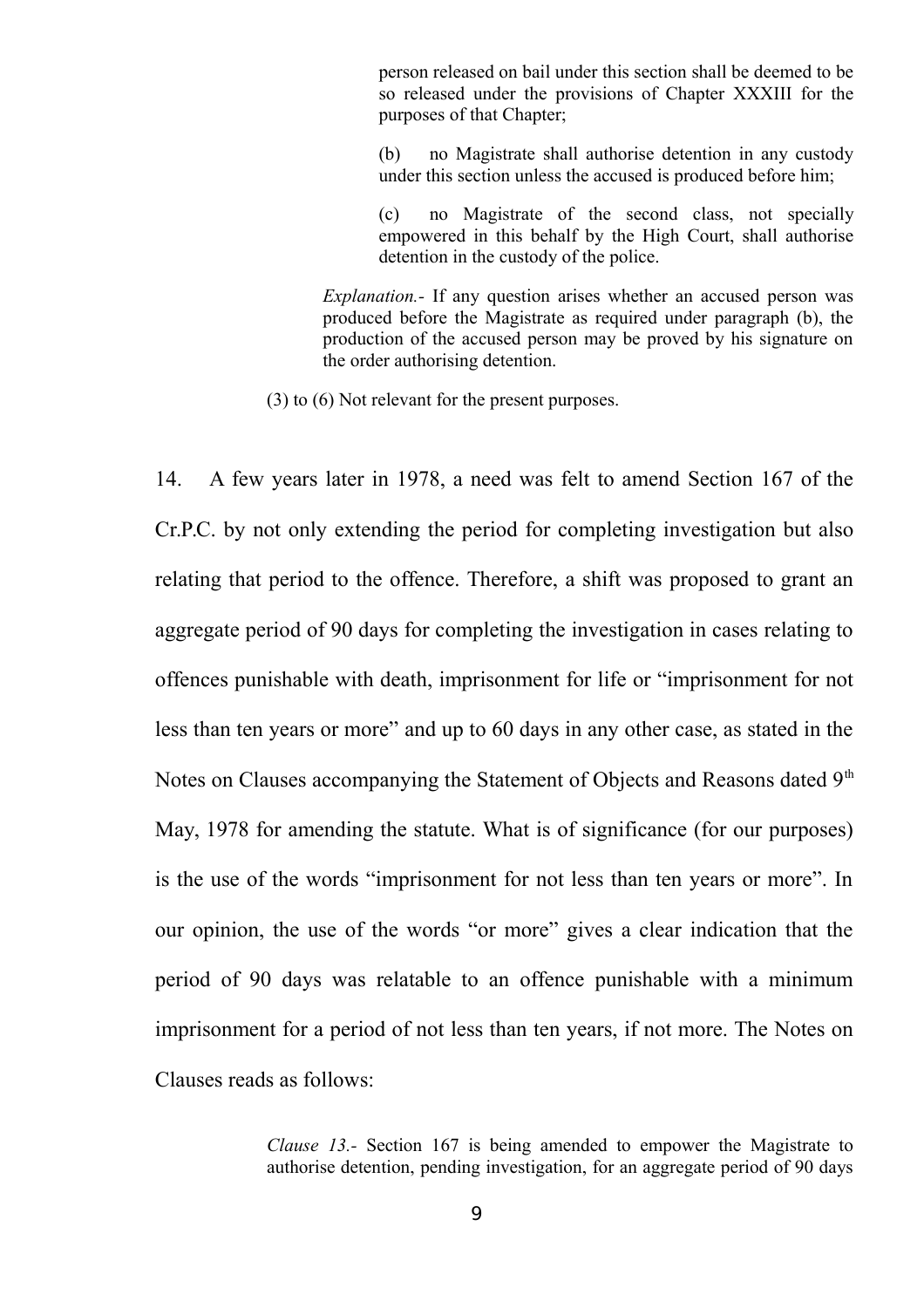in cases where the investigation relates to offences punishable with death, imprisonment for life or **imprisonment for not less than ten years or more and up to 60 days in any other case**. These amendments are intended to remove difficulties which have been actually experienced in relation to the investigation of offences of a serious nature.

A new sub-section is being inserted empowering an Executive Magistrate ………….. (Emphasis supplied by us).

15. When Section 167 of the Cr.P.C. was enacted, it was perhaps felt that the

words "or more" were superfluous (as indeed we believe that they are in the

context of the use of the words "not less than") and Section 167 came to read:

**167. Procedure when investigation cannot be completed in twenty-four hours** - (1) Whenever any person is arrested and detained in custody, and it appears that the investigation cannot be completed within the period of twenty-four hours fixed by Section 57, and there are grounds for believing that the accusation or information is well-founded, the officer in charge of the police station or the police officer making the investigation, if he is not below the rank of sub-inspector, shall forthwith transmit to the nearest Judicial Magistrate a copy of the entries in the diary hereinafter prescribed relating to the case, and shall at the same time forward the accused to such Magistrate.

(2) The Magistrate to whom an accused person is forwarded under this section may, whether he has or has not jurisdiction to try the case, from time to time, authorise the detention of the accused in such custody as such Magistrate thinks fit, for a term not exceeding fifteen days in the whole; and if he has no jurisdiction to try the case or commit it for trial, and considers further detention unnecessary, he may order the accused to be forwarded to a Magistrate having such jurisdiction:

Provided that, —

(a) the Magistrate may authorise the detention of the accused person, otherwise than in the custody of the police, beyond the period of fifteen days, if he is satisfied that adequate grounds exist for doing so, but no Magistrate shall authorise the detention of the accused person in custody under this paragraph for a total period exceeding,—

(*i*) ninety days, where the investigation relates to an offence punishable with death, imprisonment for life or imprisonment for a term of not less than ten years;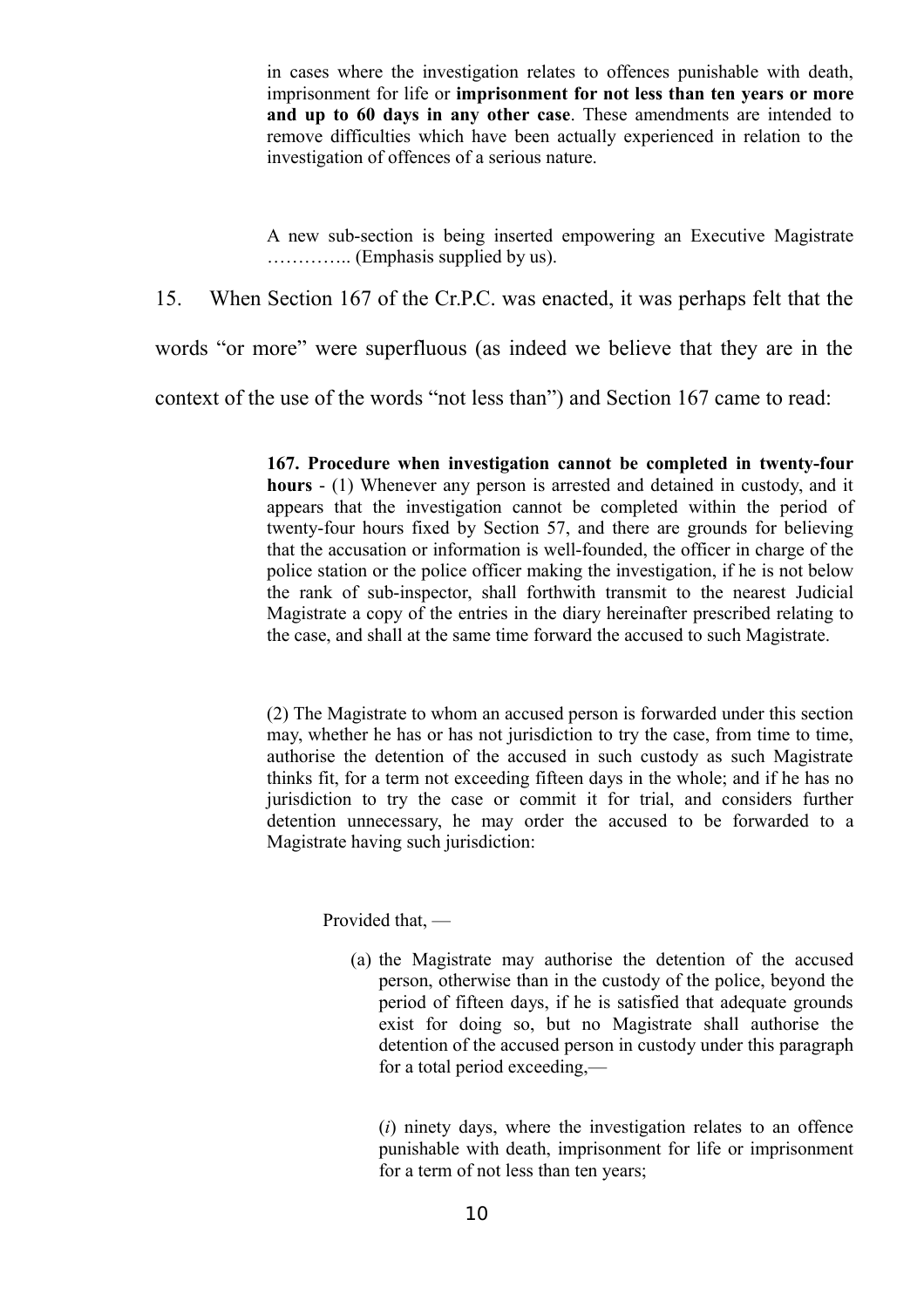(*ii*) sixty days, where the investigation relates to any other offence,

and, on the expiry of the said period of ninety days, or sixty days, as the case may be, the accused person shall be released on bail if he is prepared to and does furnish bail, and every person released on bail under this sub-section shall be deemed to be so released under the provisions of Chapter XXXIII for the purposes of that Chapter;

> (*b*) no Magistrate shall authorise detention of the accused in custody of the police under this section unless the accused is produced before him in person for the first time and subsequently every time till the accused remains in the custody of the police, but the Magistrate may extend further detention in judicial custody on production of the accused either in person or through the medium of electronic video linkage;

> (*c*) no Magistrate of the second class, not specially empowered in this behalf by the High Court, shall authorise detention in the custody of the police.

*Explanation I*.- For the avoidance of doubts, it is hereby declared that, notwithstanding the expiry of the period specified in paragraph (*a*), the accused shall be detained in custody so long as he does not furnish bail.

*Explanation II*.- If any question arises whether an accused person was produced before the Magistrate as required under clause (b), the production of the accused person may be proved by his signature on the order authorising detention or by the order certified by the Magistrate as to production of the accused person through the medium of electronic video linkage, as the case may be:

Provided further that in case of a woman under eighteen years of age, the detention shall be authorised to be in the custody of a remand home or recognised social institution.

(2A) to (6) Not relevant for the present purposes.

16. Generally speaking therefore, it could be said that the legislative intent is and always has been to complete the investigation into an offence within twenty-four hours, failing which within 15 days (Cr.P.C. of 1898). The period of 15 days was later extended to 60 days (Cr.P.C. of 1973) and eventually it was extended to 90 days if the investigation was relatable to an offence punishable with death, imprisonment for life or imprisonment for a term of not less than ten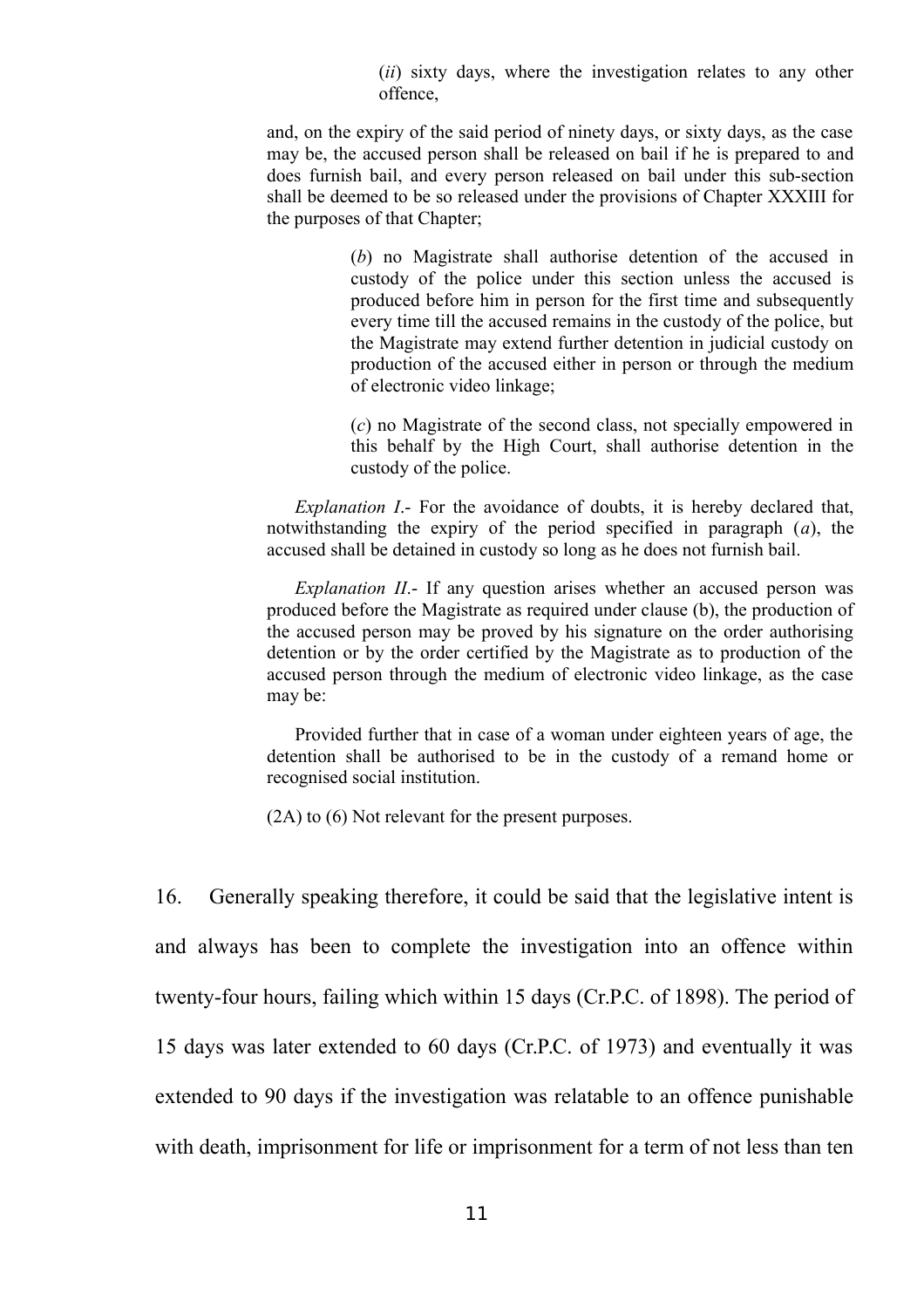years. In respect of all other offences, the period of 60 days remained unchanged.

17. The significance of the period of 60 days or 90 days, as the case may be, is that if the investigation is not completed within that period then the accused (assuming he or she is in custody) is entitled to 'default bail' if no charge sheet or challan is filed on the  $60<sup>th</sup>$  or  $90<sup>th</sup>$  day, the accused applies for 'default bail' and is prepared to and does furnish bail for release. As can be seen from the narration of facts, no charge sheet or challan was filed against the petitioner on the  $60<sup>th</sup>$  day but was filed before the conclusion of 90 days. Consequently, was the petitioner entitled to 'default bail' after 60 days? According to the petitioner the answer is in the affirmative since he had not committed an offence punishable with imprisonment for not less than ten years, but according to the State he had committed an offence punishable with imprisonment for ten years.

18. So what was the offence allegedly committed by the petitioner? According to the State he was liable for punishment for an offence, *inter alia*, under Section 13(1) of the PC Act, the offence being "punishable with imprisonment for a term which shall be not less than four years but which may extend to ten years" and fine. Therefore, the view of the State is that since the petitioner could face imprisonment that could extend to 10 years, the date for applying for 'default bail' would commence on the expiry of 90 days. However, according to the petitioner the date for obtaining 'default bail' would commence on the expiry of 60 days that is on or about  $3<sup>rd</sup>$  January, 2017. (On the facts of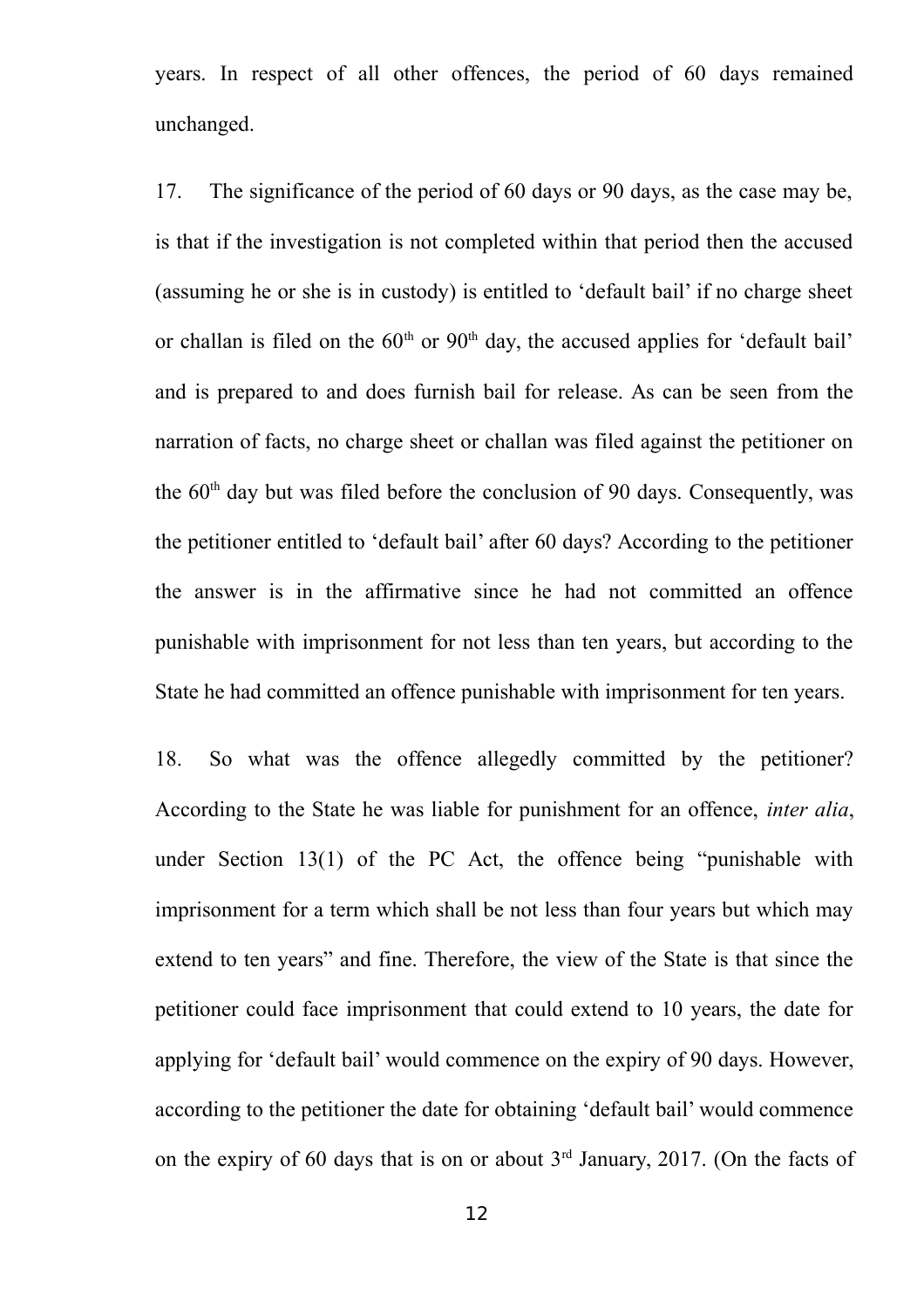this case, we need not quibble on the exact date). To this extent there is no dispute between the petitioner and the State.

#### **Discussion on interpretation**

19. To answer the primary question before us, we need to first decide the meaning of the expression "punishable with imprisonment for not less than ten years" occurring in Clause (i) to proviso (a) of Section 167(2) of the Cr.P.C. Its interpretation stirred considerable debate and discussion before us.

20. Learned counsel for the petitioner relied upon *Rajeev Chaudhary v.* **State (NCT) of Delhi)**<sup>[2](#page-12-0)</sup> to contend that "not less than" 10 years imprisonment must mean a minimum of 10 years imprisonment. In that decision, the offence was punishable under Section 386 of the IPC which provides that an accused, if found guilty, shall be punished with imprisonment for a term "which may extend to 10 years".<sup>[3](#page-12-1)</sup> This Court contrasted that expression with the words "not less than" occurring in Clause (i) to proviso (a) of Section 167(2) of the Cr.P.C. Juxtaposing the two expressions, this Court concluded that the words "not less than" in Clause (i) would mean that the imprisonment should be 10 years or more and would cover only those offences for which punishment of imprisonment could be for a clear period of 10 years or more. It was held in paragraph 6 of the Report:

<span id="page-12-0"></span> $\overline{2}$ (2001) 5 SCC 34

<span id="page-12-1"></span><sup>3</sup> **386. Extortion by putting a person in fear of death or grievous hurt.**—Whoever commits extortion by putting any person in fear of death or of grievous hurt to that person or to any other, shall be punished with imprisonment of either description for a term which may extend to ten years, and shall also be liable to fine.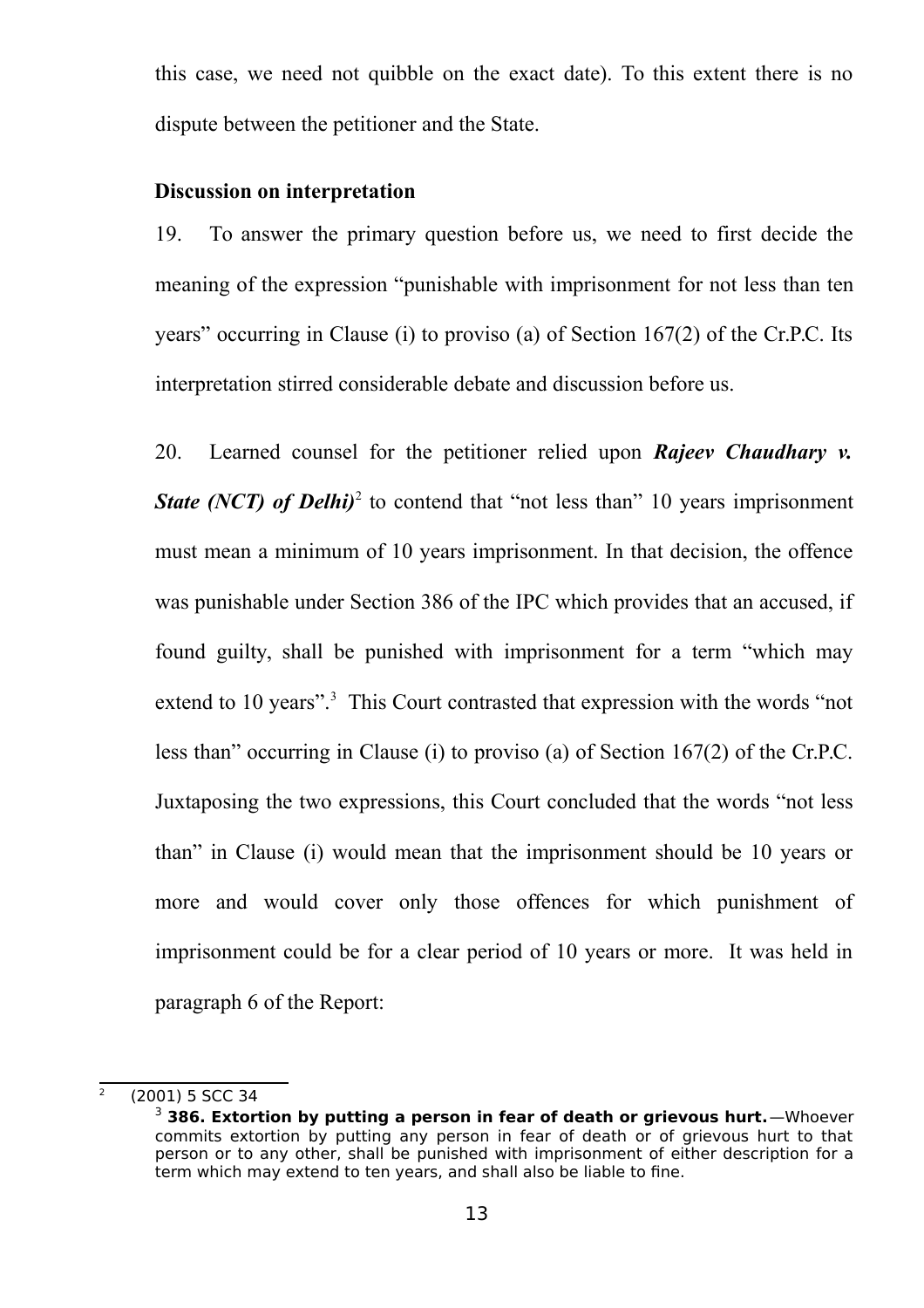"From the relevant part of the aforesaid sections, it is apparent that pending investigation relating to an offence punishable with imprisonment for a term "not less than 10 years", the Magistrate is empowered to authorize the detention of the accused in custody for not more than 90 days. For rest of the offences, the period prescribed is 60 days. Hence in cases where offence is punishable with imprisonment for 10 years or more, the accused could be detained up to a period of 90 days. In this context, the expression "not less than" would mean imprisonment should be 10 years or more and would cover only those offences for which punishment could be imprisonment for a clear period of 10 years or more. Under Section 386 punishment provided is imprisonment of either description for a term which may extend to 10 years and also fine. That means, imprisonment can be for a clear period of 10 years or less. Hence, it could not be said that minimum sentence would be 10 years or more. Further, in context also if we consider clause (i) of proviso (a) to Section 167(2), it would be applicable in case where investigation relates to an offence punishable (1) with death; (2) imprisonment for life; and (3) imprisonment for a term of not less than ten years. It would not cover the offence for which punishment could be imprisonment for less than 10 years. Under Section 386 IPC, imprisonment can vary from minimum to maximum of 10 years and it cannot be said that imprisonment prescribed is not less than 10 years."

This decision certainly supports the contention of learned counsel and there is also a feeling of *déjà vu* in the use of the words "or more" in the decision, those words having been used in the Notes on Clauses when the Cr.P.C. was sought to be amended in 1978.

21. In contrast, learned counsel for the State referred to and relied upon *Bhupinder Singh v. Jarnail Singh*. [4](#page-13-0) That case concerned an offence under Section 304-B of the IPC where the punishment provided is not less than 7 years but which may extend to imprisonment for life.<sup>[5](#page-13-1)</sup> In other words, the

<span id="page-13-0"></span><sup>4</sup> (2006) 6 SCC 277

<span id="page-13-1"></span><sup>5</sup> **304-B. Dowry death.**—(1) Where the death of a woman is caused by any burns or bodily injury or occurs otherwise than under normal circumstances within seven years of her marriage and it is shown that soon before her death she was subjected to cruelty or harassment by her husband or any relative of her husband for, or in connection with, any demand for dowry, such death shall be called "dowry death", and such husband or relative shall be deemed to have caused her death.

*Explanation*.—For the purpose of this sub-section, "dowry" shall have the same meaning as in Section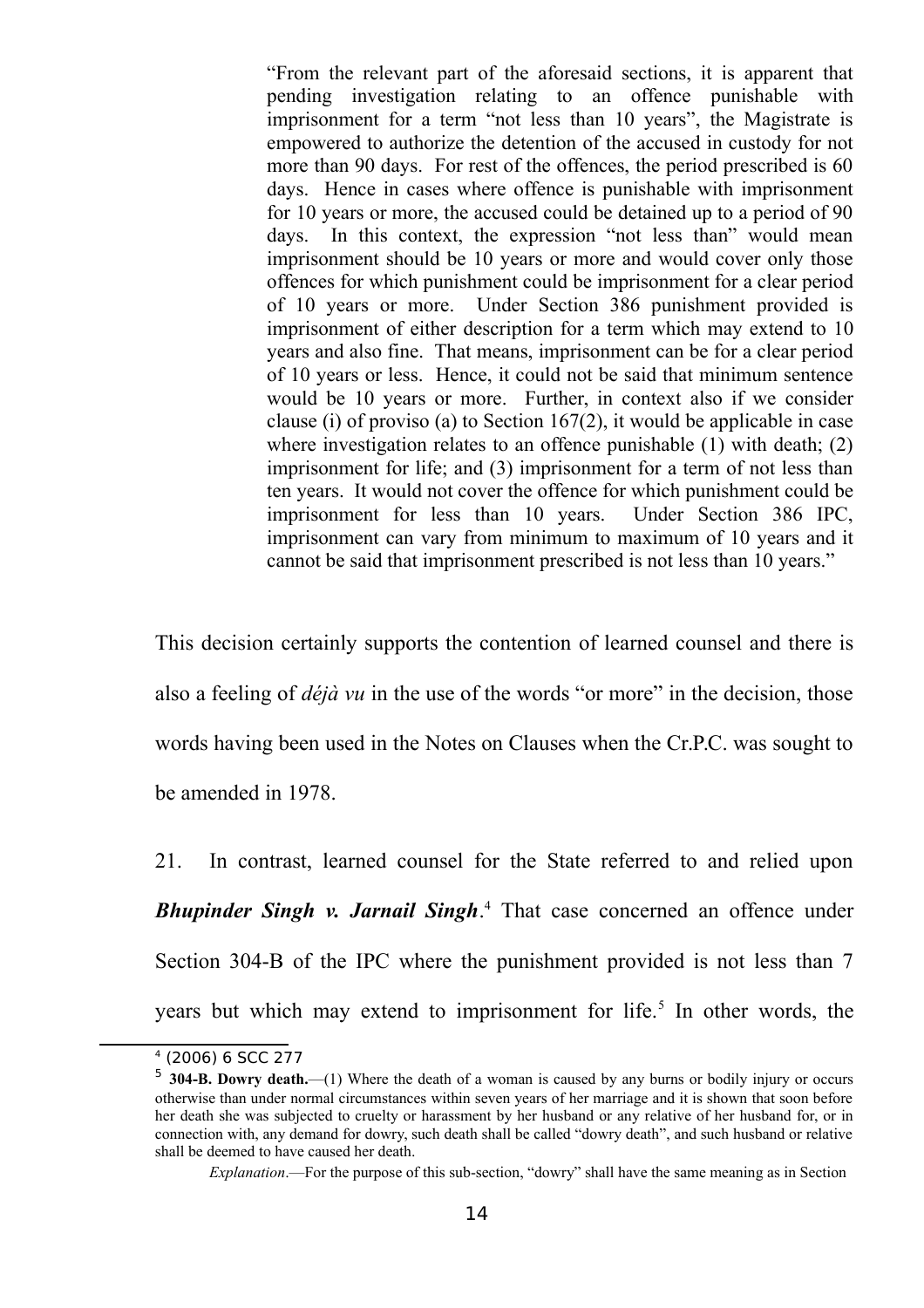'punishment range' or 'punishable range' available to a sentencing judge varied from not less than 7 years extending to life imprisonment. Keeping this in mind, it was noted that what is the adequate punishment in a given case would be decided by the court on the basis of the facts and circumstances before it.

22. The decision in *Rajeev Chaudhary* was distinguished by recording that the case

> "related to an offence punishable under Section 386 IPC and the sentence in respect of the said offence is not less than 10 years. This Court held that the expression "not less than" means that the imprisonment should be 10 years or more to attract 90 days' period. In that context it was said that for the purpose of clause (*i*) of proviso (*a*) of Section 167(2) CrPC the imprisonment should be for a clear period of 10 years or more."

This is factually incorrect, inasmuch as Section 386 of the IPC provides for a punishment "which may extend to ten years". It is Clause (i) that uses the expression "imprisonment for a term not less than ten years". This Court unfortunately overlooked the juxtaposition and distinction referred to above.

23. It was further held in paragraph 11 of the Report:

"The position is different in respect of the offence punishable under Section 304-B IPC. In the case of Section 304-B the range varies between 7 years and imprisonment for life. What should be the adequate punishment in a given case has to be decided by the court on the basis of the facts and circumstances involved in the particular case. The stage of imposing a sentence comes only after recording the order of conviction of the accused person. The significant word in the proviso is "punishable". The word "punishable" as used in statutes which declare that certain offences are punishable in a certain way means liable to be

<sup>2</sup> of the Dowry Prohibition Act, 1961 (28 of 1961).

<sup>(2)</sup> Whoever commits dowry death shall be punished with imprisonment for a term which shall not be less than seven years but which may extend to imprisonment for life.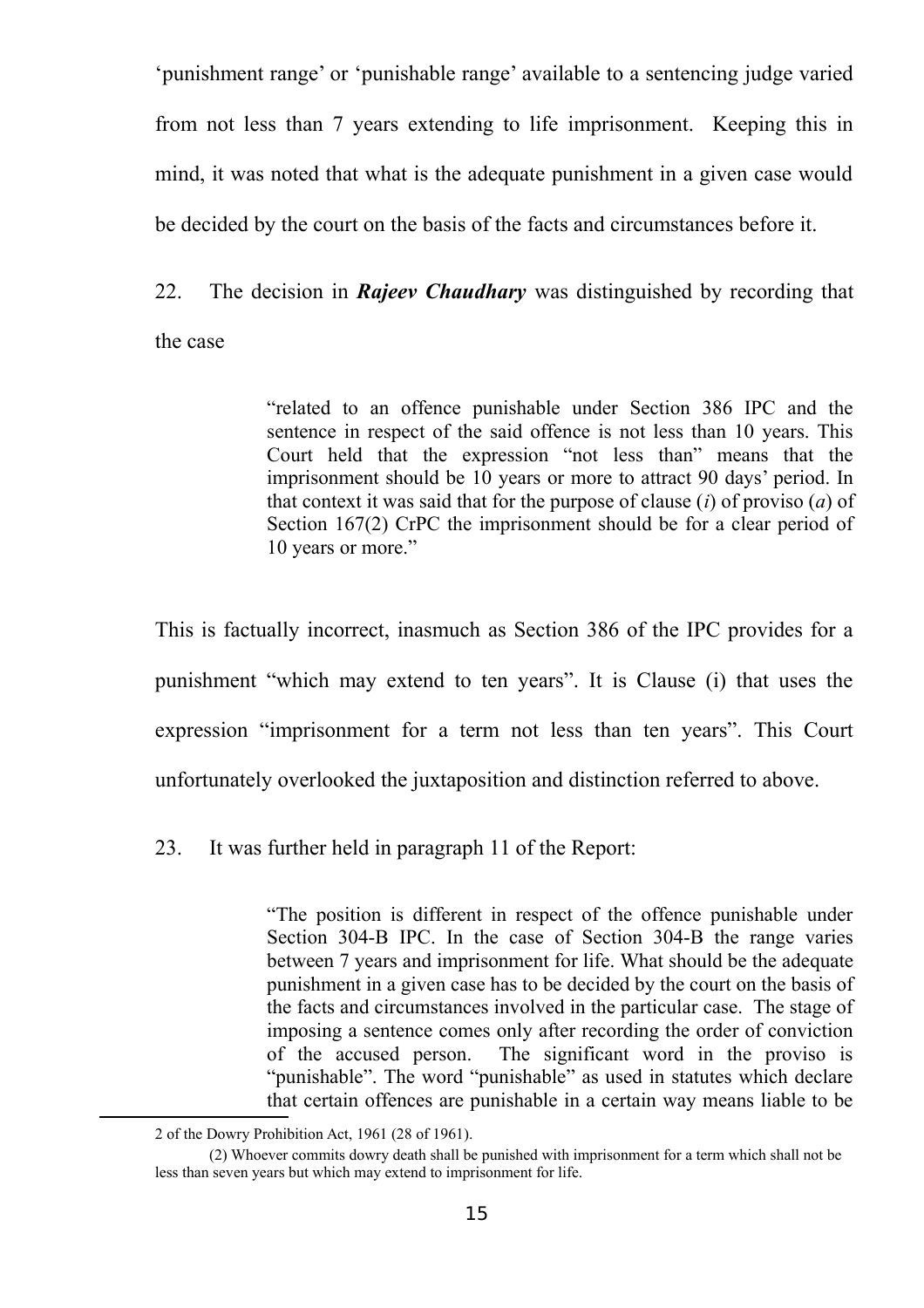punished in the way designated. It is ordinarily defined as deserving of or capable or liable to punishment, capable of being punished by law or right, may be punished or liable to be punished, and not must be punished."

24. In the context of the word "punishable" occurring in Clause (i) and the meaning attached to this word taken from several dictionaries, this Court held in *Bhupinder Singh* that where a minimum and maximum sentence is prescribed, both are imposable depending upon the facts of the case. Therefore, if an offence is punishable with imprisonment that may extend upto or beyond or including 10 years, then the period available for completing investigations would be 90 days before the provision for 'default bail' kicks in. It was said in paragraph 15 of the Report:

> "Where minimum and maximum sentences are prescribed, both are imposable depending on the facts of the cases. It is for the court, after recording conviction, to impose appropriate sentence. It cannot, therefore, be accepted that only the minimum sentence is imposable and not the maximum sentence. Merely because minimum sentence is provided that does not mean that the sentence imposable is only the minimum sentence."

25. While it is true that merely because a minimum sentence is provided for in the statute it does not mean that only the minimum sentence is imposable. Equally, there is also nothing to suggest that only the maximum sentence is imposable. Either punishment can be imposed and even something in between. Where does one strike a balance? It was held that it is eventually for the court to decide what sentence should be imposed given the range available. Undoubtedly, the Legislature can bind the sentencing court by laying down the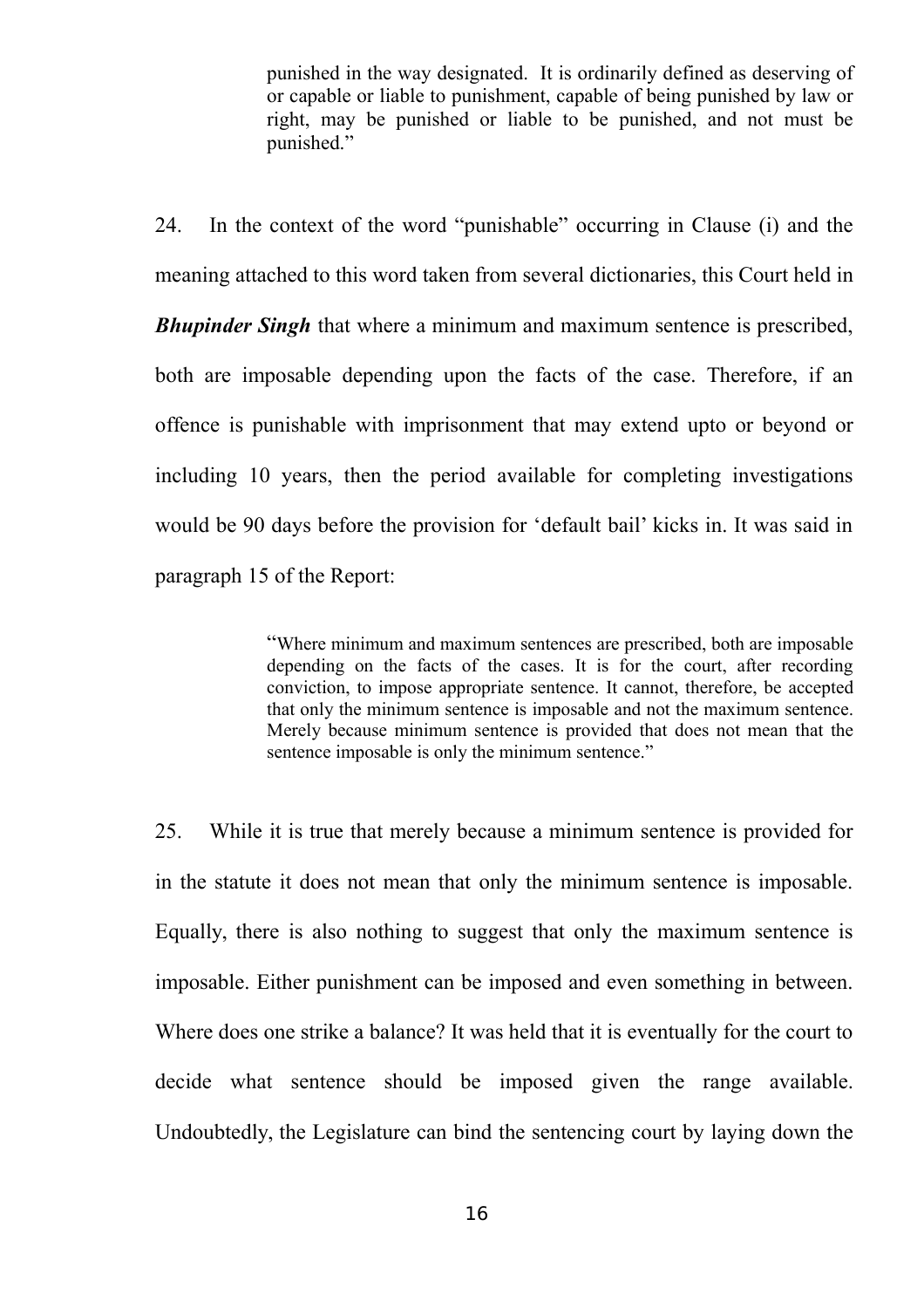minimum sentence (not less than) and it can also lay down the maximum sentence. If the minimum is laid down, the sentencing judge has no option but to give a sentence "not less than" that sentence provided for. Therefore, the words "not less than" occurring in Clause (i) to proviso (a) of Section 167(2) of the Cr.P.C. (and in other provisions) must be given their natural and obvious meaning which is to say, not below a minimum threshold and in the case of Section 167 of the Cr.P.C. these words must relate to an offence punishable with a minimum of 10 years imprisonment.

26. Of the two views expressed by this Court, we accept the view in *Rajeev Chaudhary*.

27. It is true that an offence punishable with a sentence of death or imprisonment for life or imprisonment for a term that may extend to 10 years is a serious offence entailing intensive and perhaps extensive investigation. It would therefore appear that given the seriousness of the offence, the extended period of 90 days should be available to the investigating officer in such cases. In other words, the period of investigation should be relatable to the gravity of the offence – understandably so. This could be contrasted with an offence where the maximum punishment under the IPC or any other penal statute is (say) 7 years, the offence being not serious or grave enough to warrant an extended period of 90 days of investigation. This is certainly a possible view and indeed the Cr.P.C. makes a distinction in the period of investigation for the purposes of 'default bail' depending on the gravity of the offence. Nevertheless, to avoid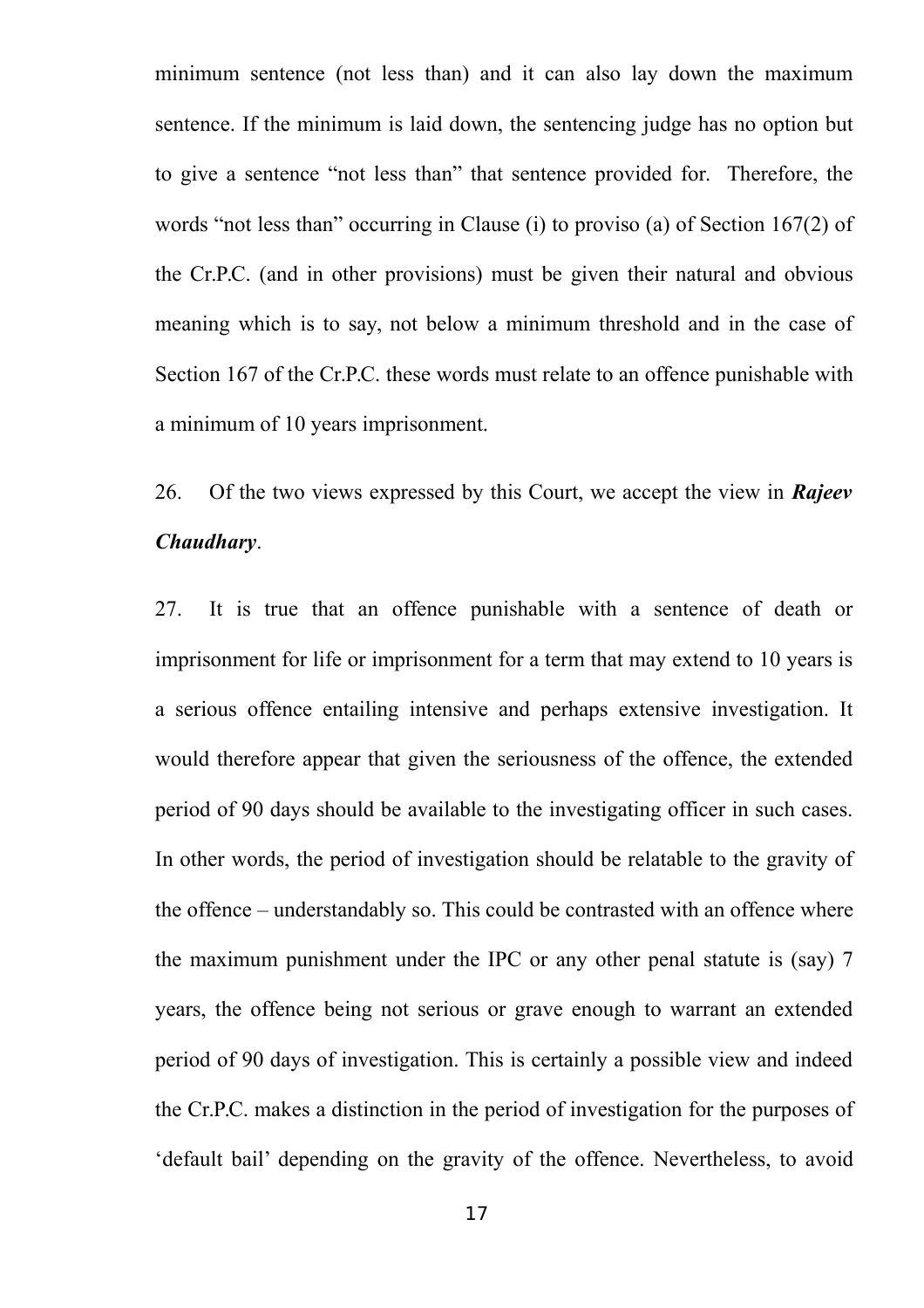any uncertainty or ambiguity in interpretation, the law was enacted with two compartments. Offences punishable with imprisonment of not less than ten years have been kept in one compartment equating them with offences punishable with death or imprisonment for life. This category of offences undoubtedly calls for deeper investigation since the minimum punishment is pretty stiff. All other offences have been placed in a separate compartment, since they provide for a lesser minimum sentence, even though the maximum punishment could be more than ten years imprisonment. While such offences might also require deeper investigation (since the maximum is quite high) they have been kept in a different compartment because of the lower minimum imposable by the sentencing court, and thereby reducing the period of incarceration during investigations which must be concluded expeditiously. The cut-off, whether one likes it or not, is based on the wisdom of the Legislature and must be respected.

#### **Discussion from personal liberty perspective**

28. We may also look at the entire issue not only from the narrow interpretational perspective but from the perspective of personal liberty. Ever since 1898, the legislative intent has been to conclude investigations within twenty-four hours. This intention has not changed for more than a century, as the marginal notes to Section 167 of the Cr.P.C. suggest. However, the Legislature has been pragmatic enough to appreciate that it is not always possible to complete investigations into an offence within twenty-four hours.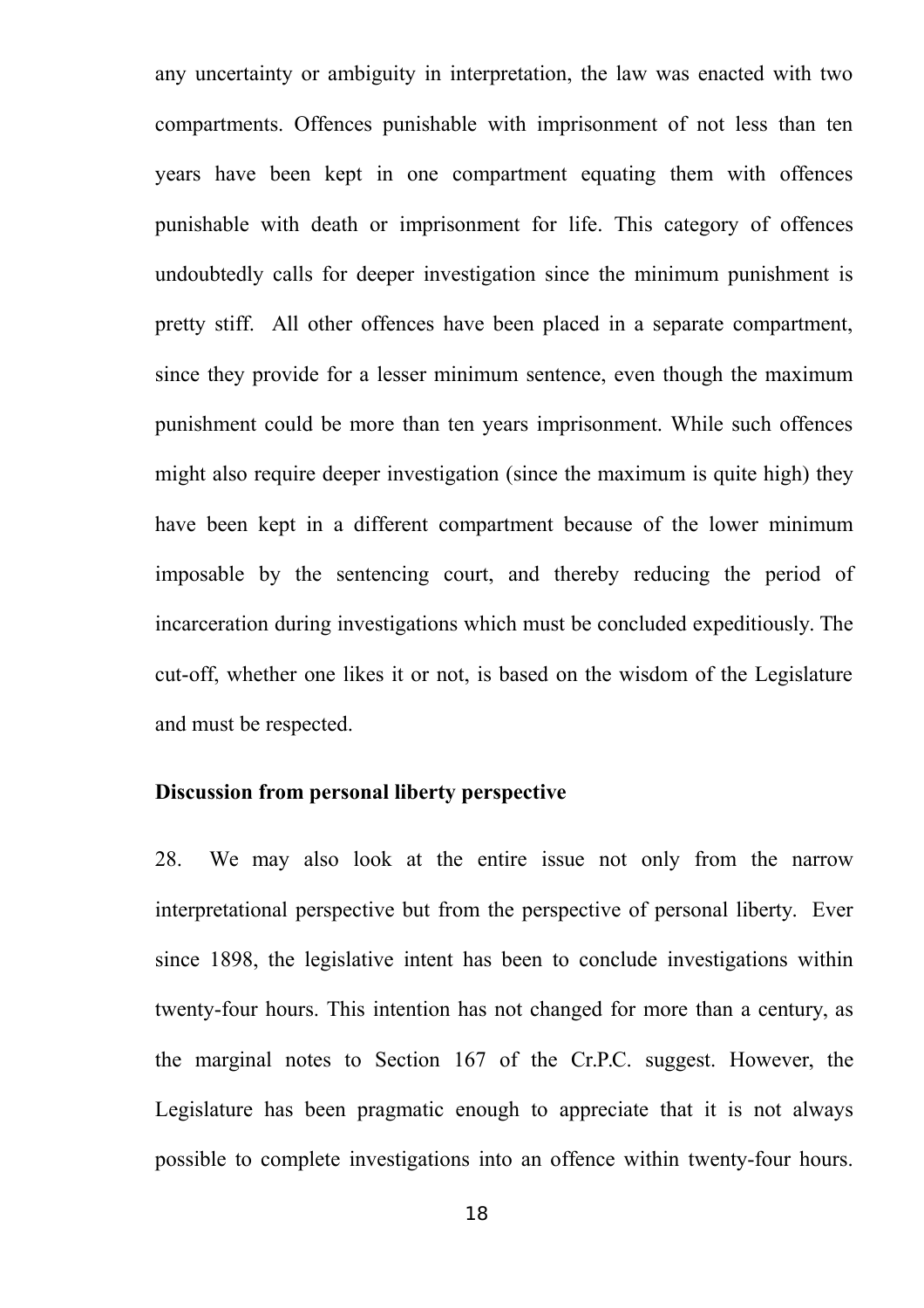Therefore initially, in the Cr.P.C. of 1898, a maximum period of 15 days was provided for completing the investigations. Unfortunately, this limit was being violated through the subterfuge of taking advantage of Section 344 of the Cr.P.C. of 1898. The misuse was recognized in the  $41<sup>st</sup>$  Report of the Law Commission of India and consequently the Law Commission recommended fixing a maximum period of 60 days for completing investigations and that recommendation came to be enacted as the law in the Cr.P.C. of 1973. Subsequently, this period was also found to be insufficient for completing investigations into more serious offences and, as mentioned above, the period for completing investigations was bifurcated into 90 days for some offences and 60 days for the remaining offences.

29. Notwithstanding this, the basic legislative intent of completing investigations within twenty-four hours and also within an otherwise time-bound period remains unchanged, even though that period has been extended over the years. This is an indication that in addition to giving adequate time to complete investigations, the Legislature has also and always put a premium on personal liberty and has always felt that it would be unfair to an accused to remain in custody for a prolonged or indefinite period. It is for this reason and also to hold the investigating agency accountable that time limits have been laid down by the Legislature. There is a legislative appreciation of the fact that certain offences require more extensive and intensive investigations and, therefore, for those offences punishable with death or with imprisonment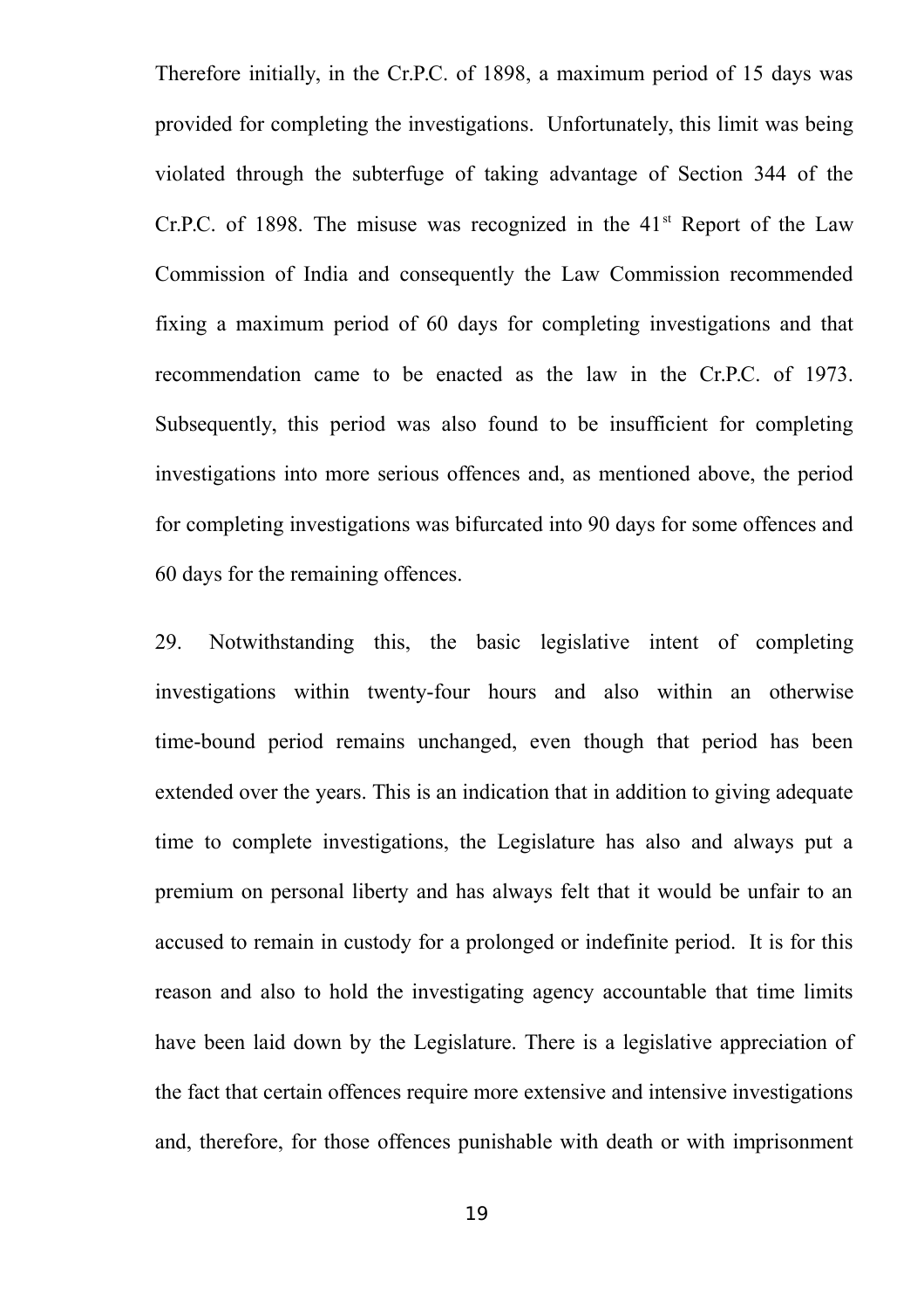for life or a minimum sentence of imprisonment for a term not less than 10 years, a longer period is provided for completing investigations.

30. The need to expeditiously conclude investigations has been discussed from time to time over the years and the view has been that as far as practicable, the investigating agency should be distinct from the police staff assigned to the enforcement of law and order. This was the view expressed (in 1958) in the  $14<sup>th</sup>$ Report of the Law Commission of India as reflected in its  $154<sup>th</sup>$  Report (in 199[6](#page-19-0)). $^{6}$ 

31. In the 154<sup>th</sup> Report, the Law Commission noted that the unanimous opinion of members of the Bench and the Bar, prosecuting agencies and senior police officers during legal workshops held at various places was that the investigation of serious offences punishable with a sentence of 7 years or more should invariably be undertaken by senior officers. The Law Commission concluded, as a result of these extensive discussions, that it was desirable to separate the investigating police from the law and order police and as many as seven reasons were given for arriving at this conclusion in Chapter II of the Report.

32. Even this Court had occasion to consider this issue and looked into several reports including those of the National Police Commission in *Prakash* **Singh v. Union of India**.<sup>[7](#page-19-1)</sup> In paragraphs 20 and 21 of the decision, this Court

<span id="page-19-0"></span><sup>&</sup>lt;sup>6</sup> Chapter II paragraph 4

<span id="page-19-1"></span><sup>7</sup> (2006) 8 SCC 1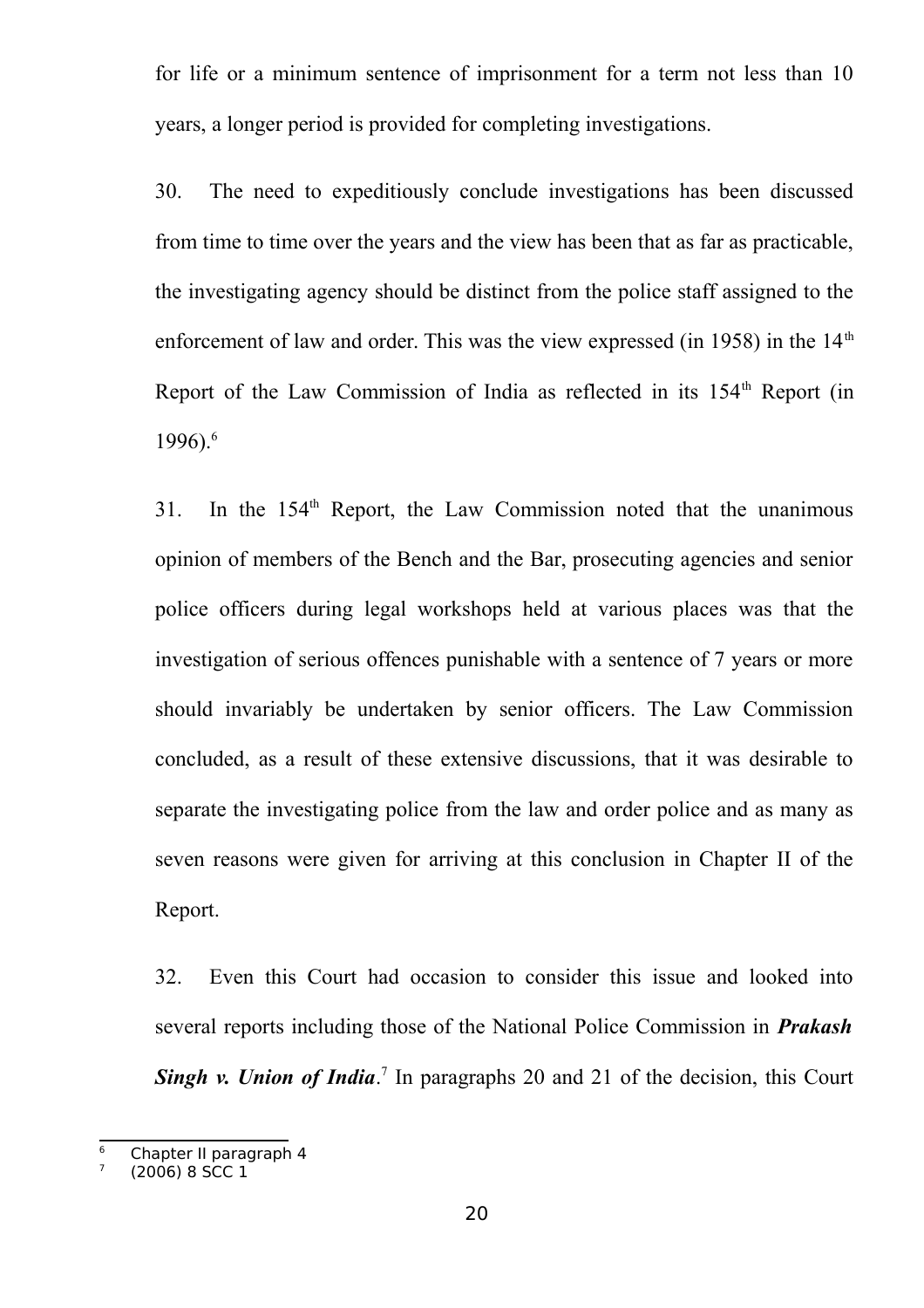noted that the Home Minister, all the commissions and committees have concluded that there is an urgent need for police reforms and that there is convergence of views on the need, *inter alia,* to separate investigation work from law and order. Such views and opinions over a prolonged period have prompted the Legislature for more than a century to ensure expeditious conclusion of investigations so that an accused person is not unnecessarily deprived of his or her personal liberty by remaining in prolonged custody for an offence that he or she might not even have committed. In our opinion, the entire debate before us must also be looked at from the point of view of expeditious conclusion of investigations and from the angle of personal liberty and not from a purely dictionary or textual perspective as canvassed by learned counsel for the State.

#### **Default bail as an indefeasible right**

33. It was submitted by learned counsel for the State that the charge sheet having been filed against the petitioner on  $24<sup>th</sup>$  January, 2017 the indefeasible right of the petitioner to be now released on 'default bail' gets extinguished and the petitioner must apply for regular bail.

34. What is forgotten is that the indefeasible right for 'default bail' accrued to the petitioner when the period of 60 days for completing the investigation and filing a charge sheet came to an end on  $3<sup>rd</sup>$  or  $4<sup>th</sup>$  January, 2017 and that the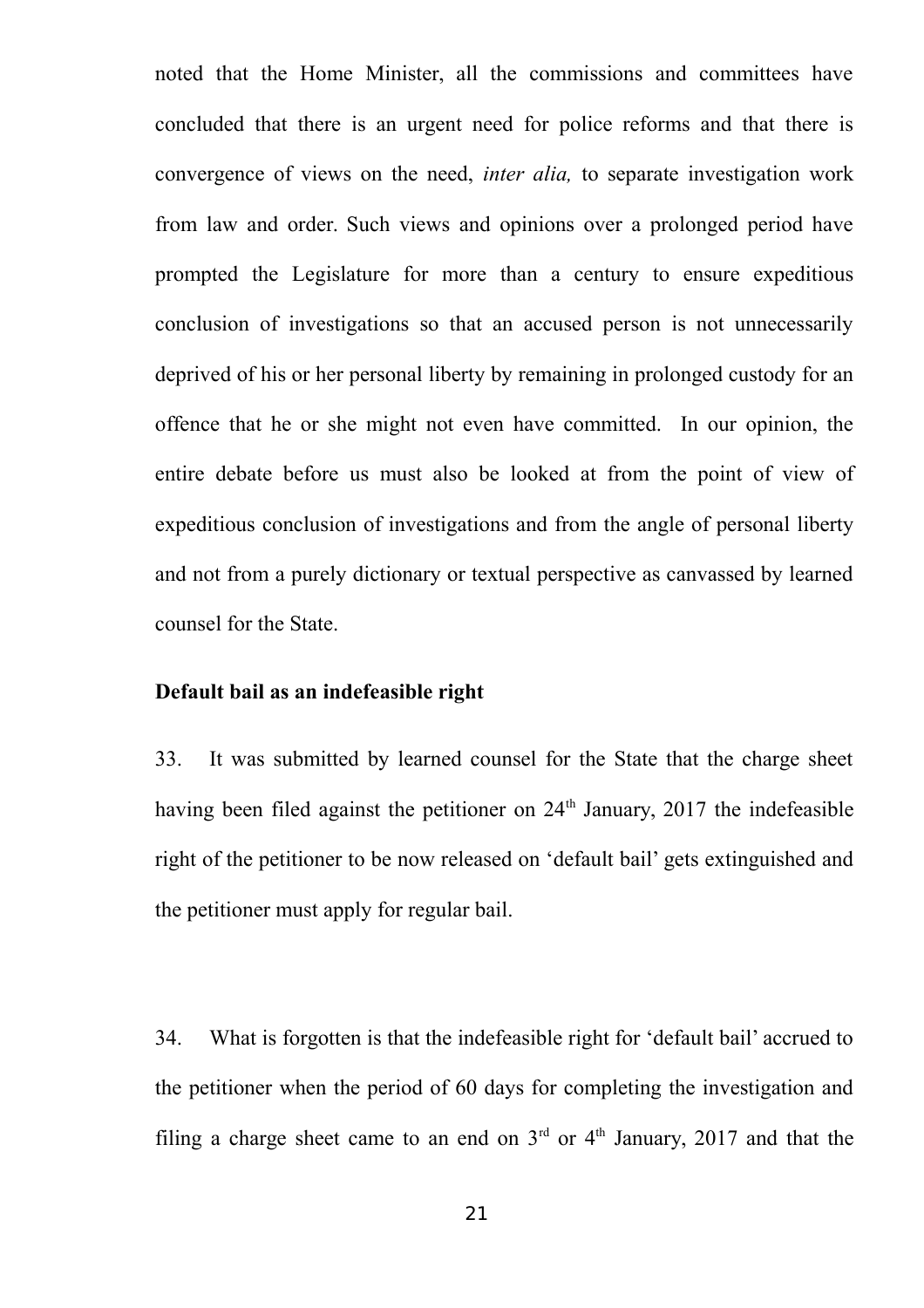indefeasible right continued till  $24<sup>th</sup>$  January, 2017. The question is whether during this interregnum the petitioner was entitled to 'default bail' or not? Ordinarily, the answer would be "yes" but in the present case, the petitioner was not granted bail and a charge sheet was filed against him on 24<sup>th</sup> January, 2017. Was his indefeasible right completely taken away?

35. Our attention was drawn to the decision of the Constitution Bench in **Sanjay Dutt v. State.**<sup>[8](#page-21-0)</sup> In paragraph 46 of the Report it was conceded by learned counsel appearing for the accused that the indefeasible right is enforceable only up to the filing of a charge sheet or challan and does not survive after the charge sheet or challan is filed in the court against him. This submission was not refuted by but agreed to by the learned Additional Solicitor General appearing for the State. The submission made by both the learned counsels was based on an interpretation of the decision of this Court in *Hitendra Vishnu Thakur v. State of Maharashtra<sup>[9](#page-21-1)</sup>* which was a case under the Terrorist and Disruptive Activities (Prevention) Act, 1987.

36. While dealing with this common stance, the Constitution Bench in *Sanjay Dutt* made it clear in paragraph 48 of the Report that the indefeasible right accruing to the accused is enforceable only prior to the filing of the charge sheet and it does not survive or remain enforceable thereafter, if already not availed of. In other words, the Constitution Bench took the view that the indefeasible right of 'default bail' continues till the charge sheet or challan is

<span id="page-21-0"></span><sup>8</sup> (1994) 5 SCC 410

<span id="page-21-1"></span><sup>9</sup> (1994) 4 SCC 602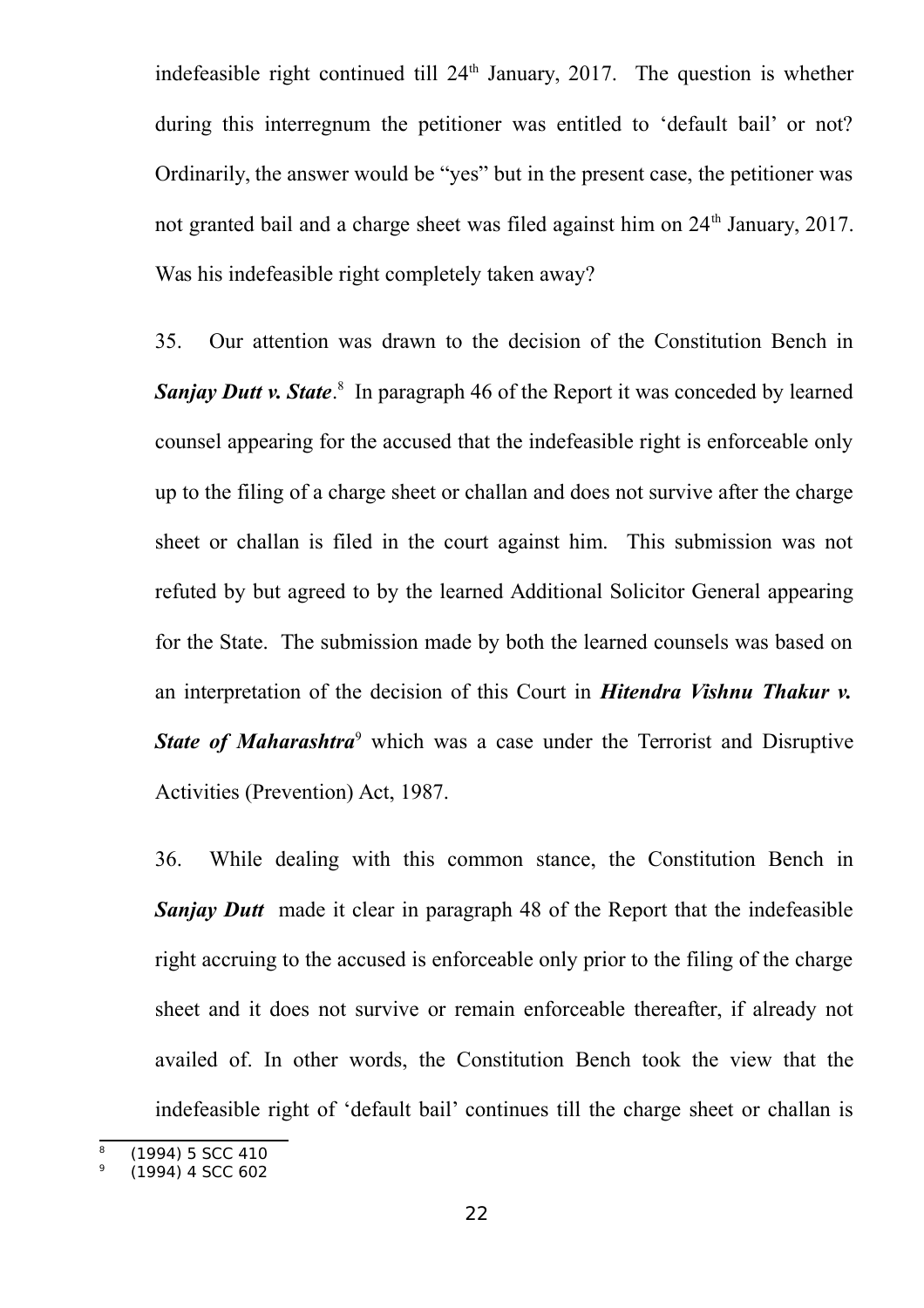filed and it gets extinguished thereafter. This is clear from the conclusion stated by the Constitution Bench in paragraph 53(2)(b) of the Report. This reads as follows:

> " $(2)(b)$  The "indefeasible right" of the accused to be released on bail in accordance with Section 20(4)(bb) of the TADA Act read with Section 167(2) of the Code of Criminal Procedure in default of completion of the investigation and filing of the challan within the time allowed, as held in *Hitendra Vishnu Thakur* is a right which enures to, and is enforceable by the accused only from the time of default till the filing of the challan and it does not survive or remain enforceable on the challan being filed. If the accused applies for bail under this provision on expiry of the period of 180 days or the extended period, as the case may be, then he has to be released on bail forthwith. The accused, so released on bail may be arrested and committed to custody according to the provisions of the Code of Criminal Procedure. The right of the accused to be released on bail after filing of the challan, notwithstanding the default in filing it within the time allowed, is governed from the time of filing of the challan only by the provisions relating to the grant of bail applicable at that stage."

37. This Court had occasion to review the entire case law on the subject in Union of India v. Nirala Yadav.<sup>[10](#page-22-0)</sup> In that decision, reference was made to *Uday Mohanlal Acharya v. State of Maharashtra*[11](#page-22-1) and the conclusions arrived at in that decision. We are concerned with conclusion No. 3 which reads as follows:

> "(3) On the expiry of the said period of 90 days or 60 days, as the case may be, an indefeasible right accrues in favour of the accused for being released on bail on account of default by the investigating agency in the completion of the investigation within the period prescribed and the accused is entitled to be released on bail, if he is prepared to and furnishes the bail as directed by the Magistrate."

<span id="page-22-0"></span> $10$  (2014) 9 SCC 457

<span id="page-22-1"></span><sup>(2001) 5</sup> SCC 453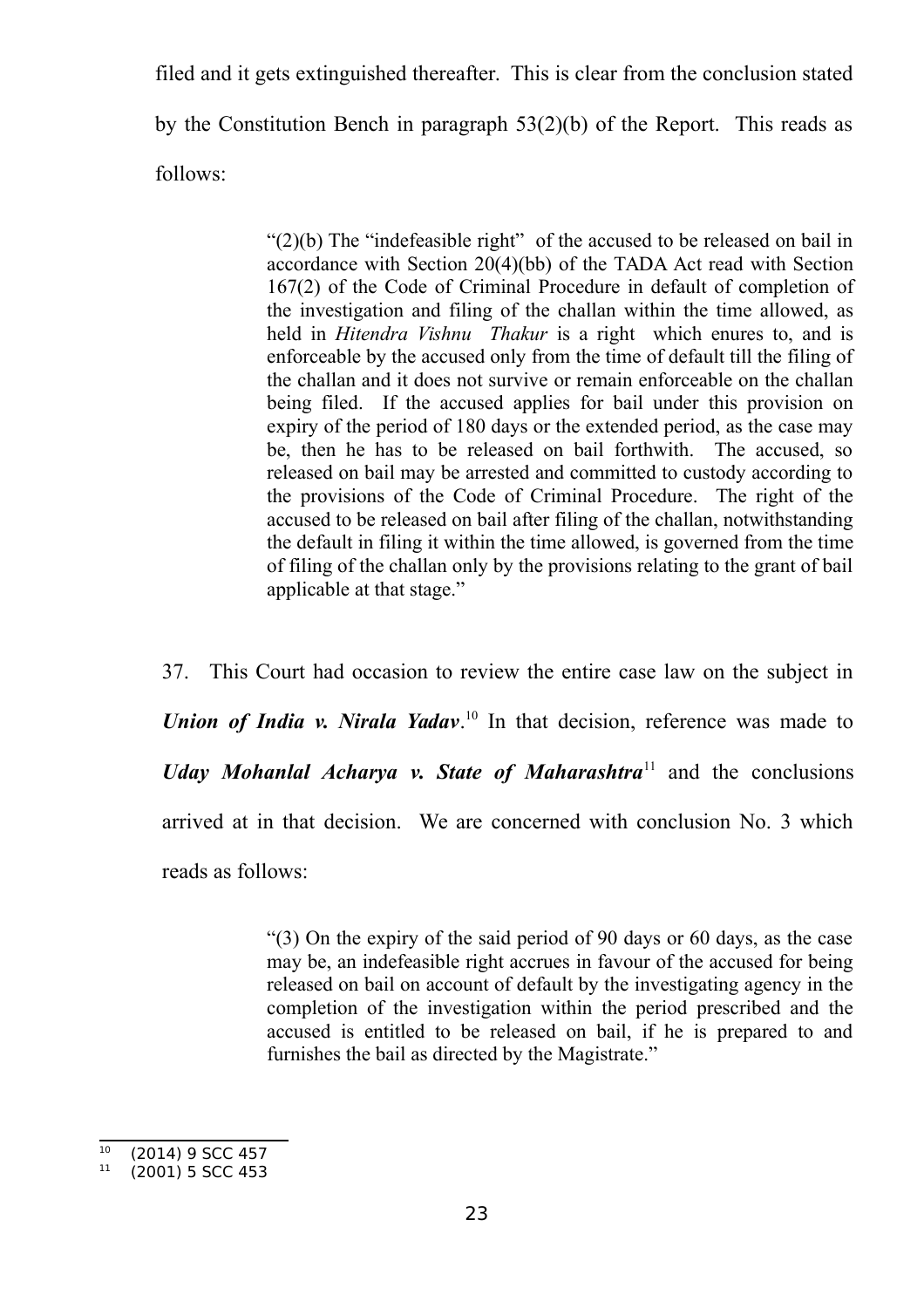38. This Court also dealt with the decision rendered in *Sanjay Dutt* and noted that the principle laid down by the Constitution Bench is to the effect that if the charge sheet is not filed and the right for 'default bail' has ripened into the status of indefeasibility, it cannot be frustrated by the prosecution on any pretext. The accused can avail his liberty by filing an application stating that the statutory period for filing the charge sheet or challan has expired and the same has not yet been filed and therefore the indefeasible right has accrued in his or her favour and further the accused is prepared to furnish the bail bond.

39. This Court also noted that apart from the possibility of the prosecution frustrating the indefeasible right, there are occasions when even the court frustrates the indefeasible right. Reference was made to *Mohamed Iqbal Madar Sheikh v. State of Maharashtra*<sup>[12](#page-23-0)</sup> wherein it was observed that some courts keep the application for 'default bail' pending for some days so that in the meantime a charge sheet is submitted. While such a practice both on the part of prosecution as well as some courts must be very strongly and vehemently discouraged, we reiterate that no subterfuge should be resorted to, to defeat the indefeasible right of the accused for 'default bail' during the interregnum when the statutory period for filing the charge sheet or challan expires and the submission of the charge sheet or challan in court.

#### **Procedure for obtaining default bail**

40. In the present case, it was also argued by learned counsel for the State

<span id="page-23-0"></span> $\overline{12}$  (1996) 1 SCC 722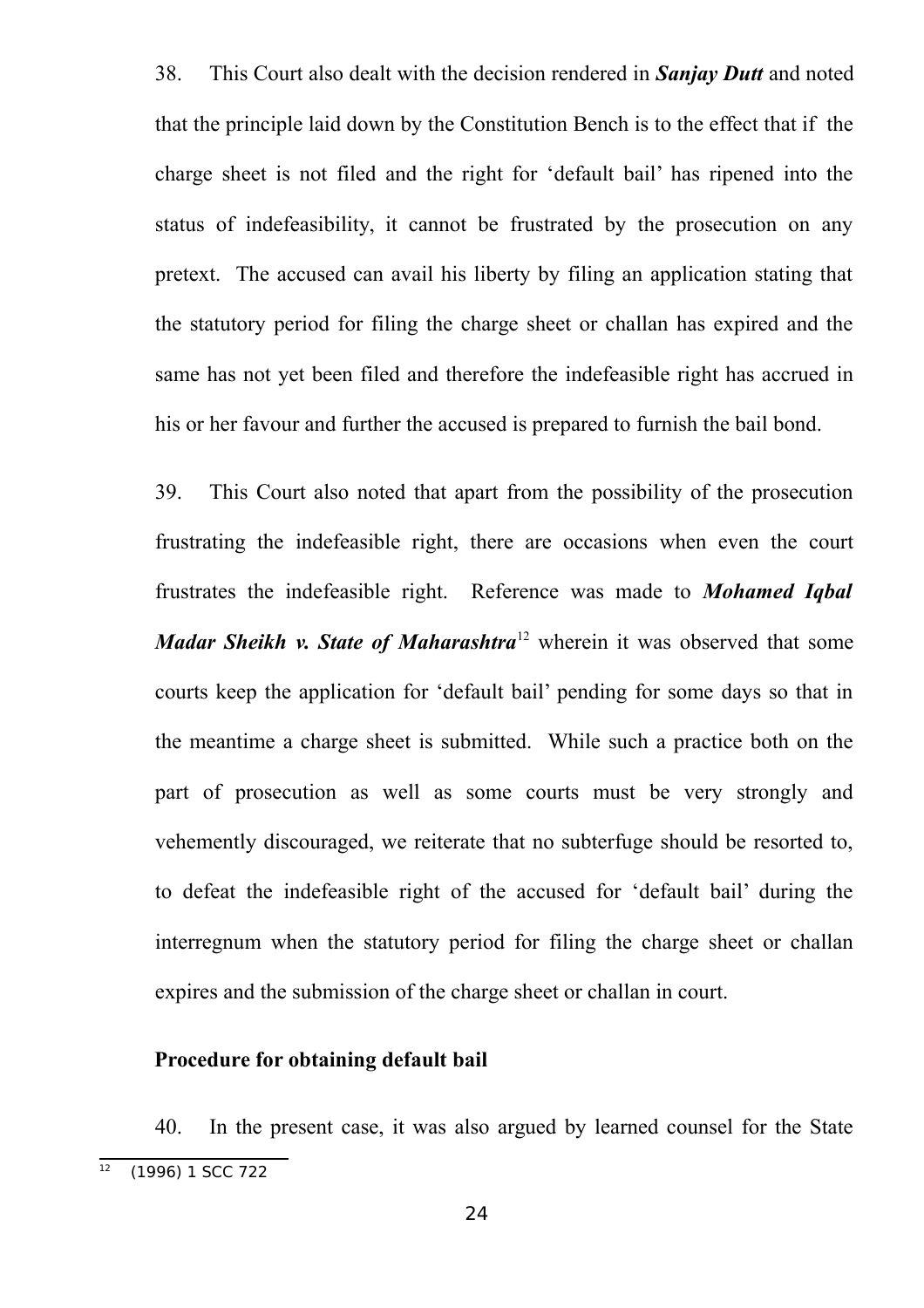that the petitioner did not apply for 'default bail' on or after  $4<sup>th</sup>$  January, 2017 till 24th January, 2017 on which date his indefeasible right got extinguished on the filing of the charge sheet. Strictly speaking this is correct since the petitioner applied for regular bail on  $11<sup>th</sup>$  January, 2017 in the Gauhati High Court – he made no specific application for grant of 'default bail'. However, the application for regular bail filed by the accused on  $11<sup>th</sup>$  January, 2017 did advert to the statutory period for filing a charge sheet having expired and that perhaps no charge sheet had in fact being filed. In any event, this issue was argued by learned counsel for the petitioner in the High Court and it was considered but not accepted by the High Court. The High Court did not reject the submission on the ground of maintainability but on merits. Therefore it is not as if the petitioner did not make any application for default bail – such an application was definitely made (if not in writing) then at least orally before the High Court. In our opinion, in matters of personal liberty, we cannot and should not be too technical and must lean in favour of personal liberty. Consequently, whether the accused makes a written application for 'default bail' or an oral application for 'default bail' is of no consequence. The concerned court must deal with such an application by considering the statutory requirements namely, whether the statutory period for filing a charge sheet or challan has expired, whether the charge sheet or challan has been filed and whether the accused is prepared to and does furnish bail.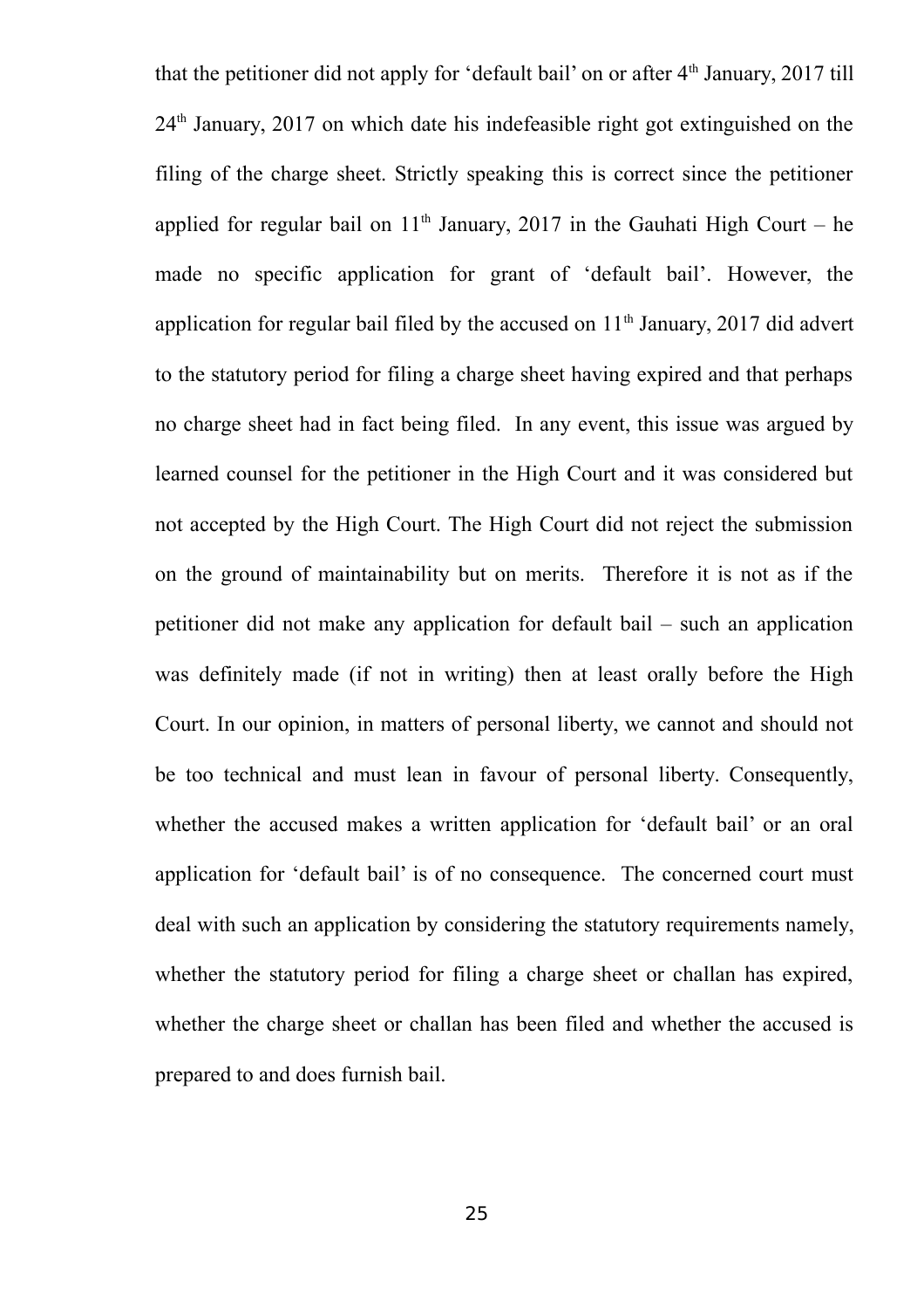41. We take this view keeping in mind that in matters of personal liberty and Article 21 of the Constitution, it is not always advisable to be formalistic or technical. The history of the personal liberty jurisprudence of this Court and other constitutional courts includes petitions for a writ of *habeas corpus* and for other writs being entertained even on the basis of a letter addressed to the Chief Justice or the Court.

42. In *Sunil Batra II v. Home Secretary, Delhi Administration*[13](#page-25-0) this Court accepted a letter, which was treated as petition, written by a prisoner in Tihar Jail, Delhi complaining of inhuman torture inflicted on another prisoner by the Jail Warder. In *Hussainara Khatoon v. State of Bihar*[14](#page-25-1) a number of writ petitions, some by way of a letter, were grouped together and treated as *habeas corpus* petitions. In *Rubabbuddin Sheikh v. State of Gujarat*<sup>[15](#page-25-2)</sup> the brother of the deceased wrote a letter to the Chief Justice of India complaining of a fake encounter and subsequent disappearance of his sister-in-law. This was treated as a *habeas corpus* petition. In *Kishore Singh Ravinder Dev v. State of Rajasthan*<sup>[16](#page-25-3)</sup> the petitioners sent a telegram to a learned judge of this Court complaining of solitary confinement of prisoners. The telegram was treated as a *habeas corpus* petition and the concerned persons were directed to be released from solitary confinement. In *Paramjit Kaur (Mrs.) v. State of Punjab*<sup>[17](#page-25-4)</sup> a telegram received at the residential office of a learned judge of this Court

<span id="page-25-0"></span> $\frac{13}{13}$  (1980) 3 SCC 488

<span id="page-25-1"></span> $14$  (1980) 1 SCC 98<br> $15$  (2007) 4 SCC 318

<span id="page-25-2"></span> $15$  (2007) 4 SCC 318

<span id="page-25-4"></span><span id="page-25-3"></span> $^{16}$  (1981) 1 SCC 503 <sup>17</sup> (1996) 7 SCC 20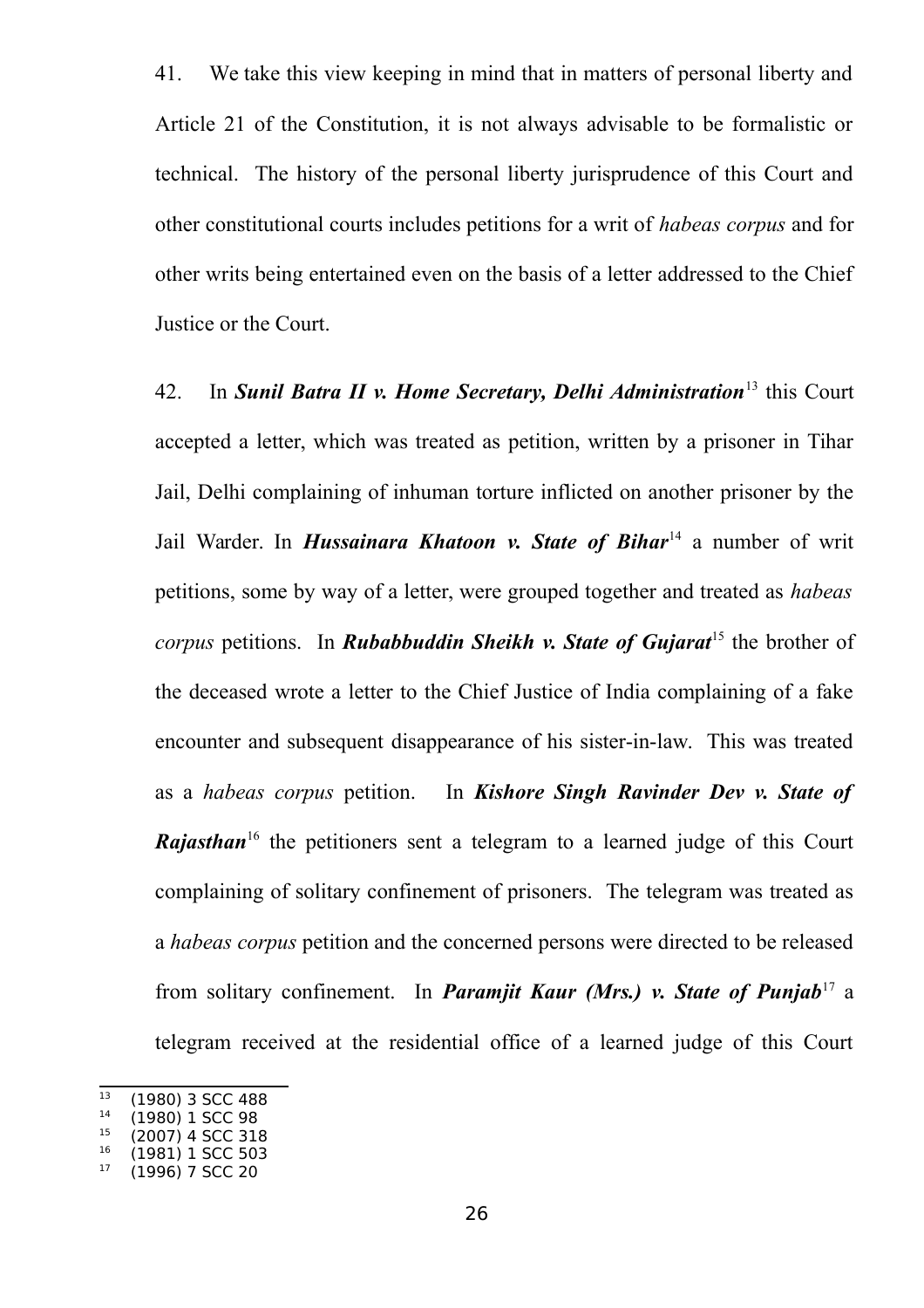alleging an incident of kidnapping by the police was treated as a *habeas corpus* petition. In *Bandhua Mukti Morcha v. Union of India*[18](#page-26-0) a petition addressed to a learned judge of this Court relating to the inhumane and intolerable conditions of stone quarry workers in many States and how many of them were bonded labour was treated as a writ petition on the view that the "Constitution-makers deliberately did not lay down any particular form of proceeding for enforcement of a fundamental right nor did they stipulate that such proceeding should conform to any rigid pattern or straight-jacket formula". In *People's Union for Democratic Rights v. Union of India*<sup>[19](#page-26-1)</sup> a letter addressed to a learned Judge of this Court concerning violation of various labour laws in the construction projects connected to the Asian Games was treated as a writ petition. In *Dr. Upendra Baxi (I) v. State of Uttar Pradesh*<sup>[20](#page-26-2)</sup> a letter relating to inhuman conditions in the Agra Protective Home for Women was treated as a writ petition and in *Sheela Barse v. State of Maharashtra***[21](#page-26-3)** a letter addressed by a journalist complaining of custodial violence against woman prisoners in Bombay was treated as a writ petition. These cases are merely illustrative of the personal liberty jurisprudence of this Court and in matters pertaining to Article 21 of the Constitution of India this Court has consistently taken the view that it is not advisable to be ritualistic and formal. However, we must make it clear that we should not be understood to suggest that procedures must always be given a go-by – that is certainly not our intention.

<span id="page-26-0"></span> $\frac{18}{18}$  (1984) 3 SCC 161

<span id="page-26-1"></span><sup>&</sup>lt;sup>19</sup> AIR 1982 SC 1473

<span id="page-26-2"></span> $\frac{20}{21}$  (1983) 2 SCC 308

<span id="page-26-3"></span><sup>21</sup> (1983) 2 SCC 96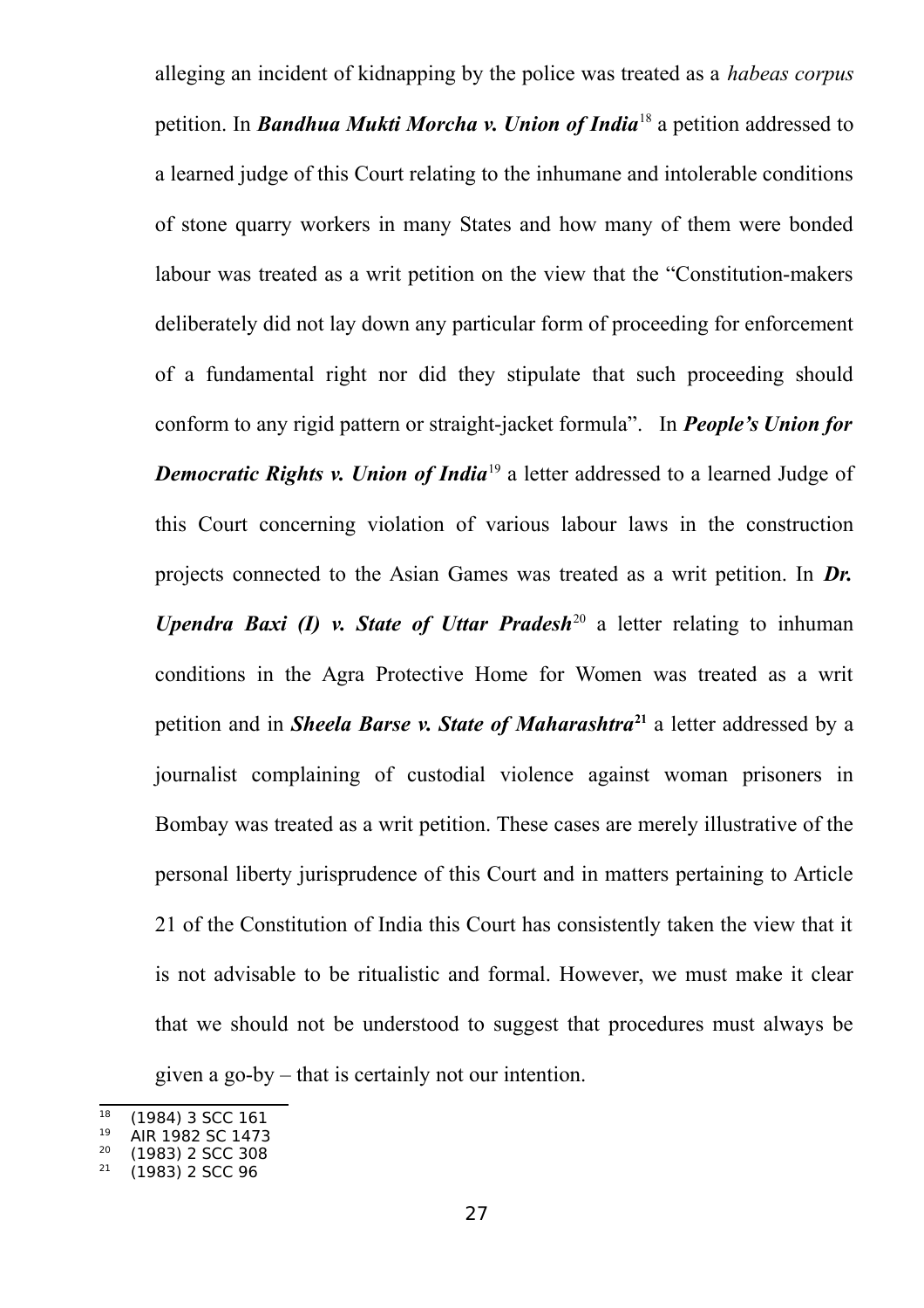#### **Duty of the Courts**

43. This Court and other constitutional courts have also taken the view that in the matters concerning personal liberty and penal statutes, it is the obligation of the court to inform the accused that he or she is entitled to free legal assistance as a matter of right. In **Khatri v. State of Bihar**<sup>[22](#page-27-0)</sup> the Judicial Magistrate did not provide legal representation to the accused since they did not ask for it. It was held by this Court that this was unacceptable and that the Magistrate or the Sessions Judge before whom an accused appears must be held under an obligation to inform the accused of his or her entitlement to obtain free legal assistance at the cost of the State. In *Suk Das v. Union Territory of Arunachal Pradesh*<sup>[23](#page-27-1)</sup> the accused was tried and convicted without legal representation, due to his poverty. He had not applied for legal representation but notwithstanding this, this Court held that the trial was vitiated and the sentence awarded was set aside, particularly since the accused was not informed of his entitlement to free legal assistance, nor was an inquiry made from him whether he wanted a lawyer to be provided at State expense. In *Rajoo @ Ramakant v. State of Madhya Pradesh*<sup>[24](#page-27-2)</sup> the High Court dismissed the appeal of the accused without enquiring whether he required legal assistance at the expense of the State even though he was unrepresented. Relying on *Khatri* and *Suk Das* this Court remanded his appeal to the High Court for re-hearing after giving an opportunity to the accused to take legal assistance. Finally, in *Mohammed Ajmal Mohammad*

<span id="page-27-0"></span> $^{22}$  (1981) 1 SCC 627<br> $^{23}$  (1986) 2 SCC 401

<span id="page-27-1"></span> $^{23}$  (1986) 2 SCC 401

<span id="page-27-2"></span><sup>24</sup> (2012) 8 SCC 553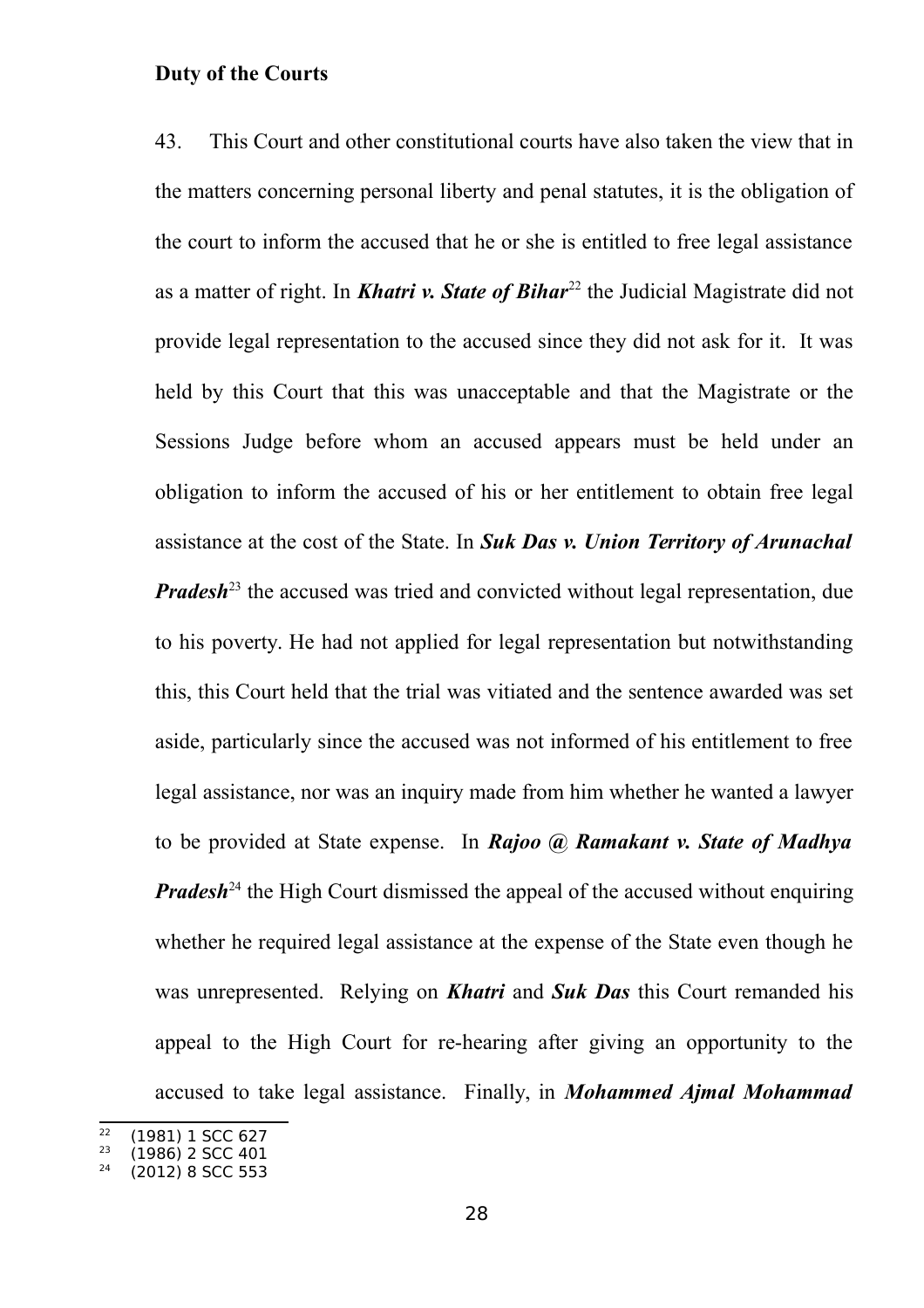## *Amir Kasab v. State of Maharashtra*[25](#page-28-0) this Court relied on *Khatri* and held that

in paragraph 474 of the Report as follows:

"… it is the duty and obligation of the Magistrate before whom a person accused of committing a cognizable offence is first produced to make him fully aware that it is his right to consult and be defended by a legal practitioner and, in case he has no means to engage a lawyer of his choice, that one would be provided to him from legal aid at the expense of the State. The right flows from Articles 21 and 22(1) of the Constitution and needs to be strictly enforced. We, accordingly, direct all the Magistrates in the country to faithfully discharge the aforesaid duty and obligation and further make it clear that any failure to fully discharge the duty would amount to dereliction in duty and would make the Magistrate concerned liable to departmental proceedings."

44. Strong words indeed. That being so we are of the clear opinion that adapting this principle, it would equally be the duty and responsibility of a court on coming to know that the accused person before it is entitled to 'default bail', to at least apprise him or her of the indefeasible right. A contrary view would diminish the respect for personal liberty, on which so much emphasis has been laid by this Court as is evidenced by the decisions mentioned above, and also adverted to in *Nirala Yadav*.

#### **Application of the law to the petitioner**

45. On 11th January, 2017 when the High Court dismissed the application for bail filed by the petitioner, he had an indefeasible right to the grant of 'default bail' since the statutory period of 60 days for filing a charge sheet had expired, no charge sheet or challan had been filed against him (it was filed only on  $24<sup>th</sup>$ ) January, 2017) and the petitioner had orally applied for 'default bail'. Under

<span id="page-28-0"></span> $\frac{25}{25}$  (2012) 9 SCC 1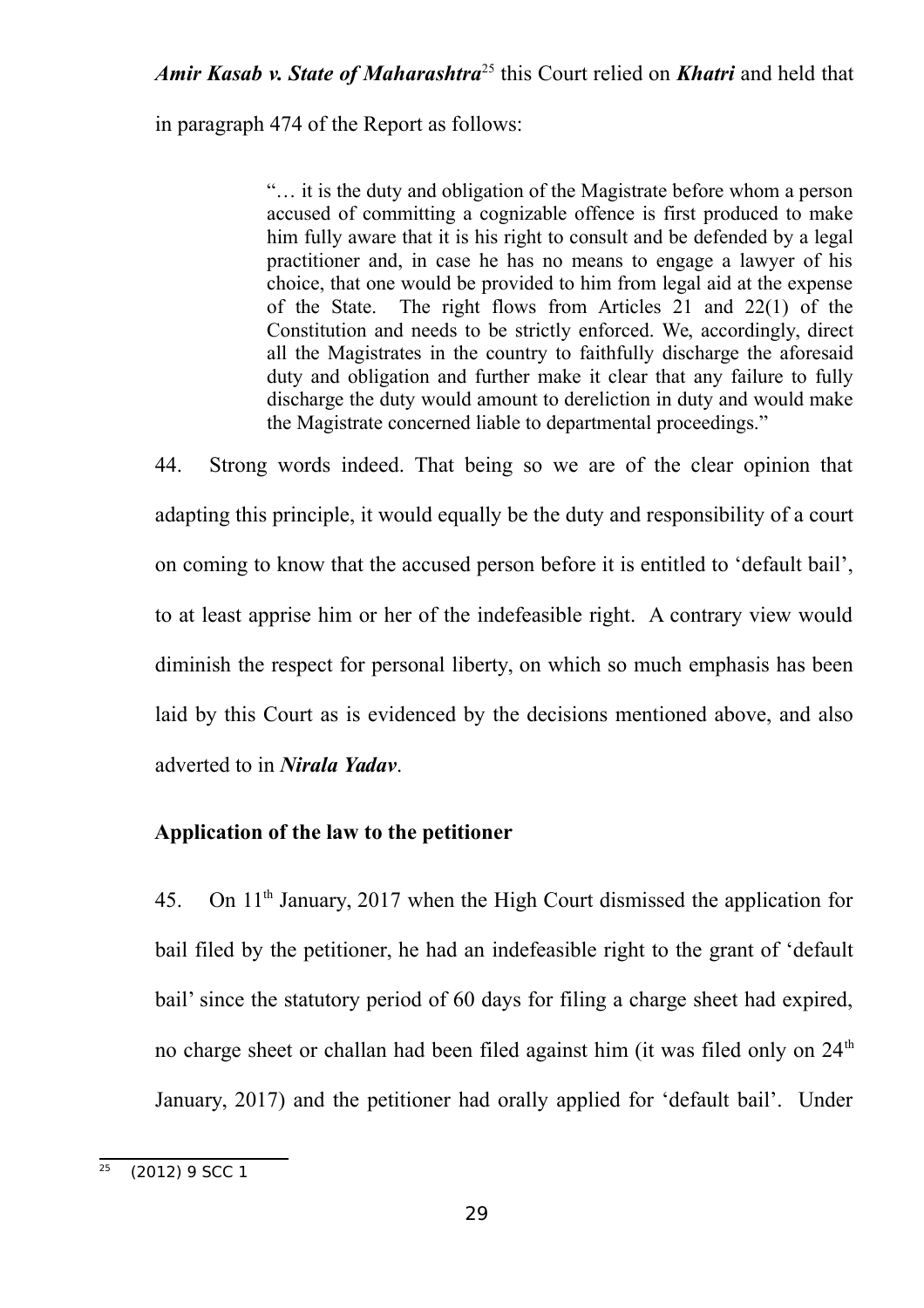these circumstances, the only course open to the High Court on  $11<sup>th</sup>$  January, 2017 was to enquire from the petitioner whether he was prepared to furnish bail and if so then to grant him 'default bail' on reasonable conditions. Unfortunately, this was completely overlooked by the High Court.

46. It was submitted that as of today, a charge sheet having been filed against the petitioner, he is not entitled to 'default bail' but must apply for regular bail – the 'default bail' chapter being now closed. We cannot agree for the simple reason that we are concerned with the interregnum between  $4<sup>th</sup>$  January, 2017 and  $24<sup>th</sup>$  January,  $2017$  when no charge sheet had been filed, during which period he had availed of his indefeasible right of 'default bail'. It would have been another matter altogether if the petitioner had not applied for 'default bail' for whatever reason during this interregnum. There could be a situation (however rare) where an accused is not prepared to be bailed out perhaps for his personal security since he or she might be facing some threat outside the correction home or for any other reason. But then in such an event, the accused voluntarily gives up the indefeasible right for default bail and having forfeited that right the accused cannot, after the charge sheet or challan has been filed, claim a resuscitation of the indefeasible right. But that is not the case insofar as the petitioner is concerned, since he did not give up his indefeasible right for 'default bail' during the interregnum between  $4<sup>th</sup>$  January, 2017 and  $24<sup>th</sup>$  January, 2017 as is evident from the decision of the High Court rendered on  $11<sup>th</sup>$  January, 2017. On the contrary, he had availed of his right to 'default bail' which could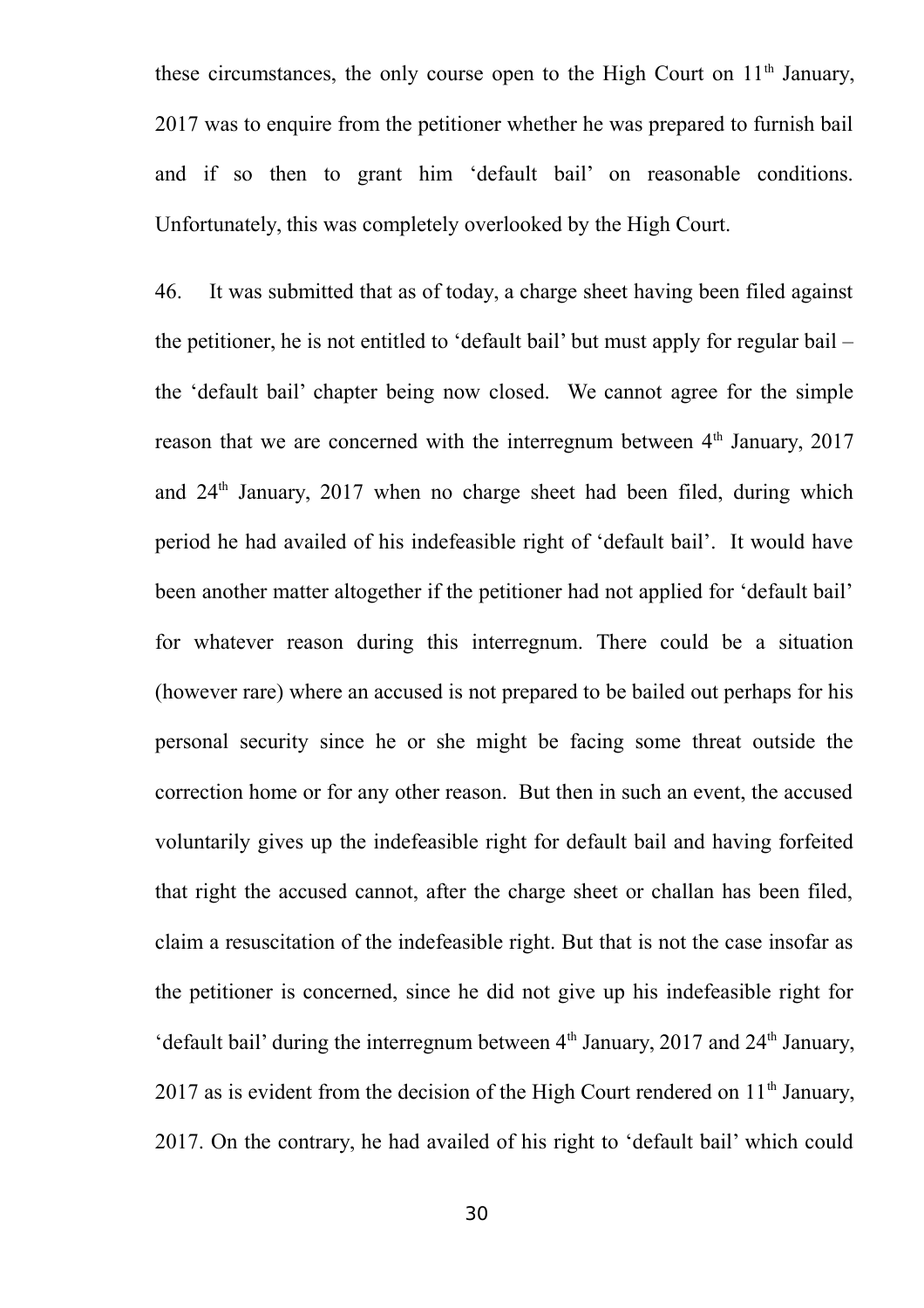not have been defeated on 11<sup>th</sup> January, 2017 and which we are today compelled to acknowledge and enforce.

47. Consequently, we are of opinion that the petitioner had satisfied all the requirements of obtaining 'default bail' which is that on 11<sup>th</sup> January, 2017 he had put in more than 60 days in custody pending investigations into an alleged offence not punishable with imprisonment for a minimum period of 10 years, no charge sheet had been filed against him and he was prepared to furnish bail for his release, as such, he ought to have been released by the High Court on reasonable terms and conditions of bail.

48. It may be mentioned that learned counsel for the petitioner had contended that the extended period of 90 days for filing a charge sheet would not apply to the petitioner since he is not covered by the provisions of the Lokpal and Lokayuktas Act, 2013 and therefore the maximum sentence that could be awarded to him would be 7 years under the Prevention of Corruption Act, 1988. This argument of desperation is recorded only to be summarily rejected. Even if the petitioner is not within the purview of the Lokpal and Lokayuktas Act, 2013 he is certainly not outside the purview of the PC Act and can be prosecuted and punished for a violation of Section 13(1) thereof. There is absolutely no cogent reason for excluding the petitioner from the rigours of the PC Act as amended by the Lokpal and Lokayuktas Act, 2013.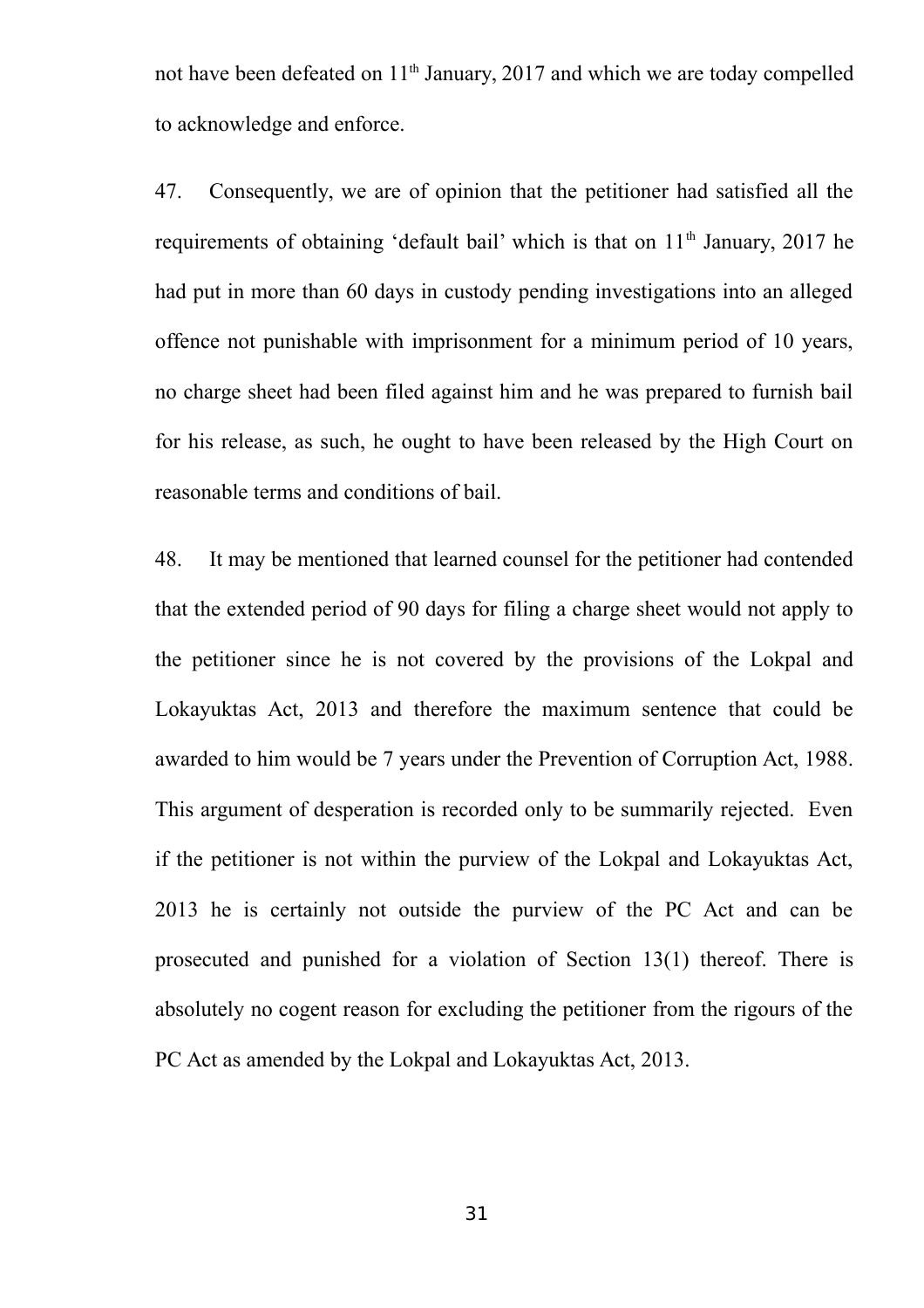## **Conclusion**

49. The petitioner is held entitled to the grant of 'default bail' on the facts and in the circumstances of this case. The Trial Judge should release the petitioner on 'default bail' on such terms and conditions as may be reasonable. However, we make it clear that this does not prohibit or otherwise prevent the arrest or re-arrest of the petitioner on cogent grounds in respect of the subject charge and upon arrest or re-arrest, the petitioner is entitled to petition for grant of regular bail which application should be considered on its own merit. We also make it clear that this will not impact on the arrest of the petitioner in any other case.

50. We allow the petition and set aside the judgment and order of the High Court.

51. The companion petition, being S.L.P. (Crl.) No. 2176 of 2017 is rendered infructuous and is dismissed as such.

52. By way of a footnote, we may add that it is time that the reports of the Law Commission of India and the decision of this Court in *Prakash Singh* are given very serious thought and in addition a greater degree of professionalism is introduced in investigations into offences along with scientific methods and techniques of investigation and the use of technology.

**New Delhi; ………………………J August 16, 2017 (Madan B. Lokur)**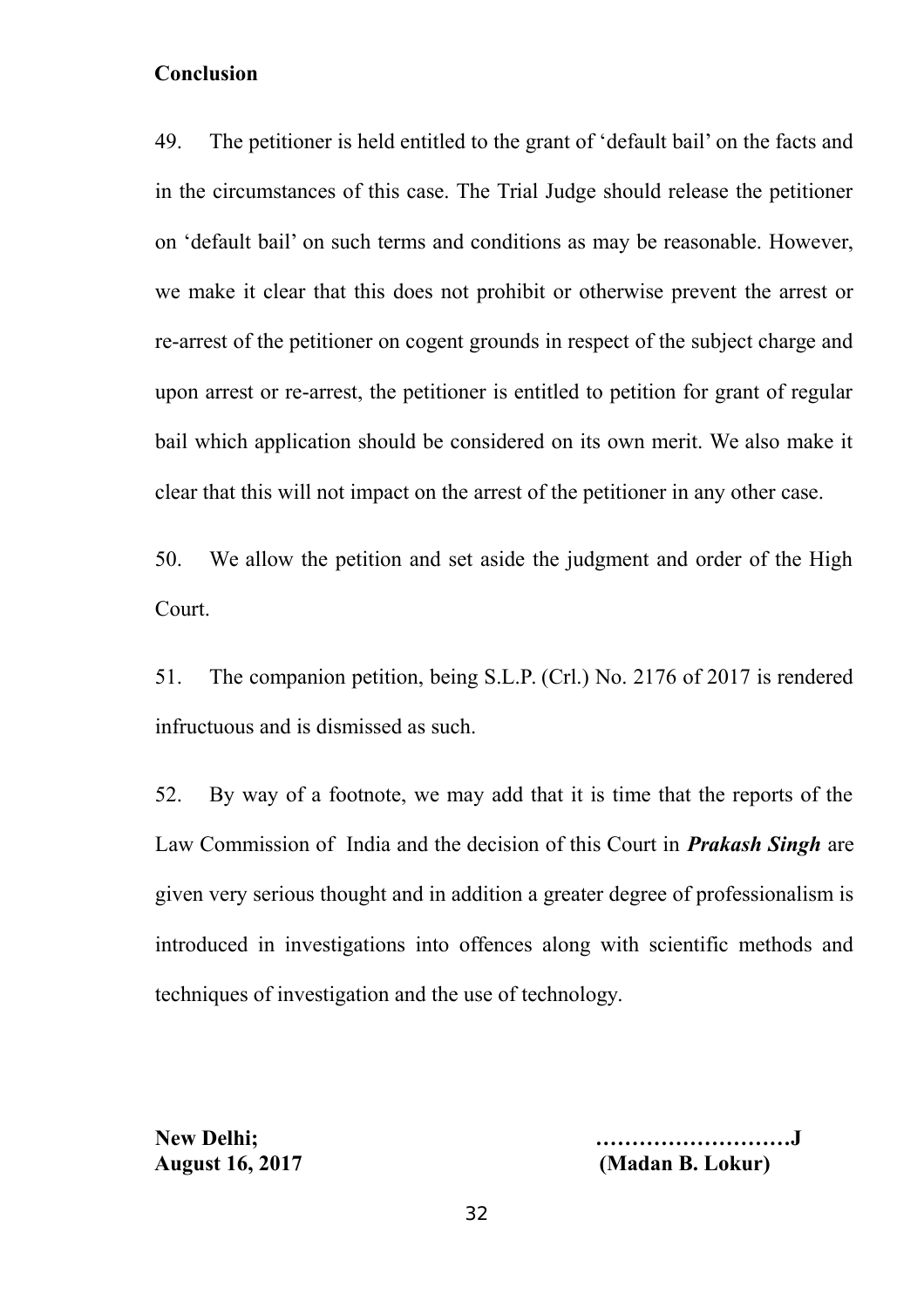#### IN THE SUPREME COURT OF INDIA CRIMINAL APPELLATE JURISDICTION

### **SPECIAL LEAVE TO APPEAL (CRL.) NO. 2009 of 2017)**

Rakesh Kumar Paul **Exercise Exercise Exercise Appellant** ...Appellant

Versus

The State of Assam .....Respondent

#### **WITH**

#### **SPECIAL LEAVE TO APPEAL (CRL.) NO. 2176 of 2017**

#### **J U D G M E N T**

#### **Prafulla C. Pant, J.**

I have the benefit of going through the draft judgment authored by My Lord Hon'ble Justice Madan B. Lokur. Agreeing with the importance of right of personal liberty, with great regard to His Lordship, I beg to differ on the interpretation of Section 167(2)(a)(i) of the Code of Criminal Procedure 1973, and in the facts and circumstances of the case at hand, in my opinion, both the appeals are liable to be dismissed. I express my opinion in the matter as under:-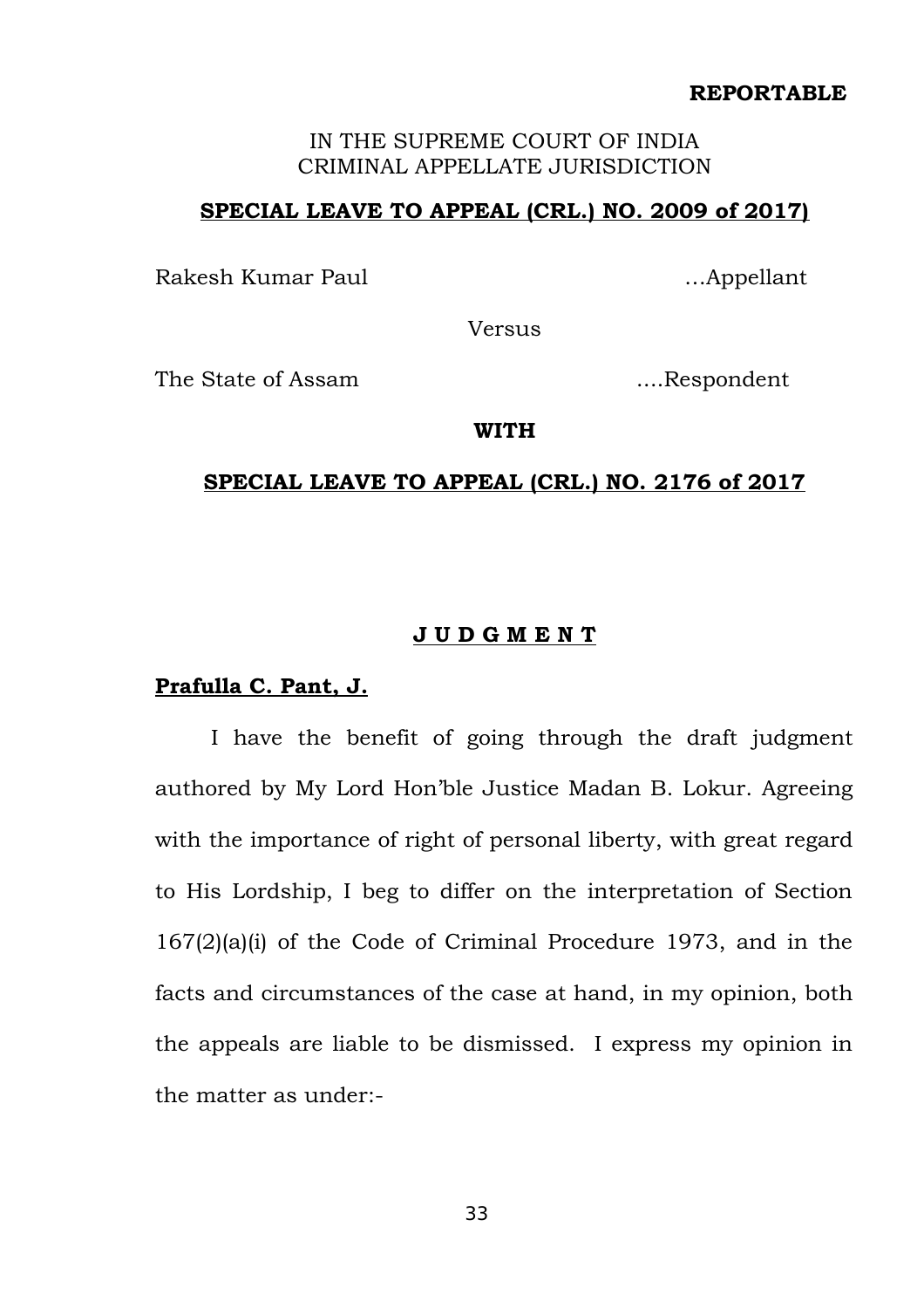2. These appeals are directed against the order dated 11.01.2017, passed by the High Court of Guwahati in Bail Application No.23/2017 and the order dated 13.2.2017 in Bail Application No.136/2017, wherein the bail applications filed by the appellant under Section 439 of the Code of Criminal Procedure 1973, have been rejected.

3. Prosecution story in short is that the appellant - Rakesh Kumar Paul was working as the Chairman of the Assam Public Service Commission (APSC) from 11.12.2013. On 27.10.2016 an FIR No. 936 of 2016 was lodged by one Dr. Angshumita Gogoi for offences under Sections 7, 13(1)(b)(2) of the Prevention of Corruption Act 1988 (For short "PC Act") at Police Station Dibrugarh, Assam stating that one Mr. Nabakanta Patir contacted her and asked her to pay Rs.10,00,000/- (Rupees ten lacs only) to him for recruiting her as Dental Surgeon in the selection conducted by APSC. Upon her intimation to the police, a trap was laid up, wherein Nabakanta Patir was apprehended in his residential premises located at Circuit House Road while he was receiving the amount from the informant. He was arrested and it was found that there was a network of such illegal activities to recruit persons for government service in connivance and conspiracy of other persons. Investigation revealed that the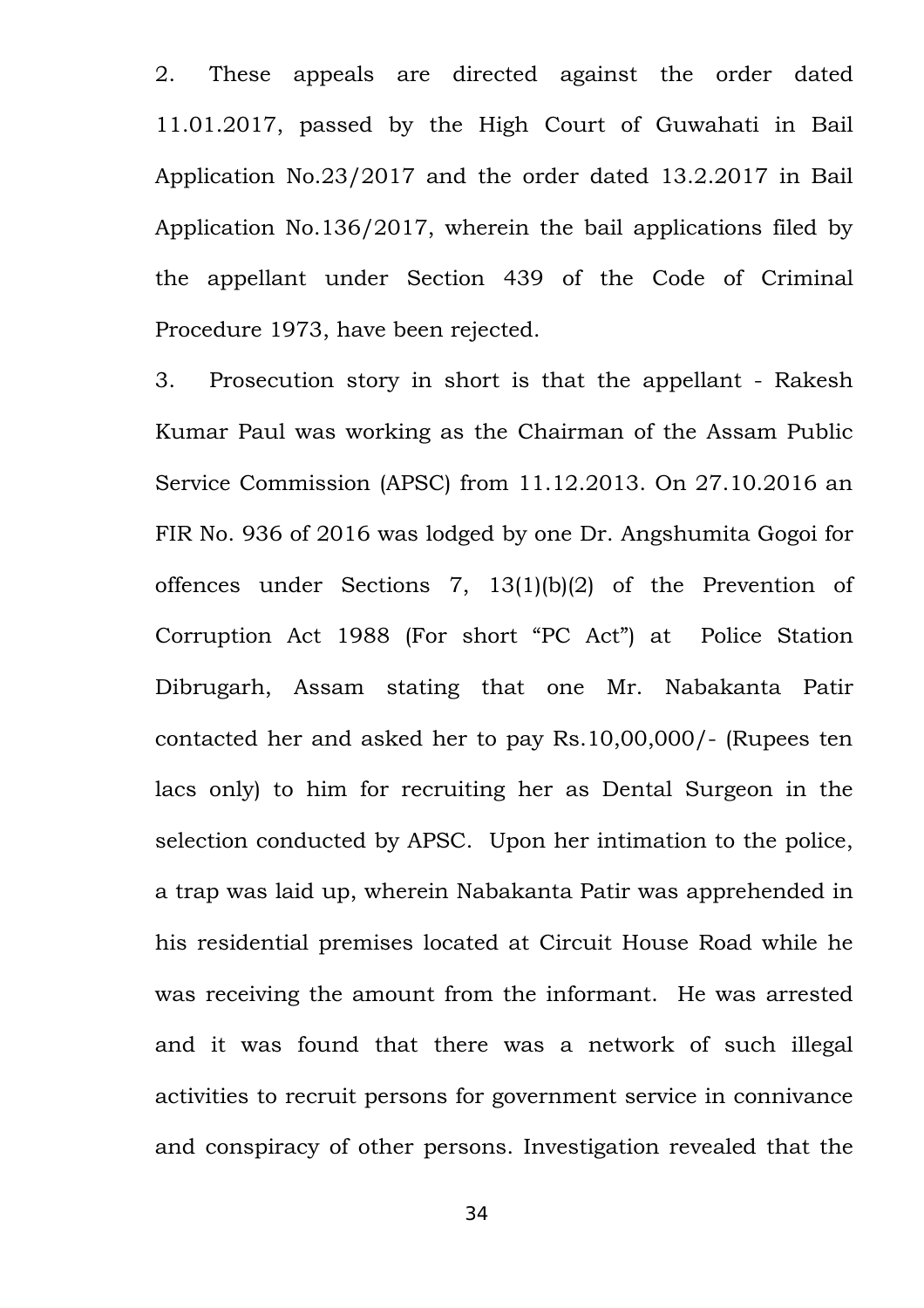appellant being the Chairman of the APSC was involved in running a network to recruit people to government services in the state in connivance and conspiracy with others. He was found having direct access to the said Nabakanta Patir. During the search at the residence of the appellant, cash amounting to Rs.10,00,000/- (Rupees ten lacs only) answer scripts of the APSC Examination were recovered which contained extra marks bearing the signature of the invigilator including the APSC tabulation sheet, master paper of answer scripts, draft copy of APSC answer booklets including instructions part from a particular printing press of the brother of the appellant. The Papers were supposed to be printed at the Government Printing Press as per the APSC provisions, but they were made to be printed at the private press without any authority. Telephonic conversation records revealed that Nabakanta Patir was in contact with a candidate regarding appointment for the post of BDO also for the year 2016. Some other recoveries were also made from his office and the printing press. The appellant was arrested on 4.11.2016 and was produced before the Judge, Special Court, Guwahati on 5.11.2016, wherein he was remanded to custody.

4. The present appellant first preferred a regular bail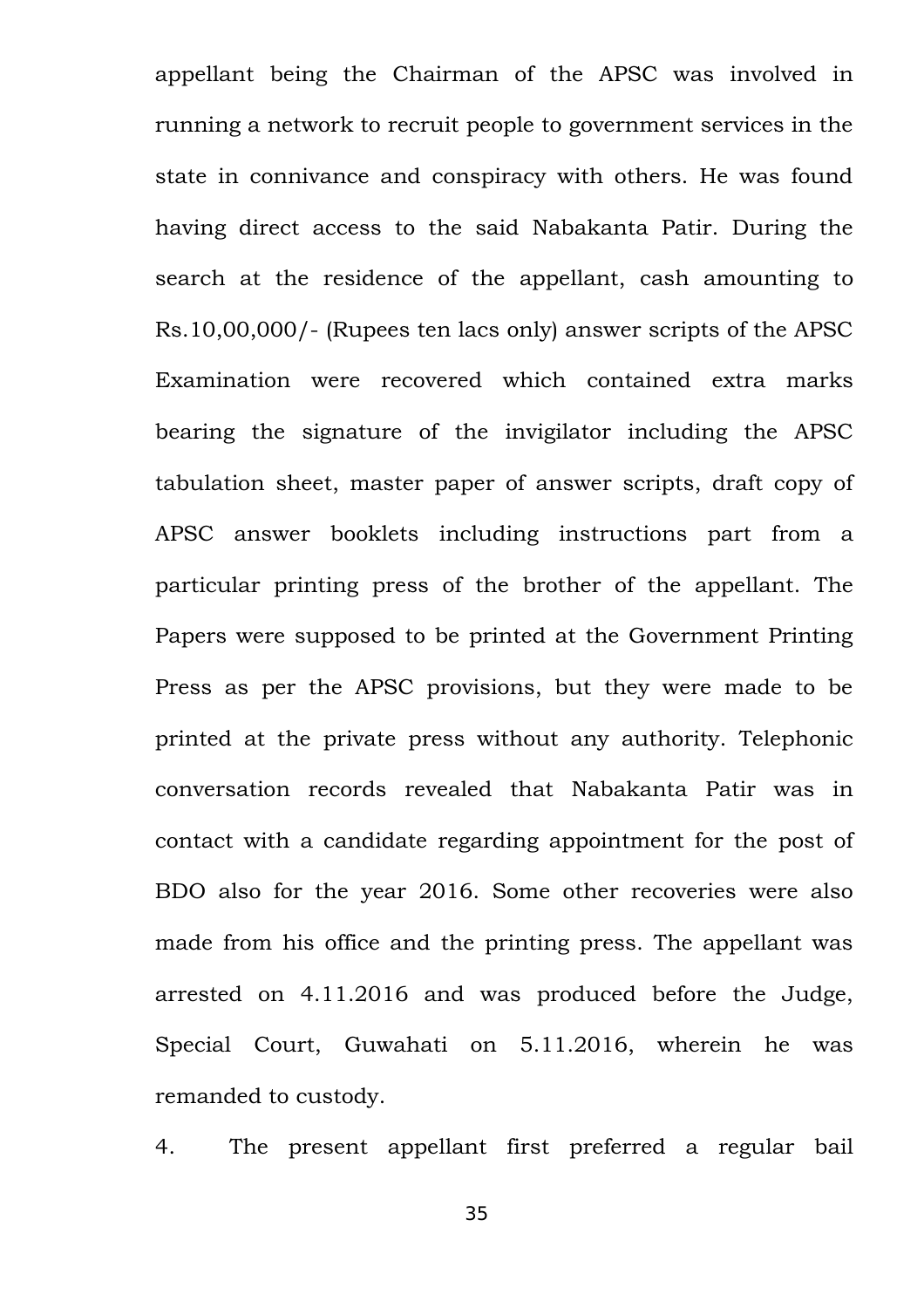application before the Special Judge which was dismissed on 20.12.2016. Thereafter, in January 2017, he filed Bail Application No. 23 of 2017 before the High Court of Guwahati under Section 439 of the Code of Criminal Procedure 1973 (for short "the Code"). It is significant to note that this application was for regular bail on merits as is evident from a perusal of the same. As such, there was no ground taken in the petition to enlarge the appellant on default bail for non filing of chargesheet within a period of sixty days. This issue will be addressed later in the judgment. The bail application came to be disposed on 11.1.2017. It is to be noted that the arguments made before the High Court were predominantly based on the ground that the accused was entitled to bail under Section 167(2) of the code since the chargesheet was not filed within a period of sixty days. The counsel for the accused argued that since the maximum punishment u/s 13(2) of the PC Act 1988 was seven years, the charge sheet was to be filed within sixty days, i.e. upto 04.01.2017, but since chargesheet was not filed, the accused is entitled to bail under Section 167(2) of the Code. It was also argued that assuming the PC Act was amended by the Lokpal and Lokayuktas Act, 2013 the punishment under Section 13(2) as amended will extend to 10 years and in that case also the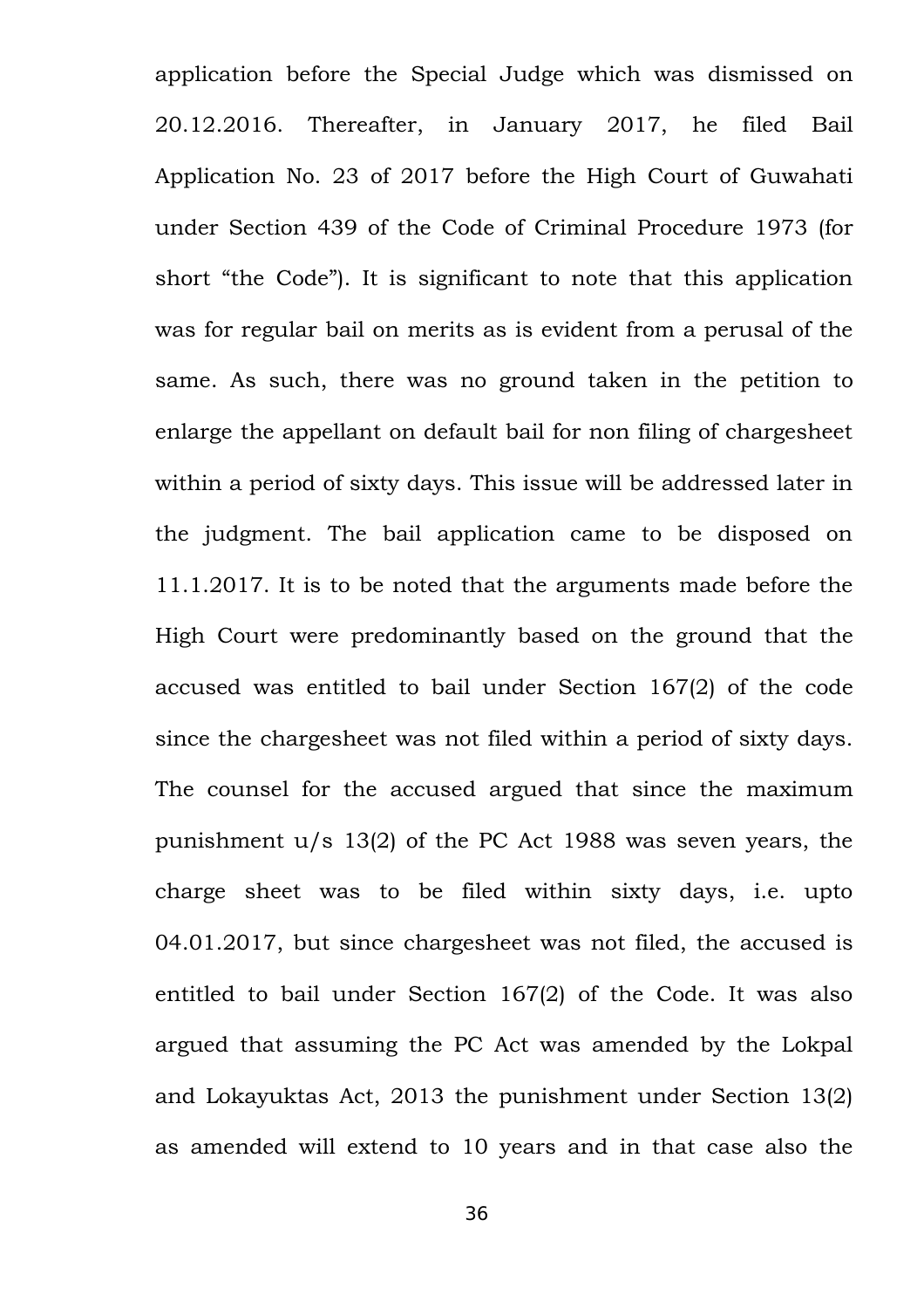chargesheet had to be filed within 60 days. He placed reliance on the judgment of the decision of this court in the case of *Rajeev Chaudhary vs. State (NCT) of Delhi[26](#page-36-0)* .

5. Counsel for the State contested the bail application before the High Court by stating that upon the amendment of Section 13(2) of the PC Act 1988 by the Lokpal and Lokayuktas Act, 2013 which came into effect from 16.1.2014, the maximum punishment imposable is ten years imprisonment and thus the time period for filing charge sheet is ninety days. It was also contested on merits. The High Court vide impugned order dated 11.1.2017 rejected the bail application by holding that in the present case, since the offence under Section 13(2) of the PC Act (as amended by the Lokpal and Lokayuktas Act, 2013) is punishable with imprisonment which may extend to 10 years imprisonment, the provisions of Section 167(2)(a)(i) of the Code would be applicable and the accused is not entitled to his bail due to the default of the prosecution in not filing the chargesheet within a period of sixty days under Section 167(2)(a)(ii) of the Code. The High Court did not consider it a fit case to grant bail on the merits either.

6. Thereafter, on 24.01.2017, the police filed charge sheet in

<span id="page-36-0"></span>**(**2001) 5 SCC 34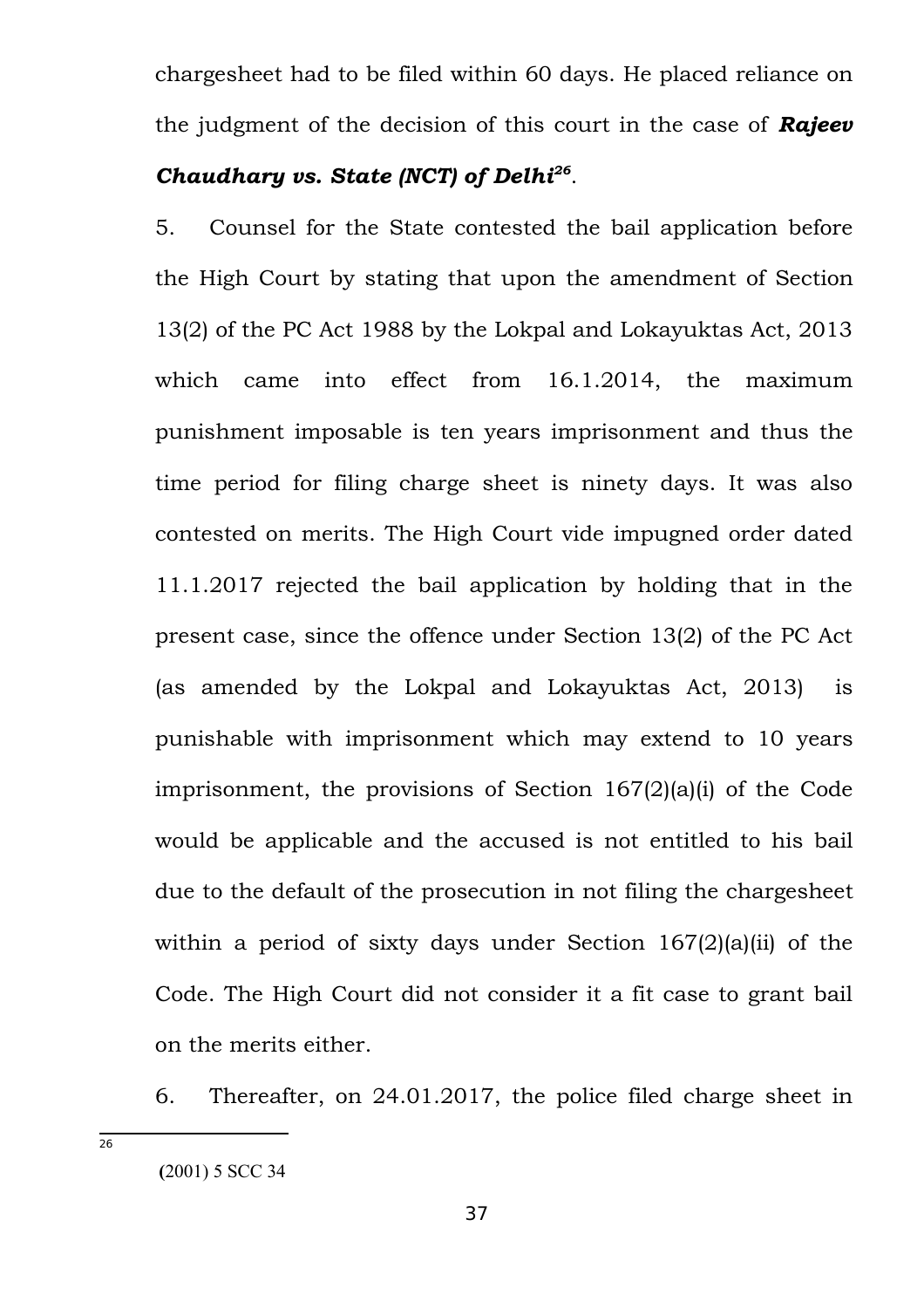FIR No. 936 of 2017 for the offences under Sections 7, 13(1)(a)(b) (d) and 13(2) of the PC Act and Sections 120B, 420, 462, 468, 471, 477(A), 201 of the Indian Penal Code (IPC) against the appellant and other co-accused. After filing the chargesheet, the appellant moved bail application No.136 of 2017 before the High Court of Guwahati seeking bail on merits. This bail application also came to be rejected on 13.2.2017. These two orders of the High Court dated 11.1.2017 and 13.2.2017 are challenged before this Court in these present appeals.

7. Heard Shri Abhishek Manu Singhvi, senior counsel for the appellant and Shri Mukul Rohtagi, senior counsel for the State of Assam.

8. The primary argument advanced by the learned counsel for the appellant is that the default of the Investigating Agency in not filing the chargesheet within sixty days entitles the accused to be released as per the provision of Section 167(2) of the Code. It is contended that the maximum punishment for the offences for which the chargesheet has been filed against the accused is seven years. The PC Act was amended by the Lokpal and Lokayuktas Act, 2013 primarily by enhancing the punishments for certain offences, to be investigated and prosecuted by Lok Pal or Lokayukta. Learned Counsel submits that such amendment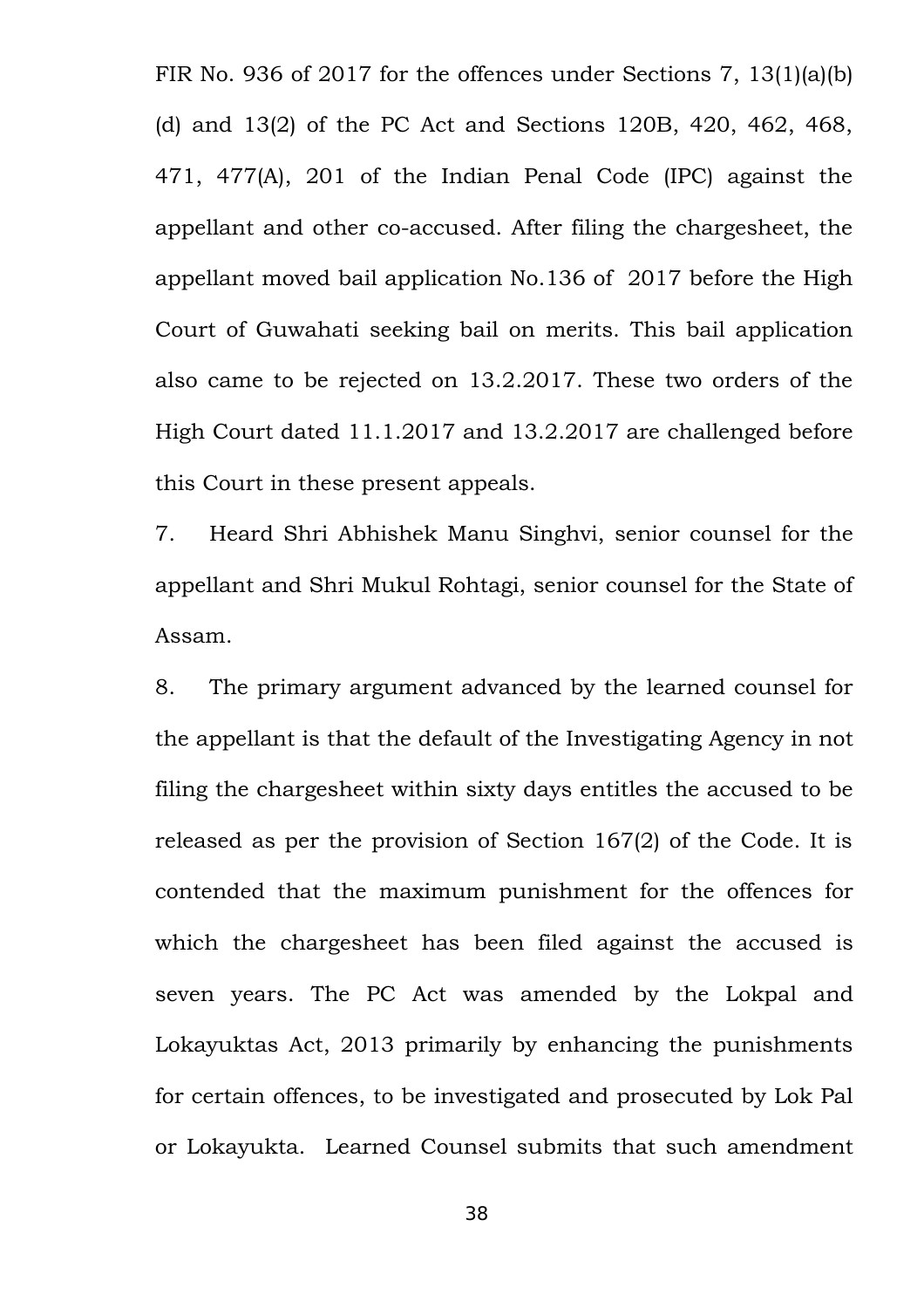of the PC Act 1988 by the Lokpal and Lokayuktas Act 2013 was not permissible in respect of offences tried by ordinary Special Courts. Further it was argued that, assuming that the Act stood amended and the punishment for the offence under Section 13(2) of the PC Act was amended and the maximum punishment stood extended to ten years, the Investigating agency was still required to file the charge sheet within sixty days and in default of which the accused would be entitled to bail under Section 167(2) of the Code. He placed reliance on a decision of this Court in the case of *Rajeev Chaudhary vs. State (NCT) of Delhi* (supra) wherein the court held that for the offence under Section 386 IPC which is punishable with imprisonment upto ten years, the chargesheet was required to be filed within sixty days.

9. Mr. Mukul Rohatgi argued that power of the parliament to amend the PC Act 1988 by way of the Lokpal and Lokayuktas Act, 2013 cannot be questioned. He further submitted that the Amendment came into force with effect from 16.1.2014 as recognised by this court in the case of *Kiran Chander Asri vs. State of Haryana[27](#page-38-0)*. Reference is also made to the case of *Bhupinder Singh and ors. vs. Jarnail Singh and Another[28](#page-38-1)*

<span id="page-38-0"></span><sup>27</sup>

<span id="page-38-1"></span> <sup>(2016) 1</sup> SCC 578

 <sup>(2006) 6</sup> SCC 277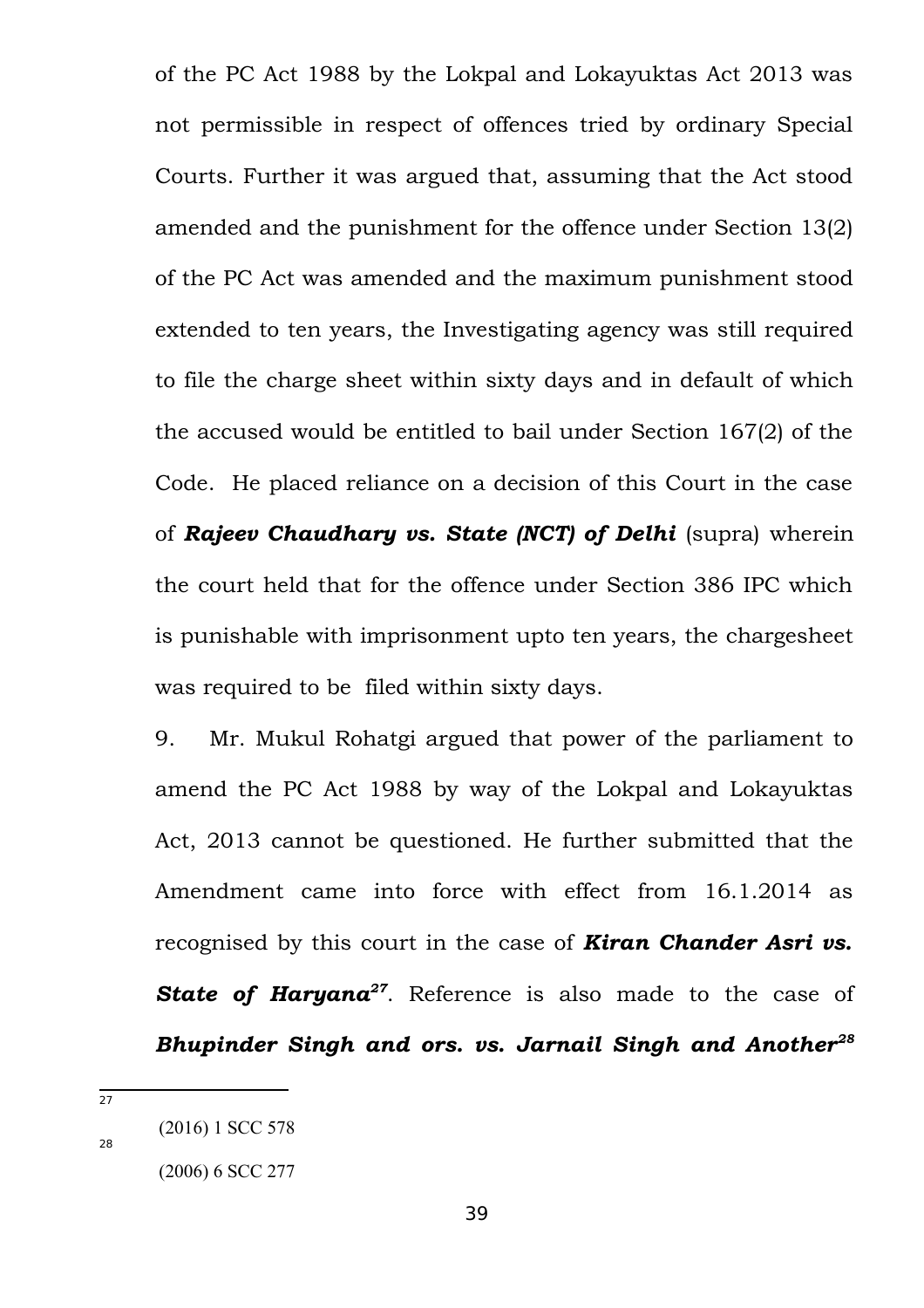to contend that, when minimum as well as maximum sentences are imposable, it cannot be said that only minimum sentences are imposable and not the maximum sentence. While reiterating the reasoning given by the High Court, he further conteded that, in the instant case, the accused had only approached the High Court for regular bail under Section 439 of the Code wherein no ground of default bail on the ground of not filing chargesheet within sixty days, was taken in the application. It is only during the arguments, the ground for non compliance of Section 167(2) was taken by the counsel before the High Court. He argued that this cannot be said to be in conformity with the procedure provided under Section 167(2) of the Code for availing the bail on the default of the investigation to file the charge sheet. Further, since the charge sheet came to be filed on 24.01.2017, he is no longer entitled to such relief. On merits it was argued that it is not a fit case for bail.

10. At the outset, it may be stated that the argument taken by the counsel for the accused that the Amendment made to the Prevention of Corruption Act 1988 by the Lokpal and Lokayukta Act, 2013 has not been enforced, has no legs to stand on. The Amendment has been enforced with effect from 16.01.2014 which has been accepted by this Court in the case of *Kiran*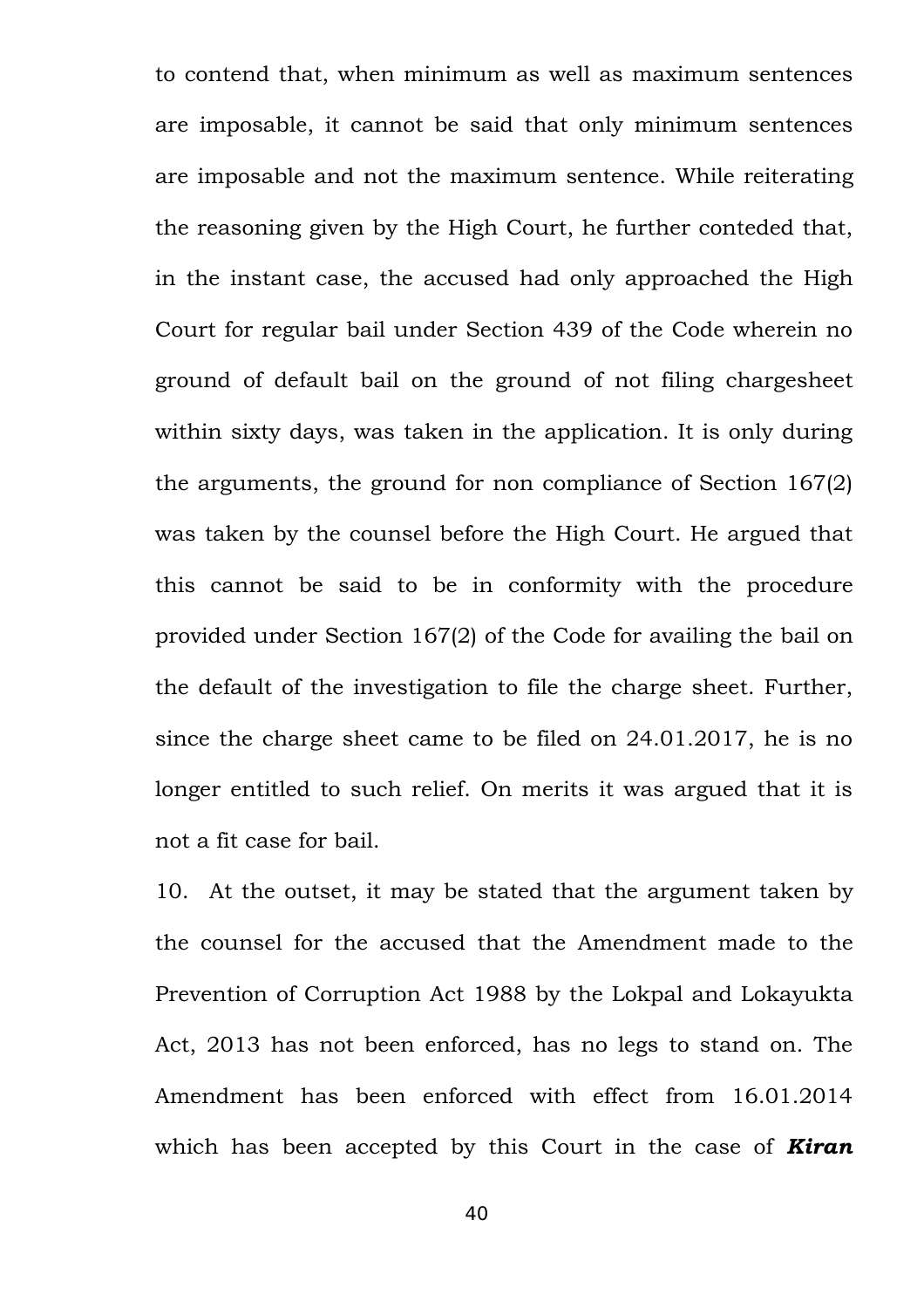*Chander Asri vs. State of Haryana* (supra). The challenge to the power of the parliament to amend the provisions of the Prevention of Corruption Act 1988 by way of the Lokpal and Lokayuktas Act, 2013 is neither substantiated nor further pressed and is thus liable to be rejected.

11. The three main questions that arise in these appeals for our consideration are as under:

- I. Whether in a case regarding offence for which the punishment imposable may extend upto ten years, the accused is entitled to bail under Section 167(2) of the Code of Criminal Procedure 1973 due to default on the part of investigating agency in not filing the charge sheet within sixty days?
- II. Whether the appellant is entitled to default bail under Section 167(2) of the Code though he has not made any application (oral or written) under section 167(2) of the Code before the Magistrate (or Special Judge), but has instead argued orally without pleadings in a pending regular bail application filed under Section 439 of the Code before the High Court?
- III. Whether the appellant is entitled to bail on merits?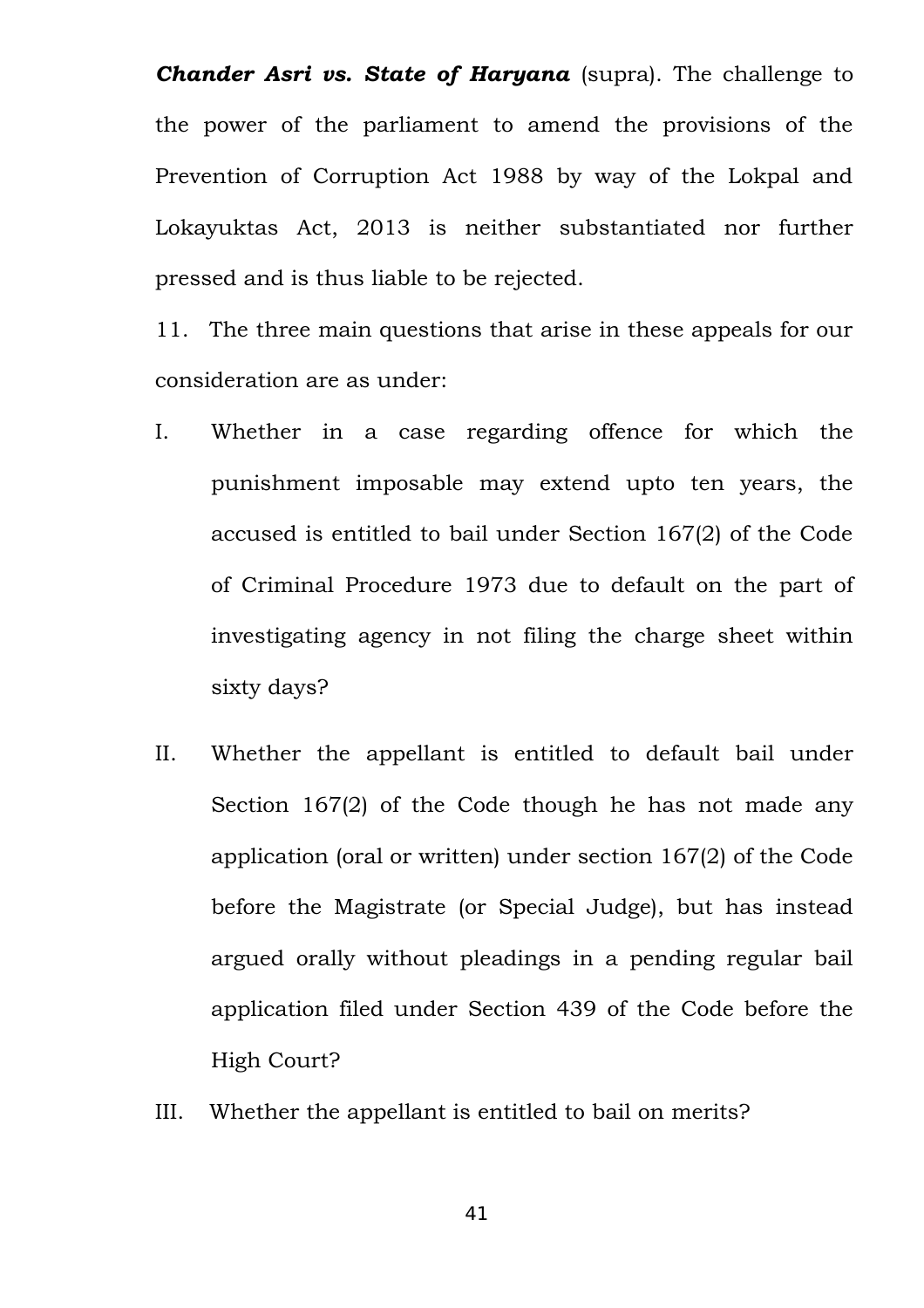#### **Answer to question I:**

12. To answer this question, I shall briefly trace out the history of the provision under Section 167(2)(a) of the Code. The erstwhile Code of Criminal Procedure 1898 did not contain any such provision for grant of bail on default of the investigating agency in not filing the charge sheet within a specific period of time. When the Code of Criminal Procedure 1973 was enacted to replace the Criminal Procedure Code of 1898, it was felt that the investigation into offences ought to be carried out in a time bound manner so as to provide speedy justice and to protect the life and liberty of the accused persons who are remanded to custody during the pendency of investigation. Thus the provision of Section 167(2)(a) was introduced in the Code of Criminal Procedure 1973, wherein the accused was entitled to get bail on default of the investigating agency in not filing the charge sheet within sixty days of remand. Thereafter, in the year 1978, the Code of Criminal Procedure (Amendment) Act 1978 (Act 45 of 1978) was passed, making several amendments to the Code of Criminal Procedure, 1973. One such amendment was a classification within the proviso to section 167(2)(a) by authorising the detention of upto ninety days in cases punishable with death, imprisonment for life or imprisonment for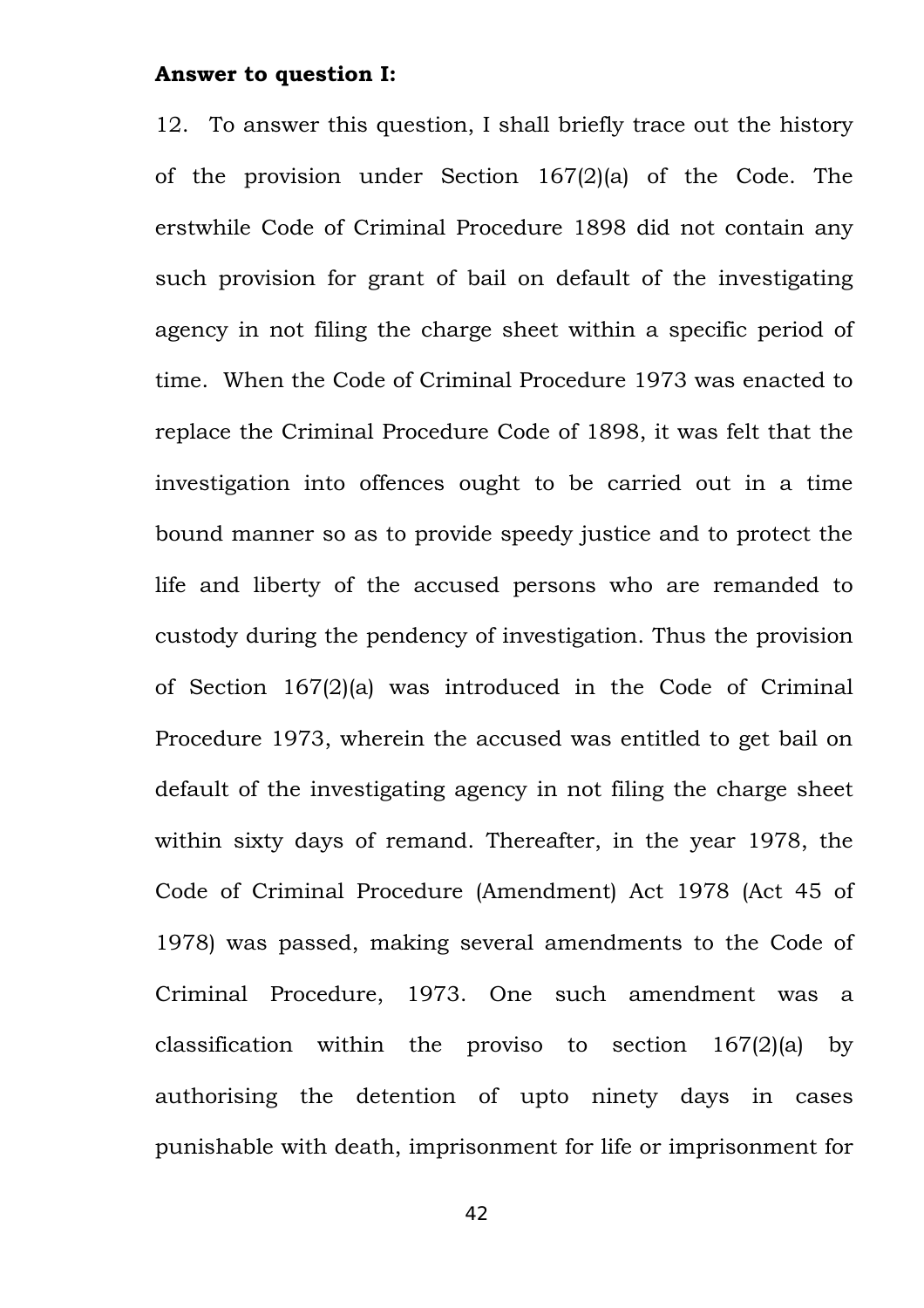a term not less than ten years; and authorising detention upto

sixty days where the investigation relates to other offences.

13. The text of Section 167 (2) of the Code as amended and as it

stands today is reproduced below:

# "**167- Procedure when investigation cannot be completed in twenty-four hours.**

- (1) xxxxxxxxxx
- (2) xxxxxxxxxx

Provided that-

- (a) The Magistrate may authorize the detention of the accused person, otherwise than in the custody of the police, beyond the period of fifteen days, if he is satisfied that adequate grounds exist for doing so, but no Magistrate shall authorise the detention of the accused person in custody under this paragraph for a total period exceeding-
	- (i) Ninety days, where the investigation relates to an offence punishable with death, imprisonment for life or imprisonment for a term of not less than ten years;
	- (ii) Sixty days, where the investigation relates to any other offence."

14. The question that arises in the instant case is whether for the offence which is punishable with imprisonment for a term which may extend to ten years, the accused will be entitled to be released on bail for default in not filing charge sheet within sixty days from the date of remand. The learned counsel of the accused has relied on the case of *Rajeev Chaudhary (supra)* wherein a Division Bench of this Court

was dealing with the permissible period of custody for an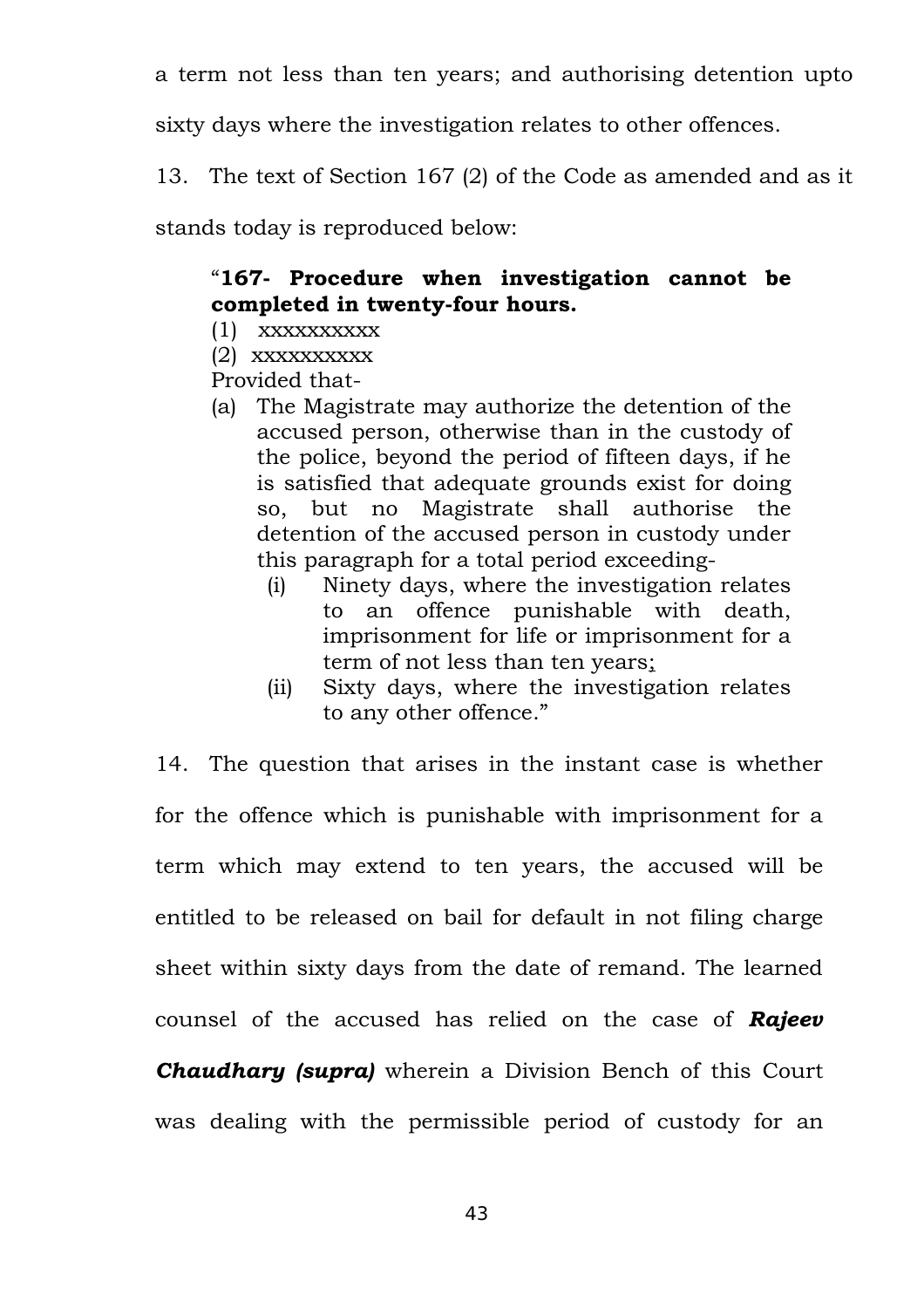offence under Section 386 IPC, which is punishable with imprisonment which may extend to ten years.

15. In *Rajeev Chaudhary (supra)* it has been observed that only if the minimum prescribed punishment is ten years imprisonment or more, then the requirement of completing investigation may extend to ninety days. But in my opinion when S.167(2) of Code was amended, there was no such category of offences in the Indian Penal Code where minimum sentence of ten years imprisonment was required to be imposed in 1978 without alternative prescribed sentence of imprisonment for life. For example: offences punishable under Sections 121A, 122, 128, 131, 194, 304 (part I), 313, 314, 326, 329, 371, 394, 395, 409, 412, 413, 436, 449, 450, 459, 460 of the IPC provide for a punishment of life imprisonment, also and as such the expression – 'or imprisonment for a term not less that ten years", does not help any determine for the purposes of Section 167(2) of the Code in the above category of cases as the alternative punishment of imprisonment for life already covered in the said clause. Similarly, offences under Sections 132, 305 and 396 are punishable with death, or life imprisonment also. In my view if the legislature intended to exclude the offences for which the minimum imprisonment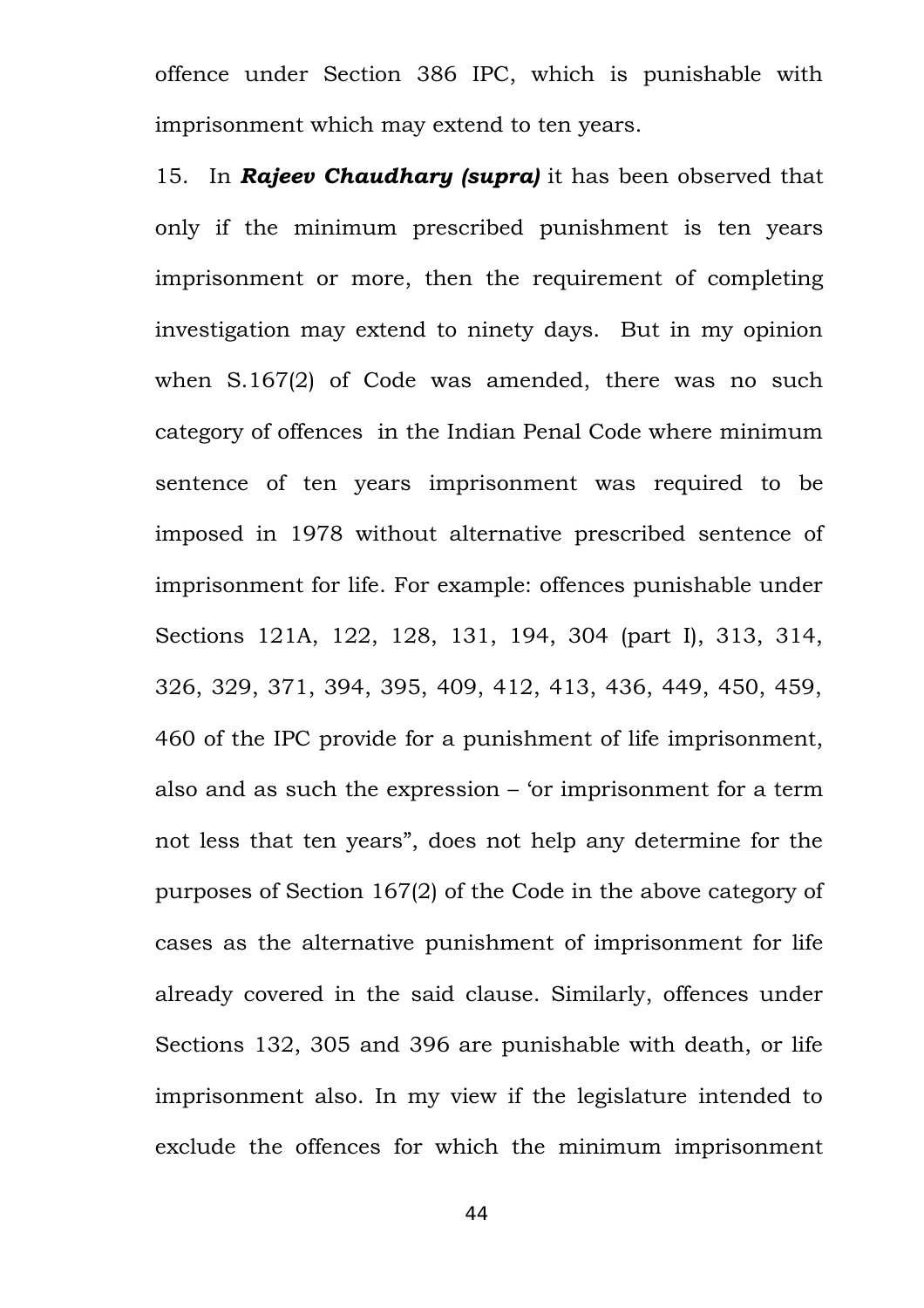was ten years, it could have used the words "or imprisonment for a term more than ten years". Thus the argument that ninety days period does not cover the cases where maximum imposable sentence is ten years can not be accepted. It is also relevant to mention here that there seems to be some contusion in the disposition of the *Rajeev Chaudhary* case (supra) wherein the appellant in that Case, Rajeev Chaudhary, was an accused, and had in fact approached this Court challenging the decision of the High Court of Delhi passed in Cr.M.(M.) No.2532 of 1999 (reported in 2001 Cri. L. J. 2023) wherein the High Court had held that the accused was not entitled to bail at the expiry of sixty days in custody for the offence under Section 386 IPC which was punishable with imprisonment which may extend to ten years. If this Court in the said case intended that Section 386 IPC is not covered under Section 167(2)(a)(i), then the appeal would have been allowed, but, in fact, the appeal of the accused was dismissed by this court.

16. In the case of *Bhupinder Singh vs. Jarnail Singh* (supra), this Court was faced with the question regarding period when the accused would be entitled to bail on default in filing charge sheet in a case for offence under Section 304B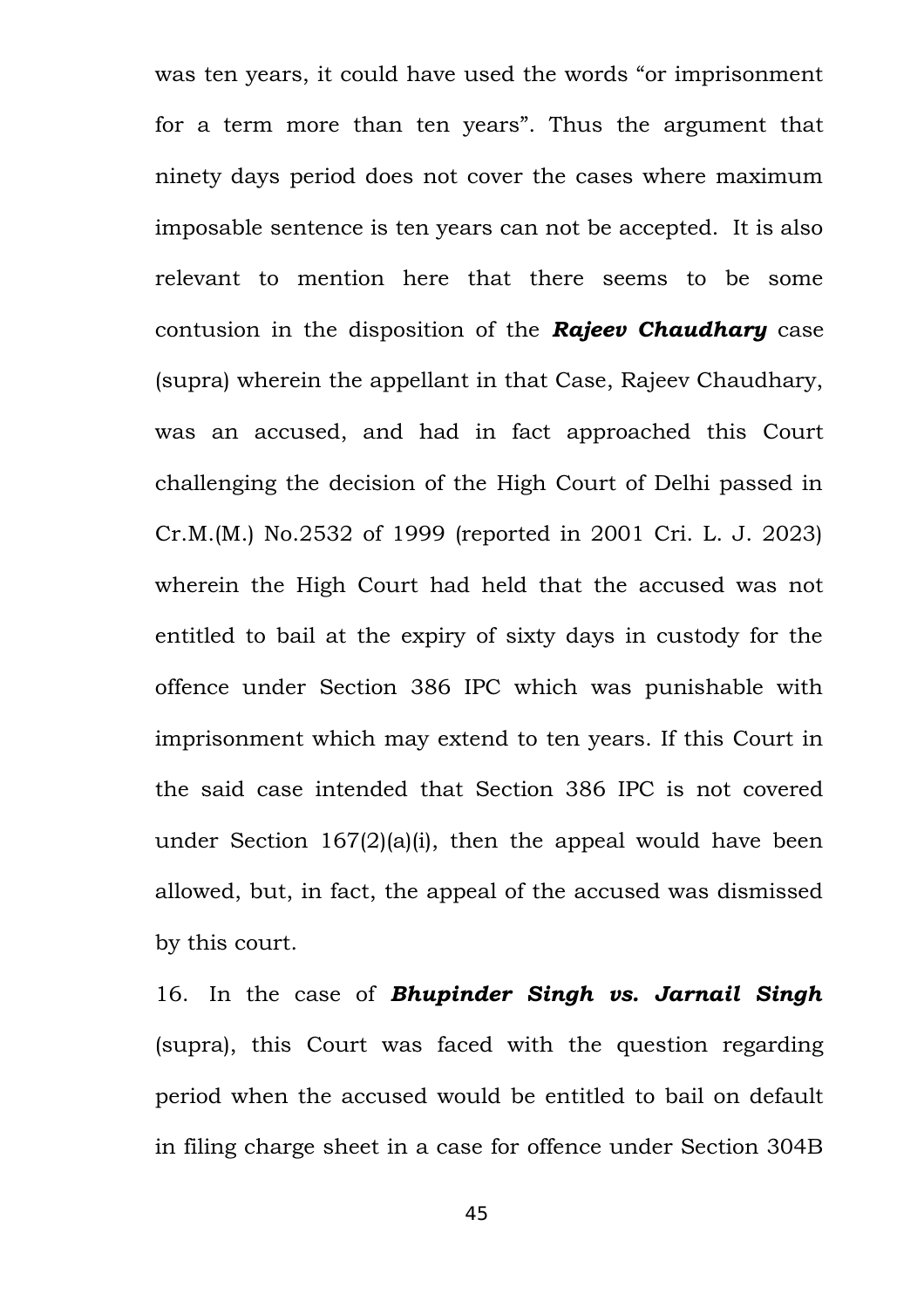IPC. The offence under Section 304B is punishable with imprisonment of not less than seven years but may extend to imprisonment for life. While holding that the permissible period in filing challan is ninety days in a case for offence under Section 304B IPC, the court observed that the significant word used in the proviso is "punishable". And since life imprisonment was a punishable sentence, the permissible period for filing challan was for the offence under Section 304B IPC was held to be ninety days. While holding so, the Court observed as under:

"Where minimum and maximum sentences are prescribed both are imposable depending on the facts of the cases. It is for the Court, after recording conviction, to impose appropriate sentence. It cannot, therefore, be accepted that only the minimum sentence is imposable and not the maximum sentence. Merely because minimum sentence is provided that does not mean that the sentence imposable is only the minimum sentence………"

(emphasis supplied)

17. The main ambiguity in the interpretation of the provision arises in the use of the words "not less than ten years" in Section 167(2)(a)(i) of the Code. The legislative drafts on the amendment of this provision do not throw much light on the expression "not less than ten years" used in the provision. But while answering the criticism to the amendment at the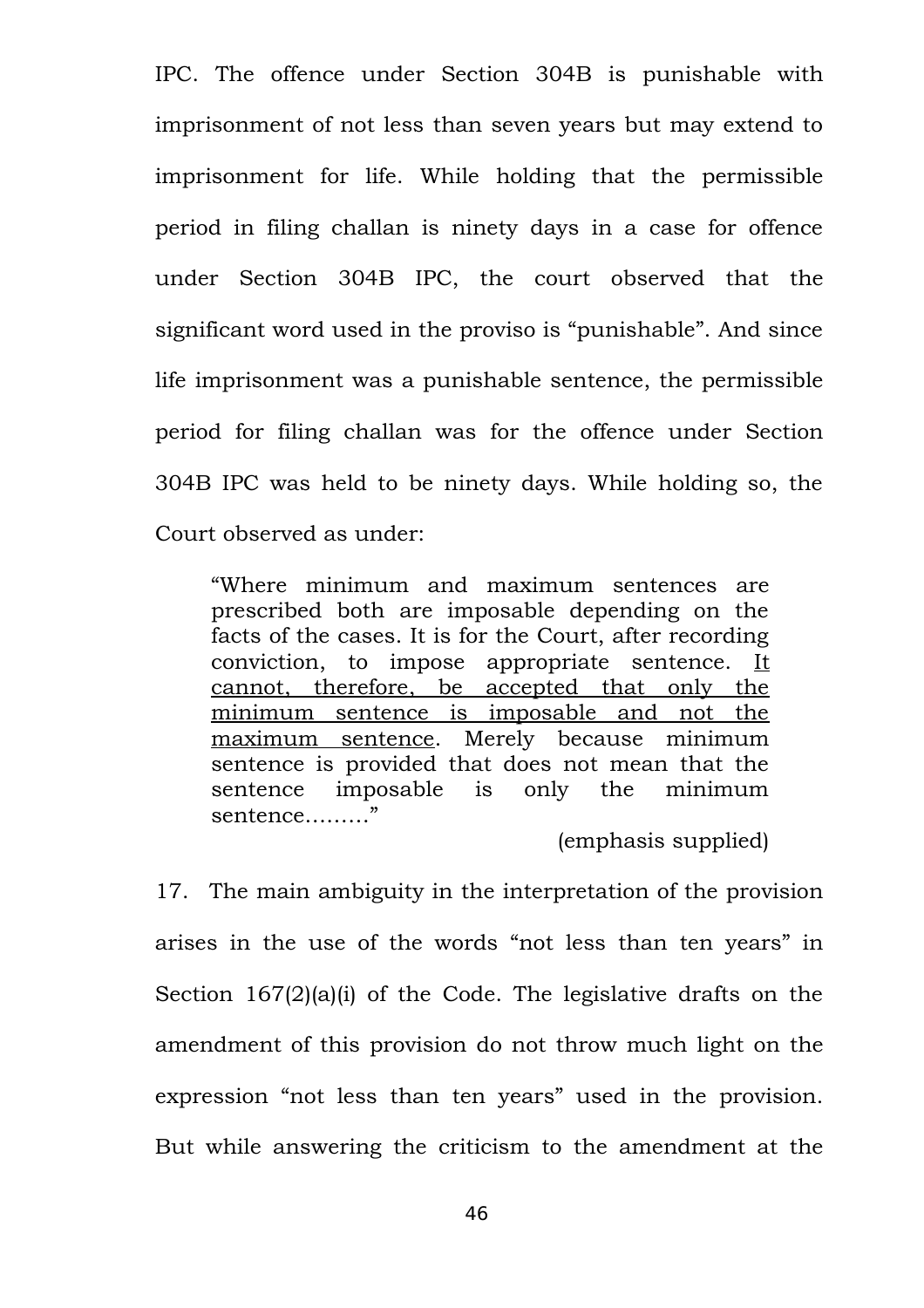Rajya Sabha, the then Minister of State in the Ministry of Home Affairs - Shri S.D.Patil, who had moved the bill in both the houses, made the following statement which may help us to know the kinds of cases that were intended to be included in the ninety days category. The statement is as under:

"Then, Sir, a lot of criticism has been levelled against section 167 as to why the investigation is not completed within 60 days. There is a provision for releasing a person on bail. Why do we want to extend it by thirty days? We have made two categories. Ninety days are applicable where the investigation relates to an offence punishable with death,- there are eight offences punishable with death--- Imprisonment for life-we have 48 offences punishable with imprisonment for life--- or imprisonment for a term of not less than ten years and we have 36 offences punishable with this sentence. Only in such cases which are complicated in nature investigation takes a longer time. To complete this kind of investigation, one has to go through other states as well. This has been our experience..."<sup>[29](#page-46-0)</sup>

18. If we look at the figures of 8, 48 and 36, referred to in the aforementioned statement, we may be able to cull out the intention of the legislature in classifying the offences. From the first schedule of the Code of Criminal Procedure 1973 (as it existed in 1978) read with whole of I.P.C, it can be gathered that, the "eight" cases punishable with death were – Sections 121, 132, 194(part II), 302, 303 (struck down), 305, 307 (part

<span id="page-46-0"></span>Rajya Sabha Debates Vol CVII Nos.13-25, 6 to 25 December 1978, (6<sup>th</sup> December), pg 203.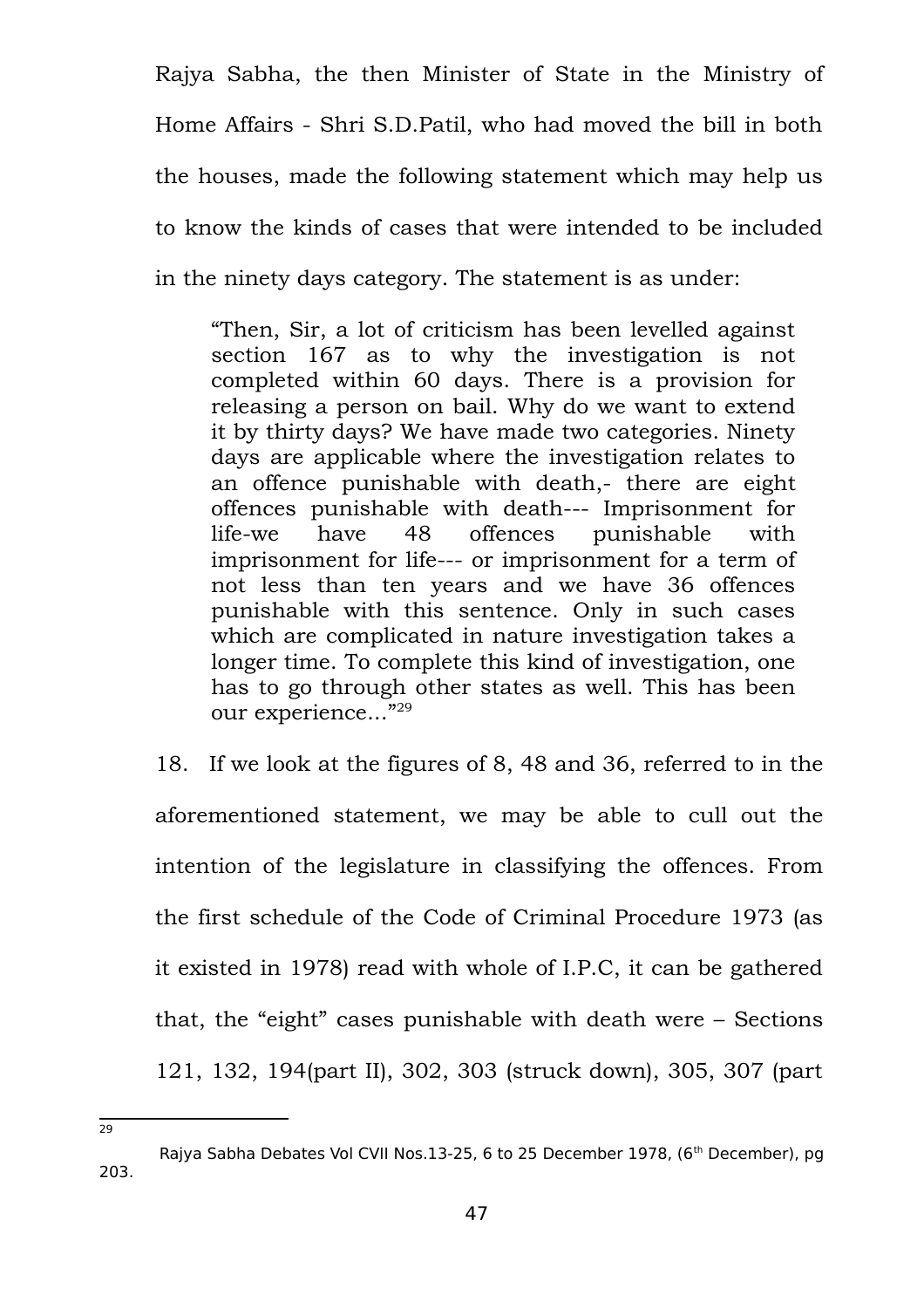III), 396 IPC; the forty eight offences punishable with life imprisonment were – Sections 121A, 122, 124A, 125, 128, 130, 131, 194 (part I), 222, 225 (part V), 232, 238, 255, 304 (part I), 307 (part II), 311, 313, 314 (part II), 326, 329, 363A (part II), 364, 371, 376, 377, 388 (part II), 389 (part II), 394, 395, 400, 409, 412, 413, 436, 437, 438, 449, 459, 460, 467, 472, 474 (part II), 475, 477, 489A, 489B, 489D and 511 (part I) IPC; and the thirty six offences refer to Sections 119 (part II), 123, 235 (part II), 240, 251, 304 (part II), 306, 307 (part I), 314, 315, 316, 327, 328, 331, 333, 363A (part I), 366, 366A, 366B, 367, 372, 373, 382, 386, 388 (part I), 389 (part I), 392 (part I), 399, 437, 439, 450, 454 (part II), 455, 493 and 495 IPC.

19. A perusal of the figure of eight, forty eight, and thirty six mentioned in his speech by the then Hon'ble Minister of State in the Ministry of Home Affairs, Shri S.D.Patil, in the light what I have mentioned in preceding para shows that the Hon'ble Minister classified cases which are "punishable" with a particular sentence as a separate class. His statistics shows that he had classified the cases punishable with death sentence in one group, cases punishable with life imprisonment were classified in another group and cases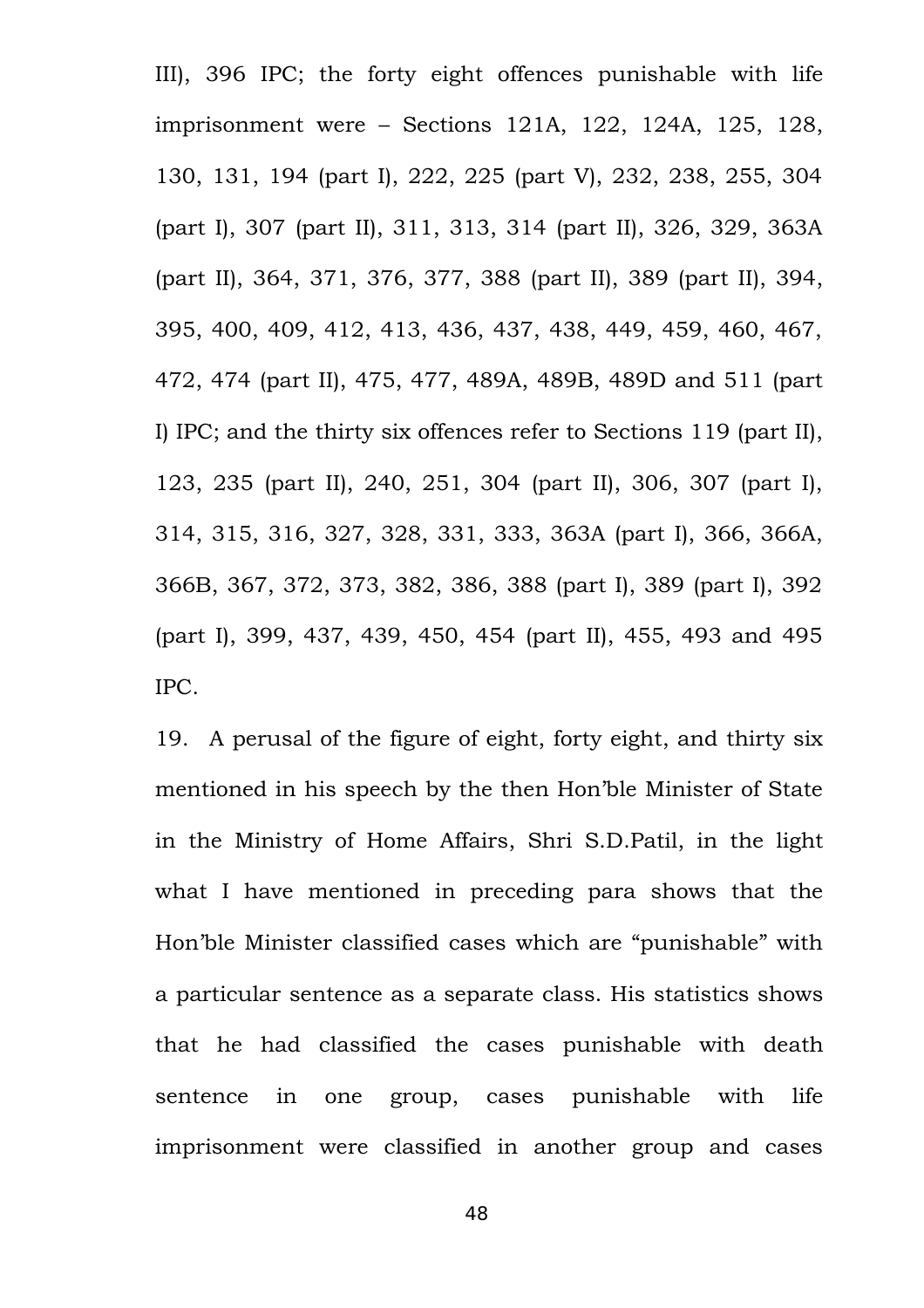punishable with imprisonment of upto ten years were classified in the third group. The reference he was making to the 36 cases that fall in the category of "imprisonment of not less than ten years" in section 167(2)(a)(i) of the Code, were in fact the offences for which the punishment was of imprisonment for a period which may extend to ten years. It can further be inferred that, when he stated "...*or imprisonment for a term of not less than ten years and we have 36 offences punishable with this sentence...",* he referred to offences wherein ten years imprisonment was also an imposable punishment.

20. From the above analogy, I am of the opinion that the intention of the legislature was that if an offence was punishable with imprisonment upto ten years, then it falls within the provision of Section 167(2)(a)(i) of the Code, and the permissible period for investigation is ninety days. The intention of the Legislature in extending the permissible time period from sixty days to ninety days for investigation is to include the offences in which sentence awardable is at least ten years or more. Therefore, as discussed above, though the expression "not less than ten years" used in Section 167(2)(a) (i) of the Code has created some ambiguity, the real intention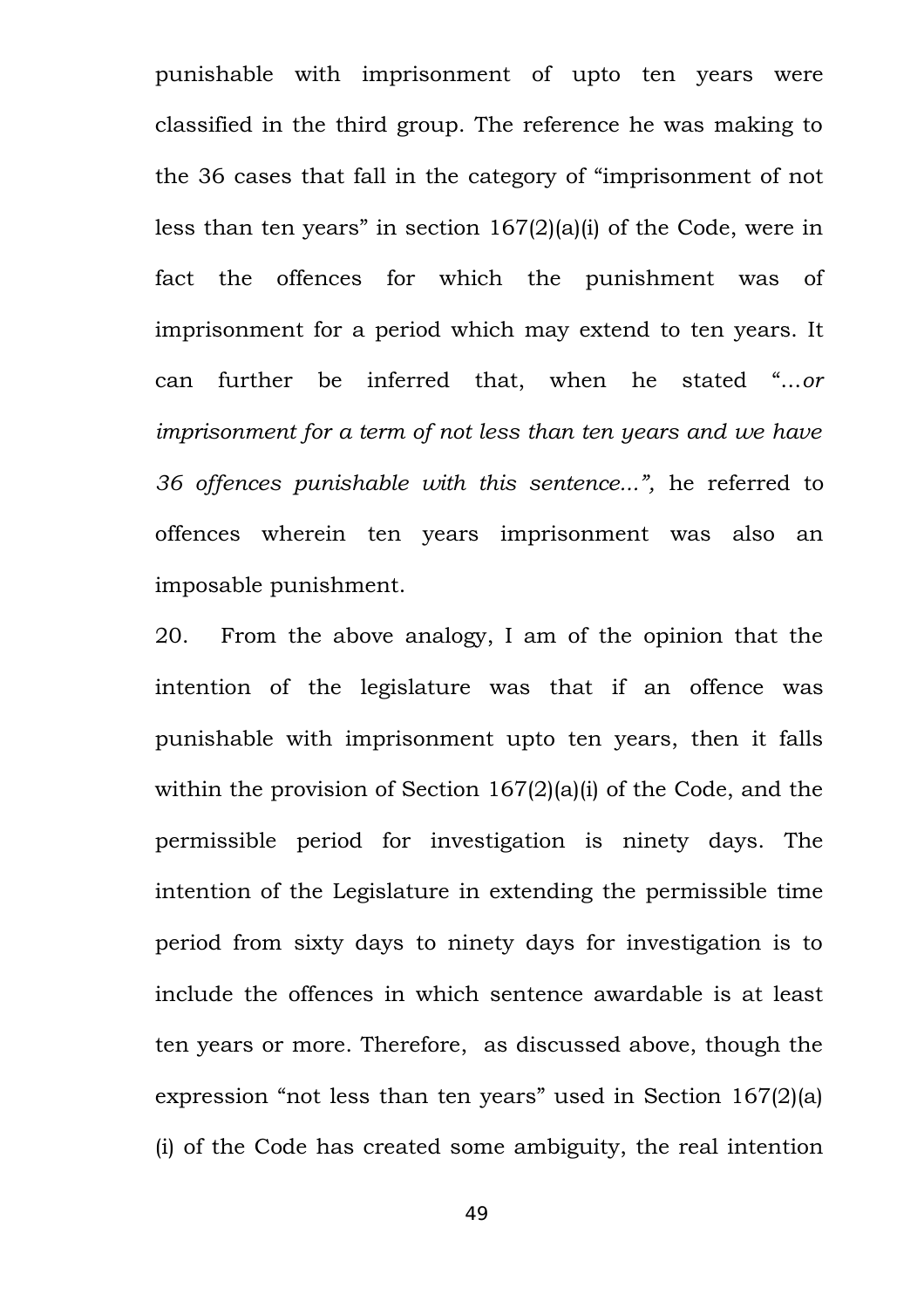of the legislature seems to include all such offences wherein an imprisonment which may extend to ten years is an awardable sentence. In other words, for offences wherein the punishment may extend to ten years imprisonment, the permissible period for filing charge sheet shall be ninety days, and only after the period of ninety days, the accused shall be entitled to bail on default for non filing of the charge sheet. (In the present case, admittedly the charge sheet is filed within ninety days). I may further add that, since the expression "not less than ten years" has caused ambiguity in interpretation, the best course for the legislature would be to clear its intention by using the appropriate words.

#### **Answer to question II:**

21. The second issue which requires to be addressed is whether the appellant is entitled to statutory bail under Section 167(2) of the Code though he has not made any application under Section 167(2) of the Code before the Magistrate (or Special Judge) prior to the filing of the charge sheet. The record of the case reveals that the appellant was arrested on 4.11.2016 and produced before the Magistrate on 5.11.2016 and he was remanded to custody for the first time. The period of sixty days for filing charge sheet expired on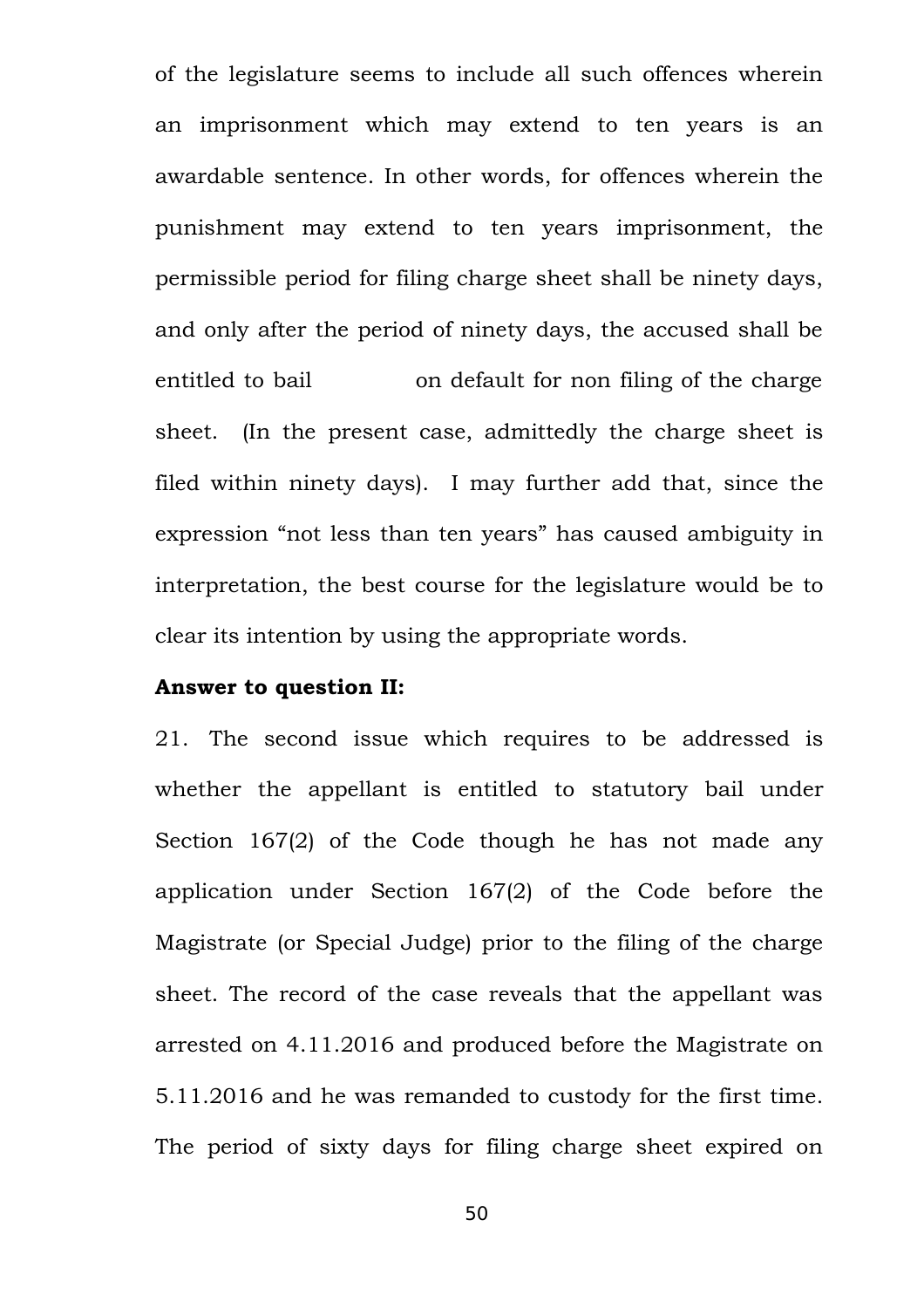04.01.2017. The charge sheet came to be filed on 24.1.2017. Initially the appellant had applied for regular bail before the Sessions Court which came to be rejected on 20.12.2016. Thereafter he moved bail application No. 23/2017 for bail under Section 439 of the Code before the High Court of Guwahati. This bail application was disposed on 11.01.2017 which was after sixty days of arrest, but prior to filing of charge sheet. A perusal of this bail application shows that this bail application was moved under Section 439 of the Code for regular bail on merits and not as a bail claiming the statutory right under Section 167 of the Code. In none of the grounds taken in the bail application, the appellant has pleaded for default bail as a result of non filing of the charge sheet. All the grounds urged are on merits. The prayer is also for regular bail. It appears that, prior to the time of hearing, the counsel for the appellant has realised that the accused was entitled for default bail under Section 167(2) and has taken the plea in the oral arguments in the High Court that since sixty days for filing charge sheet has expired, he is entitled to bail as matter of right under Section 167(2) of the Code. The question thus arises, whether such application on merits can be equated to be an application seeking enforcement of statutory right under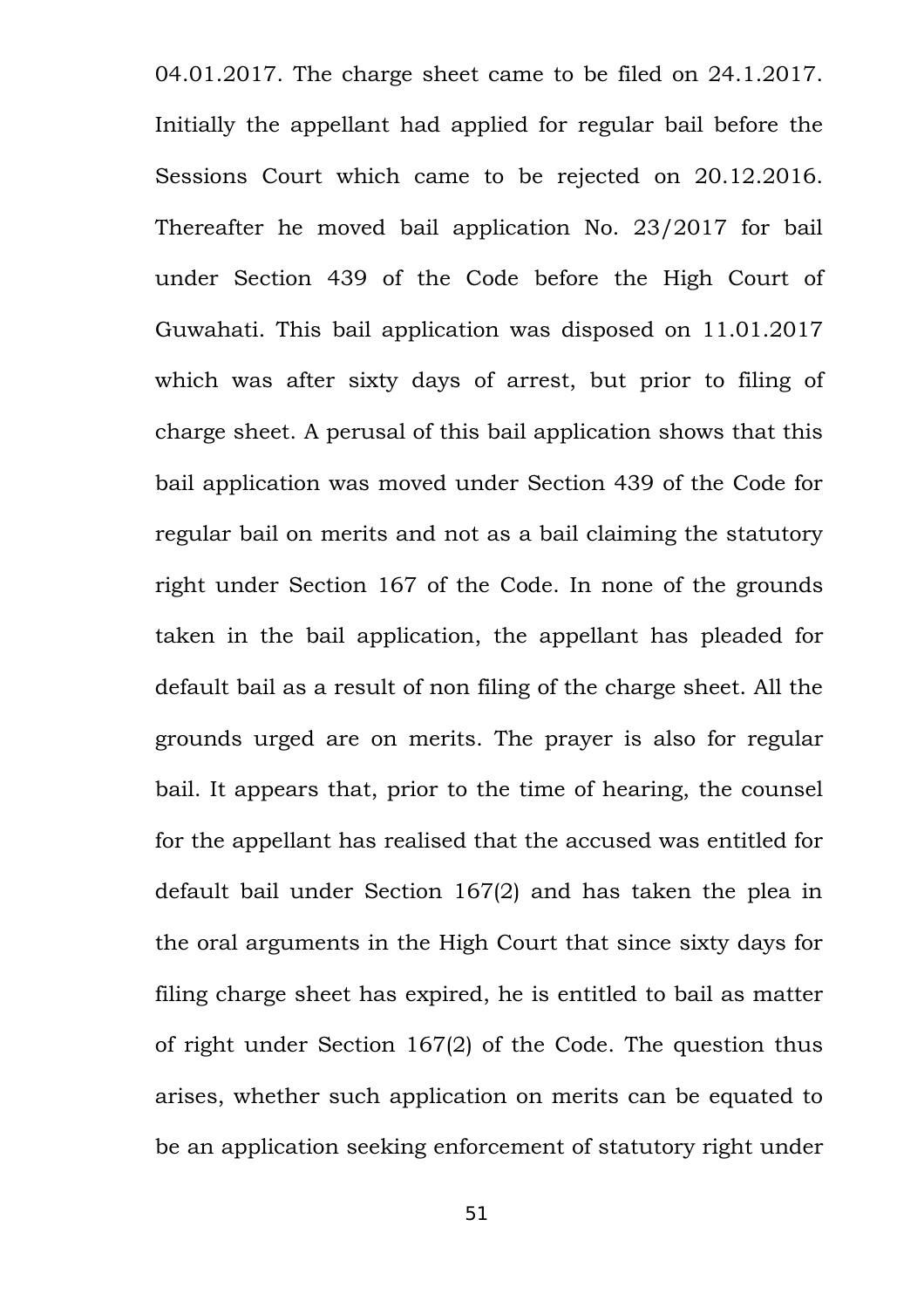Section 167(2) of the Code and whether such practice of taking such oral arguments directly before the High Court in a pending regular bail application without having taken such grounds in the application or having approached the Magistrate (or Special Court) should be entertained.

22. The legal position regarding bail under Section 167(2) of

the Code was cemented by a Constitution Bench of this Court

which has *inter alia* held in the case of *Sanjay Dutt vs. State*

# *through C.B.I., Bombay[30](#page-51-0)* that:

"...The "'indefeasible right" of the accused to be released on bail in accordance with Section 20(4)(bb) of the TADA Act read with Section 167(2) of the CrPC in default of completion of the investigation and filing of the challan within the time allowed, as held in *Hitendra Vishnu Thakur vs. State of Maharashtra*  $(1994)$  4 SCC 602, is a right which enures to, and is enforceable by the accused only from the time of default till the filing of the challan and it does not survive or remain enforceable on the challan being filed. If the accused applies for bail under this provision on expiry of the period of 180 days or the extended period, as the case may be, then he has to be released on bail forthwith. The accused, so released on bail may be arrested and committed to custody according to the provisions of the CrPC. The right of the accused to be released on bail after filing of the challan, notwithstanding the default in filing it within the time allowed, is governed from the time of filing of the challan only by the provisions relating to the grant of bail applicable at that stage..."

23. In the case of *Uday Mohanlal Acharya vs. State of*

<span id="page-51-0"></span><sup>(1994) 5</sup> SCC 410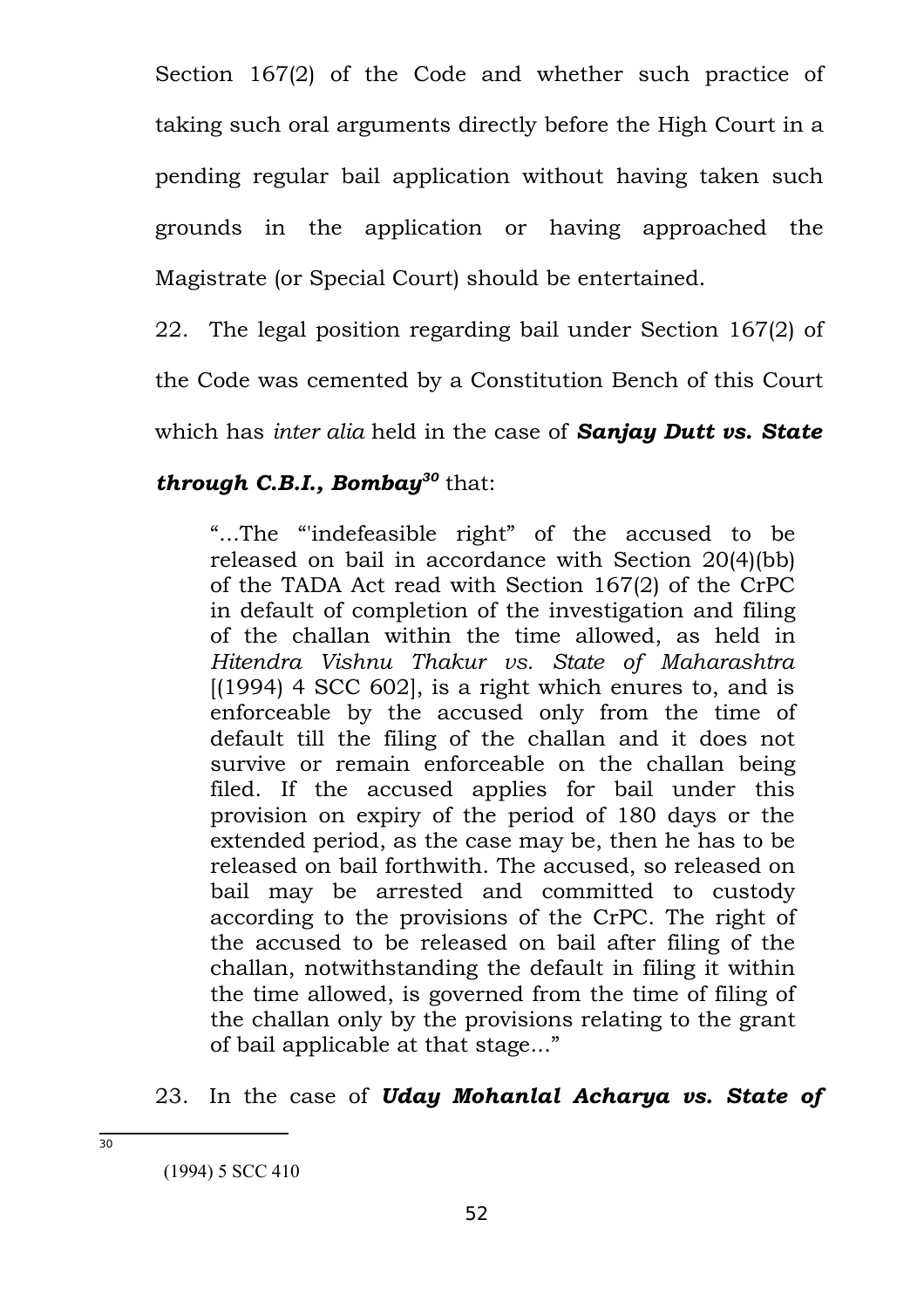*Maharashtra[31](#page-52-0)* three Judge Bench of this Court had the occasion to determine when an accused can be said to have availed of his indefeasible right for being released on bail under the proviso to Section 167(2) of the Code of Criminal Procedure, if a challan is not filed within the period stipulated thereunder. The Court held in a majority of 2:1 that the indefeasible right is said to be availed at the time when an application is made for enforcement of the right under Section 167(2) of the Code and the accused offers to abide by the terms and conditions of bail. While holding so, the court, in para 11, interpreted the decision in *Dr. Bipin Shantilal Panchal vs. State of Gujarat[32](#page-52-1)*, a three Judge Bench decision of this Court, as under:

"In this case (Dr. Bipin Shantilal Panchal), the accused had not made application for enforcement of his right accruing under proviso to Section 167(2) of the Code. But raised the contention only in the Supreme Court. This Court, therefore, formulated the question thus - Whether the accused who was entitled to be released on bail under proviso to sub-section (2) of Section 167 of the Code, *not having made an application when such right had accrued*, can exercise that right at a later stage of the proceeding, and answered in the negative."

24. The requirement for making the application for seeking

<span id="page-52-0"></span>31

<span id="page-52-1"></span> <sup>(2001) 5</sup> SCC 453

 <sup>(1996) 1</sup> SCC 718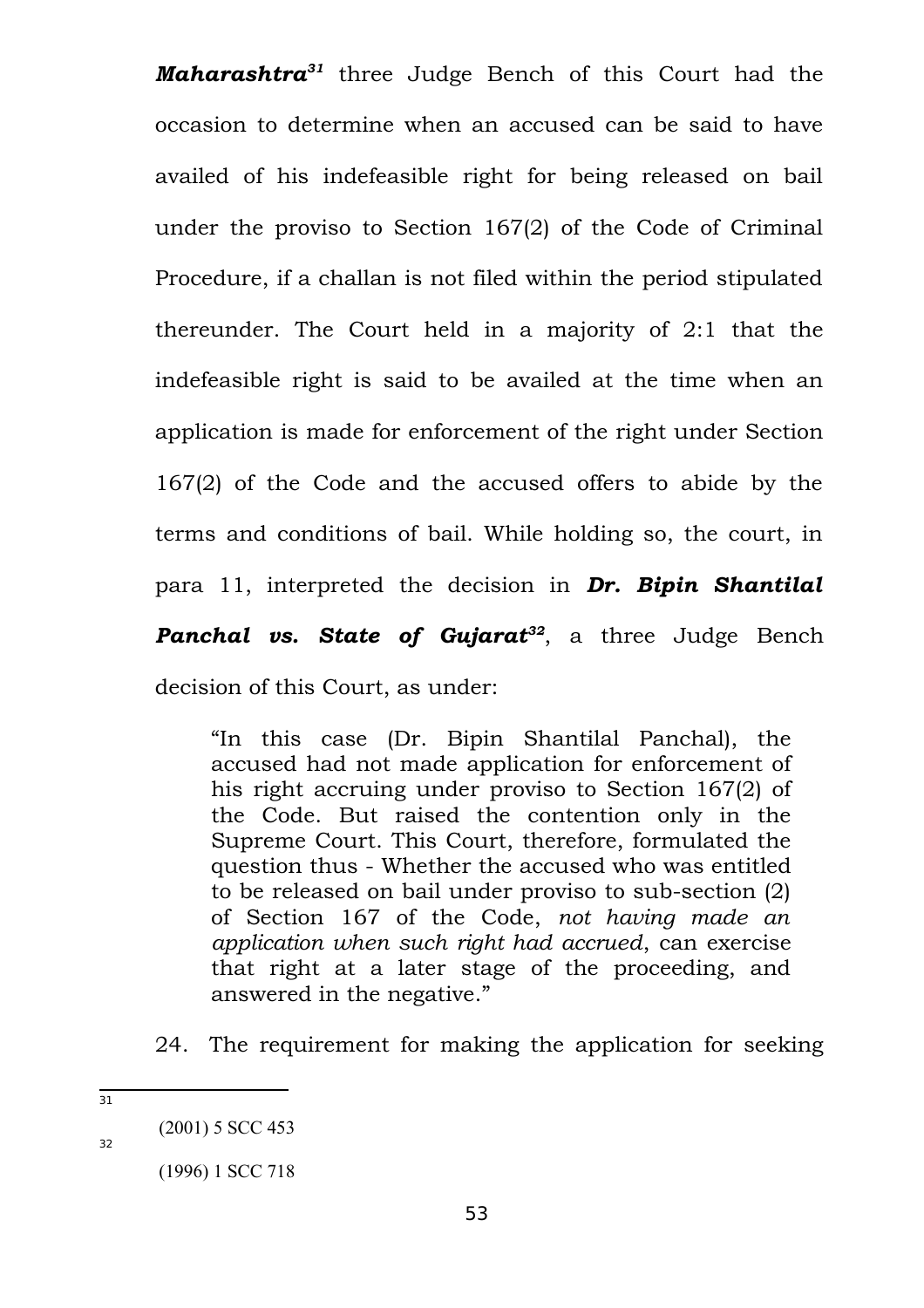enforcement of the right under Section 167(2) has been recognised in several cases. In the case of *Mohamed Iqbal Madar Sheikh vs State of Maharashtra[33](#page-53-0)*, this court rejected the claim for statutory bail under Section 167(2) of the Code on the ground that no application was made on that ground. In para 11 of the Judgment the Court held as under:

"So far the facts of the present case are concerned, the appellant Nos. 1 to 6 were taken into custody on 16.1.1993. The charge-sheet was submitted on 30.8.1993; obviously beyond the statutory period under Section 20(4)(b). There is nothing on record to show that provisions of Section 20(4)(bb) were applied in respect of appellants. They had become entitled to be released on bail under proviso (a) to Section 167(2) of the Code read with Section 20(4)(b) of the TADA. But it is an admitted position that no application for bail on the said ground was made on behalf of the appellants. Unless applications had been made on behalf of the appellants, there was no question of their being released on ground of default in completion of the investigation within the statutory period. It is now settled that this right cannot be exercised after the charge-sheet has been submitted and cognizance has been taken, because in that event the remand of the accused concerned including one who is alleged to have committed an offence under TADA, is not under Section 167(2) but under other provisions of the Code."

[Emphasis supplied] 25. In the case of *Hitendra Vishnu Thakur and Others*

# *etc. etc. vs. State of Maharashtra* **and Others[34](#page-53-1)**, it was held

in para 30 that:

<span id="page-53-0"></span>33

<span id="page-53-1"></span> <sup>(1996) 1</sup> SCC 722

 <sup>(1994) 4</sup> SCC 602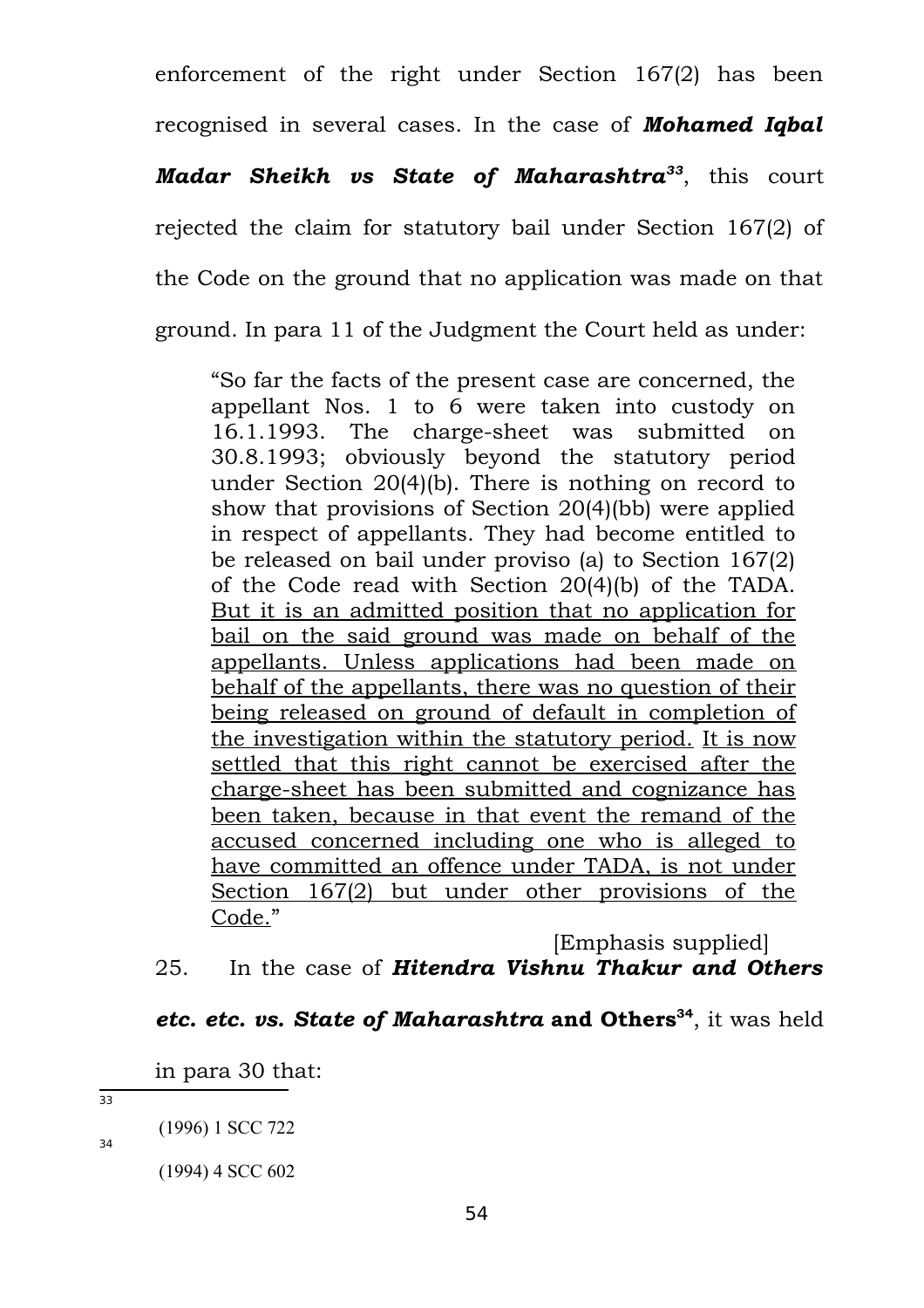"In conclusion, we may (even at the cost of repetition) say that an accused person seeking bail under Section 20(4) has to make an application to the court for grant of bail on grounds of the 'default' of the prosecution and the court shall release the accused on bail after notice to the public prosecutor uninfluenced by the gravity of the offence or the merits of the prosecution case since Section 20(8) does not control the grant of bail under Section 20(4) of TADA and both the provisions operate in separate and independent fields. It is, however, permissible for the public prosecutor to resist the grant of bail by seeking an extension under Clause (bb) by filing a report for the purpose before the court. However, no extension shall be granted by the court without notice to an accused to have his say regarding the prayer for grant of extension under Clause (bb). In this view of the matter, it is immaterial whether the application for bail on ground of 'default' under Section 20(4) is filed first or the report as envisaged by Clause (bb) is filed by the public prosecutor first so long as both are considered while granting or refusing bail...."

[Emphasis supplied]

26. The law laid down as above shows that the requirement of an application claiming the statutory right under Section 167(2) of the Code is a prerequisite for the grant of bail on default. In my opinion, such application has to be made before the Magistrate for enforcement of the statutory right. In the cases under the Prevention of Corruption Act or other Acts where Special Courts are constituted by excluding the jurisdiction of the Magistrate, it has to be made before such Special Court. In the present case, for the reasons discussed, since the appellant never sought default bail before the court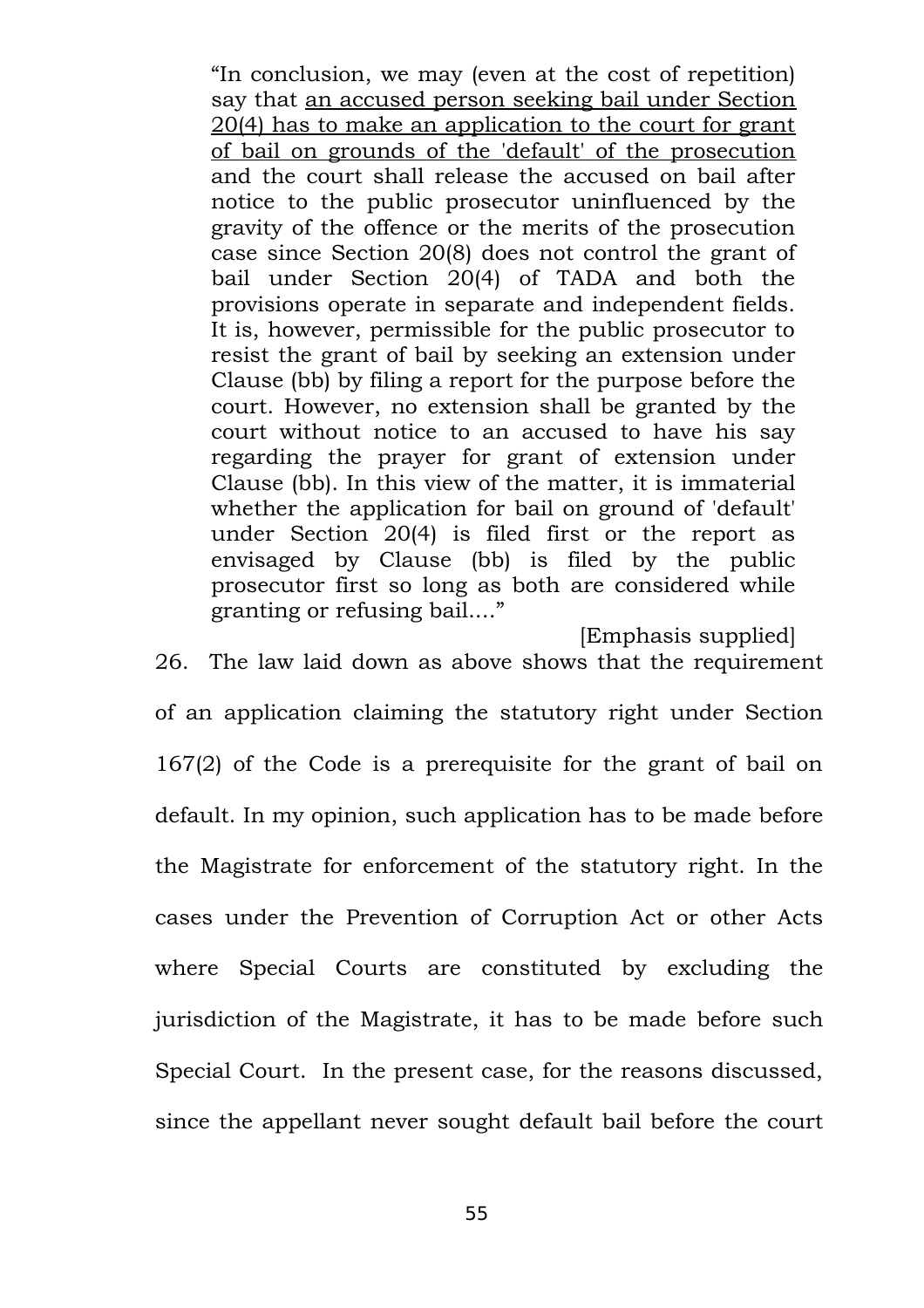concerned, as such not entitled to the same.

#### **Answer to question III:**

27. Now, it is to be seen whether the appellant is entitled to bail on merits at this stage. Admittedly, the appellant was the Chairman of the APSC from 11.12.2013. The allegations against him are serious in nature and several recoveries appear to have been made from his residence and other places. The provisions of the APSC with regard to handling of the answer sheets and other procedural illegalities in dealing with the examination are alleged. A network of illegal activities is said to have been operating for huge amounts of illegal gratification. It is submitted by the state that the Investigating Officer has filed an application under Section 173(8) of the Code seeking permission to carry out further investigation as materials have been unearthed which indicates involvement of some other accused persons. It is further submitted that at least fourteen witnesses have deposed under Section 164 of the Code indicating that the appellant has demanded illegal gratification in lieu of one post or the other and also received the same.

28. In the case of *Nimmagadda Prasad vs. Central Bureau*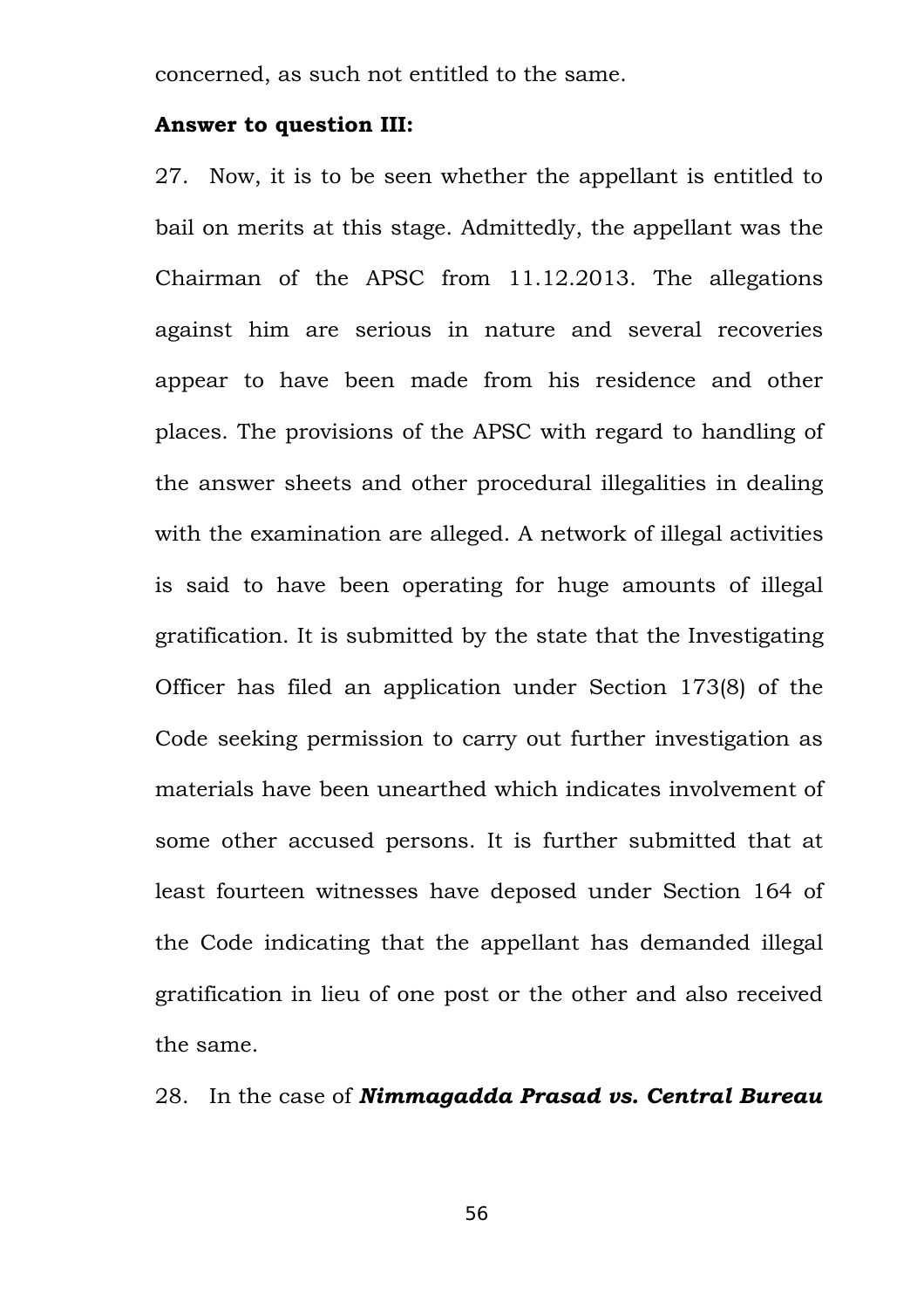of Investigation,<sup>[35](#page-56-0)</sup> this Court, while rejecting bail in a case

related to economic offences, has observed that:

"While granting bail, the court has to keep in mind the nature of accusations, the nature of evidence in support thereof, the severity of the punishment which conviction will entail, the character of the accused, circumstances which are peculiar to the accused, reasonable possibility of securing the presence of the accused at the trial, reasonable apprehension of the witnesses being tampered with, the larger interests of the public/State and other similar considerations. It has also to be kept in mind that for the purpose of granting bail, the Legislature has used the words "*reasonable grounds for believing*" instead of "*the evidence*" which means the Court dealing with the grant of bail can only satisfy itself as to whether there is a genuine case against the accused and that the prosecution will be able to produce prima facie evidence in support of the charge. It is not expected, at this stage, to have the evidence establishing the guilt of the accused beyond reasonable doubt.

Economic offences constitute a class apart and need to be visited with a different approach in the matter of bail. The economic offence having deep rooted conspiracies and involving huge loss of public funds needs to be viewed seriously and considered as a grave offence affecting the economy of the country as a whole and thereby posing serious threat to the financial health of the country."

29. I may hasten to add that in the present case, the allegations do not disclose merely an economic offence but it shows a transgression of the constitutional rights of the victims of the crime. The Chairman of the APSC has the responsibility on behalf of the State for enforcement of the

<span id="page-56-0"></span> <sup>2013 (7)</sup> SCC 466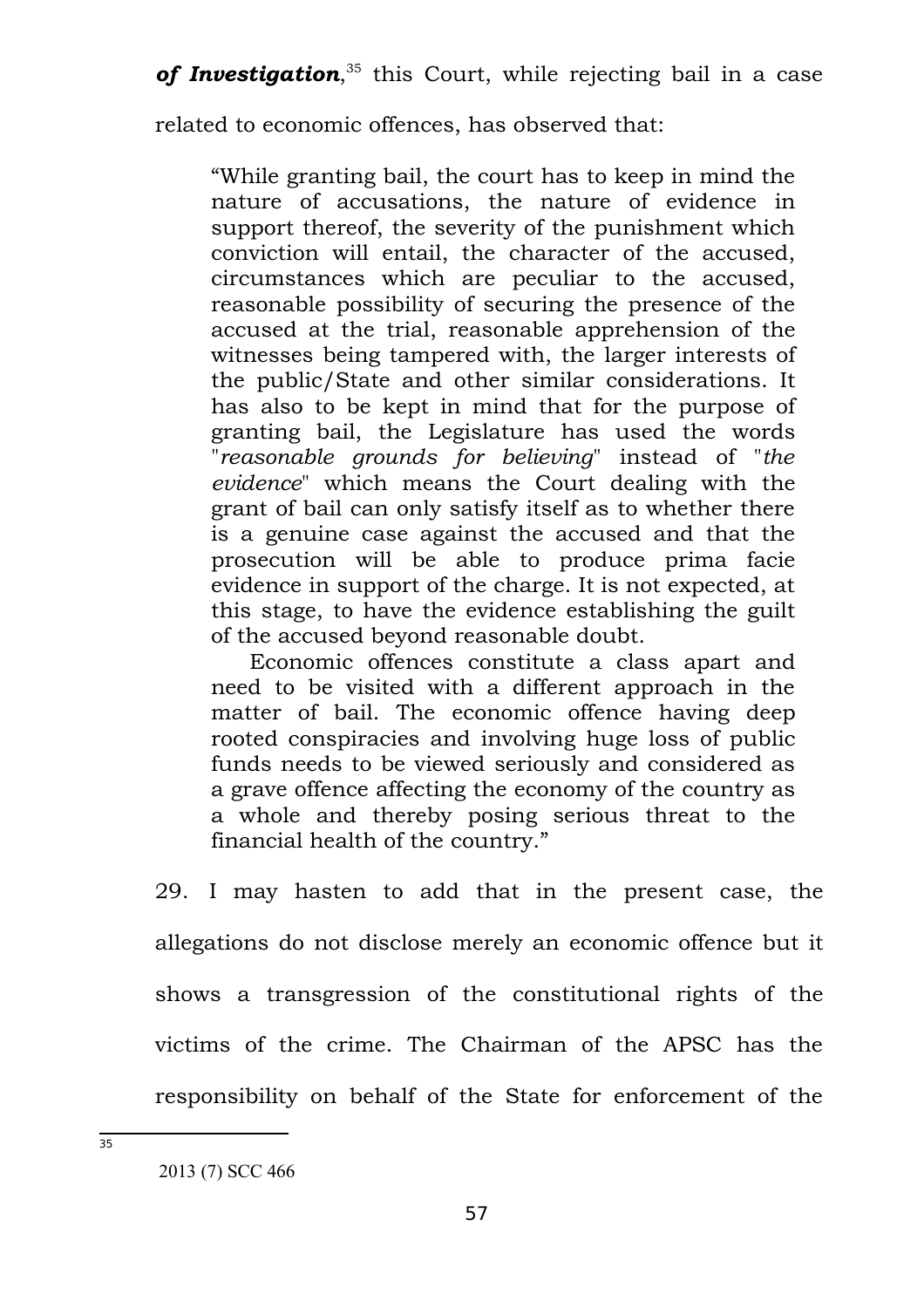Fundamental Rights of equality in matters of public employment enshrined under Articles 14 and 16 of the Constitution of India. If the allegations are found to be true, then the offence cannot merely be considered as an economic offence, but a fraud on the Constitution itself by the persons appointed to enforce it.

30. In the above circumstances, without expressing any views on the merits of the case pending before the trial court, looking into the nature of allegations, the role attributed to the appellant, the fact that further investigation regarding the offence is underway, possibility of tampering evidence and influencing witnesses, I am of the opinion that it is not a fit case for grant of bail at this stage even on merits.

31. Therefore both these appeals are liable to be dismissed, and are accordingly dismissed.

> .............................J. [Prafulla C. Pant]

New Delhi August 16, 2017.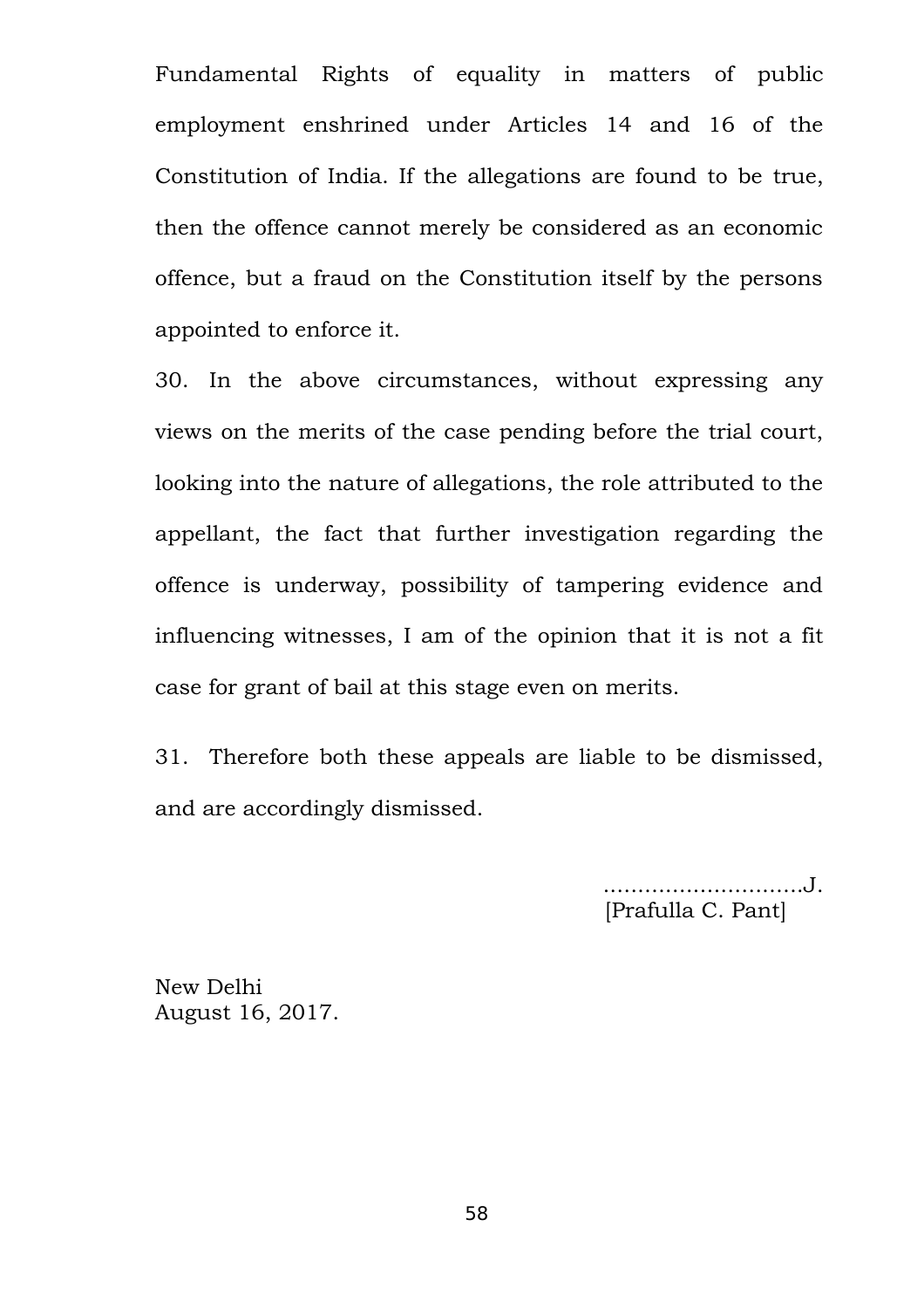### IN THE SUPREME COURT OF INDIA

### CRIMINAL APPELLATE JURISDICTION

# **PETITION(S) FOR SPECIAL LEAVE TO APPEAL (CRIMINAL) NO(S). 2009 OF 2017**

RAKESH KUMAR PAUL .... PETITIONER (S)

Versus

STATE OF ASSAM ... RESPONDENT (S)

WITH

# **PETITION(S) FOR SPECIAL LEAVE TO APPEAL (CRIMINAL) NO(S). 2176 OF 2017**

RAKESH KUMAR PAUL .... PETITIONER (S)

Versus

STATE OF ASSAM ... RESPONDENT (S)

#### **J U D G M E N T**

# **Deepak Gupta, J.**

1. I have had the privilege of going through the judgments authored by my learned brothers Madan B. Lokur and Prafulla C. Pant, JJ.

2. Since the facts of the case and the legislative history of Section 167 of the Code of Criminal Procedure (for short 'the Code') have been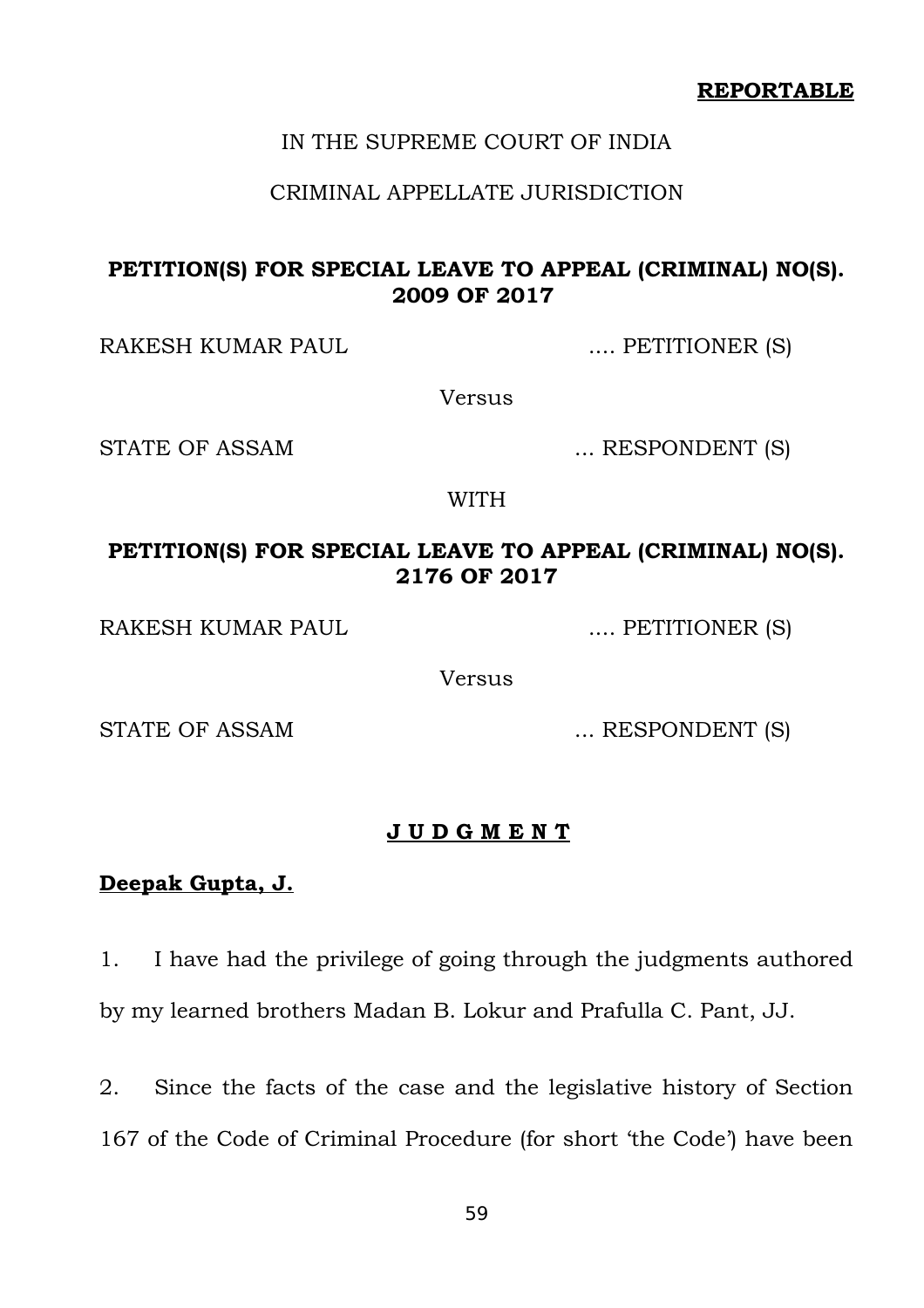set out in detail in the two judgments of my learned brothers, I do not want to burden the file with unnecessary facts. The main issue is whether the petitioner, who is charged with an offence, which is punishable with imprisonment for a period ranging from 4 to 10 years is entitled to 'default bail' or 'statutory bail' in terms of Section 167(2) of the Code on completion of 60 days or not. The petitioner is a former Chairman of the Assam Public Service Commission. The allegation against him is that he used to take bribe from some candidates for recruiting them to the posts advertised and filled in by the Assam Public Service Commission (for short 'APSC'). A trap was laid and he was allegedly caught red-handed. Amongst other offences he is also charged of having committed an offence under Section 13(1)(d)(ii) of the Prevention of Corruption Act (for short 'PC Act').

3. The first submission of Mr. Abhishek Manu Singhvi, learned senior counsel, was that the amendments made to the PC Act whereby the sentence for committing offence under Section 13 has been increased from a minimum of one year to maximum of 7 years to a minimum of 4 years and maximum of 10 years is applicable only in those cases where the prosecution is launched under the provisions of Lokpal and Lokayuktas Act, 2013 (for short 'the Lokpal Act'). This argument is without any merit whatsoever. Section 58 of the Lokpal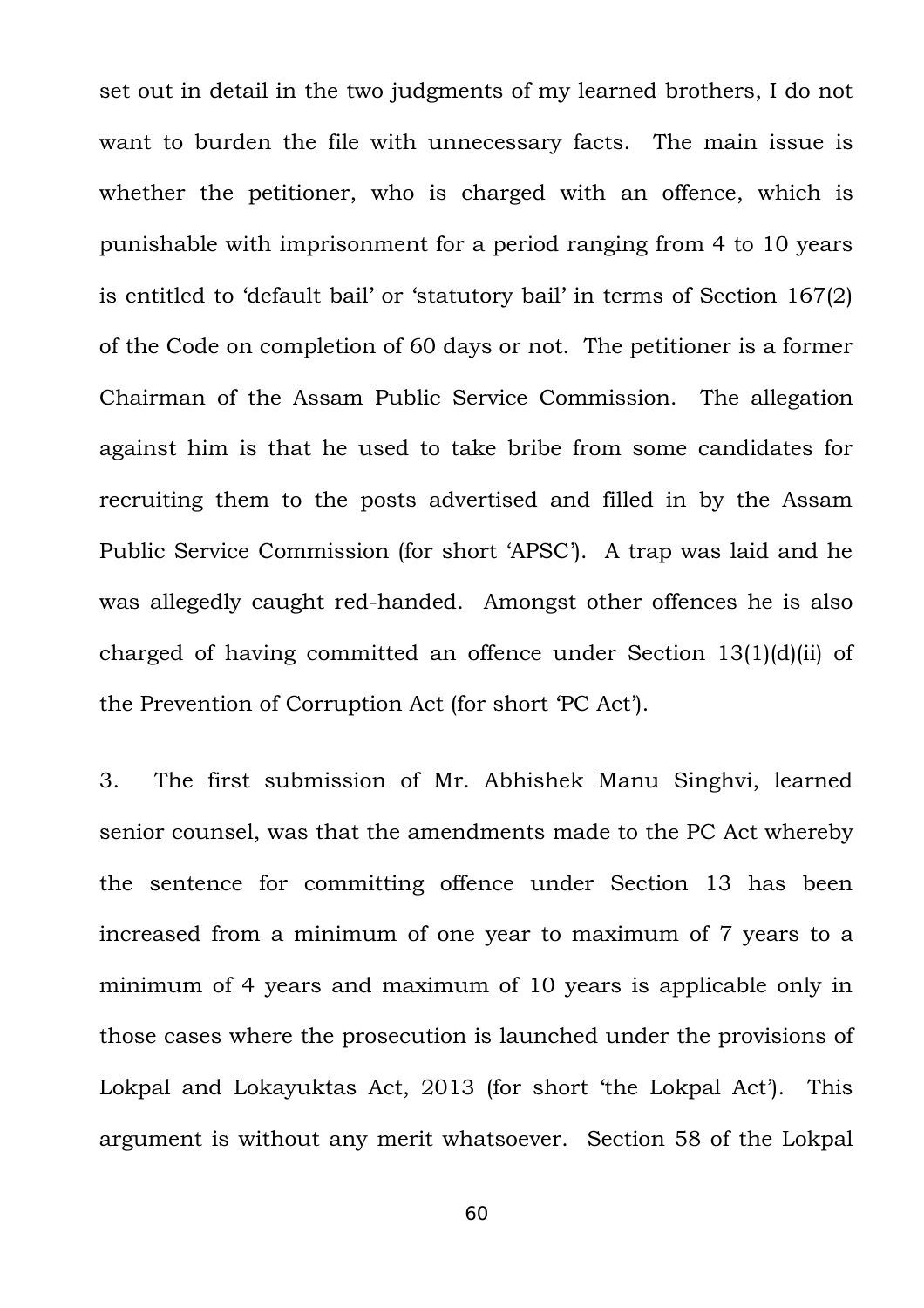Act incorporates amendments in other statutes as mentioned in the Schedule. Amendments have been made to the Commission of Enquiry Act, 1952, The Delhi Special Police Act, the Prevention of Corruption Act, 1988, The Code of Criminal Procedure, 1973 and the Central Vigilance Commission Act, 2003. In my view, the amendments made to these five Acts by the Lokpal Act will apply regardless of the fact whether the prosecution has been launched under the Lokpal Act or under the provisions of any other law. I fully agree with my learned brothers that this submission has no force.

4. The petitioner was arrested on 04.11.2016 and was remanded to judicial custody on 05.11.2016. The period of 60 days of arrest would expire either on 03.01.2017 or 04.01.2017, which will make no difference, as far as this case is concerned. Period of 90 days will expire on 02.02.2017. It is also not disputed that the police filed charge-sheet on 24.01.2017.

The petitioner had filed a regular bail application before the trial court, which was rejected on 20.12.2016. He moved an application in the High Court for grant of bail. In this bail application no specific prayer was made for grant of 'default bail'. However, the perusal of the impugned order dated 11.01.2017 whereby this bail application was rejected, clearly shows that main contention of the counsel for the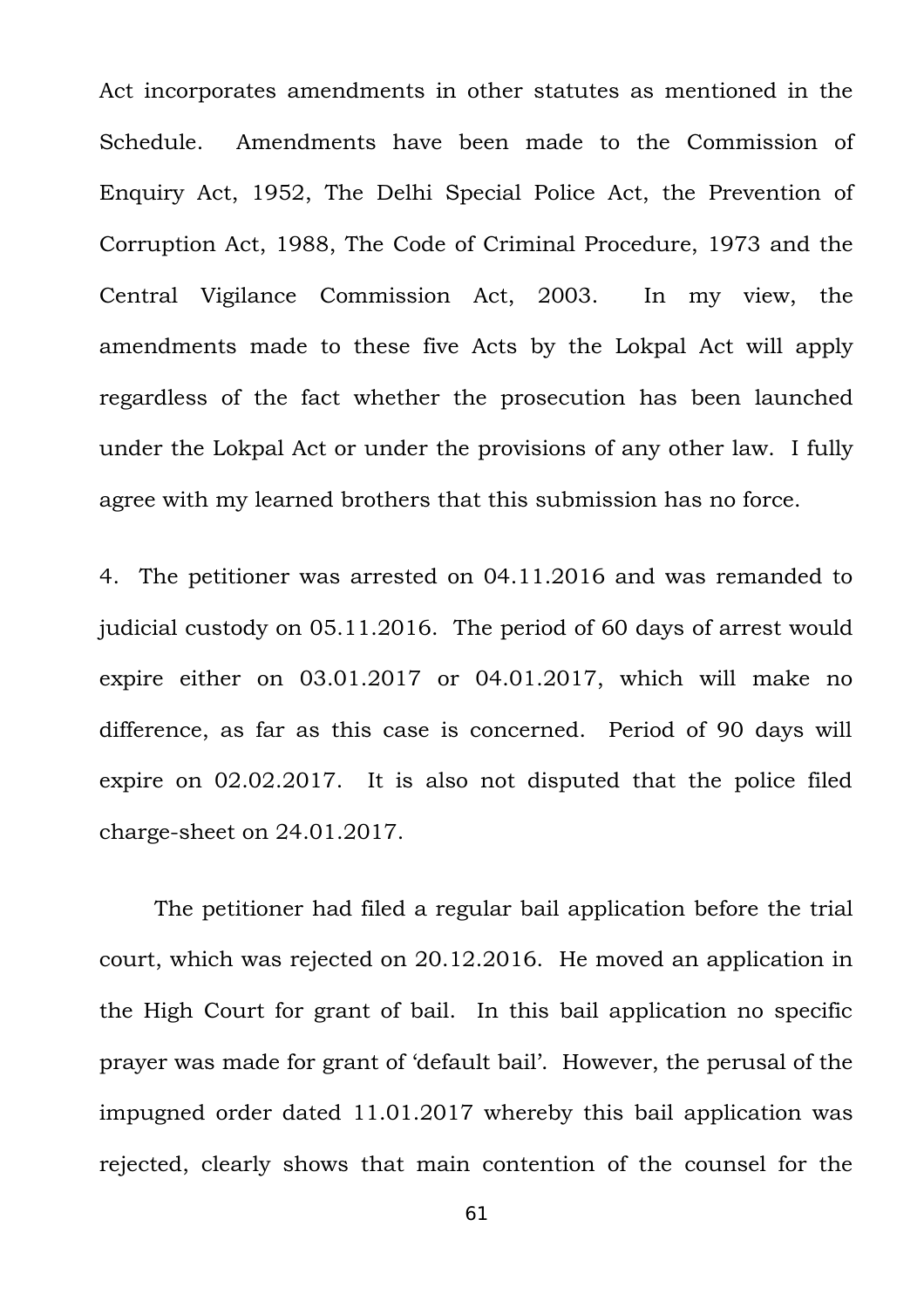petitioner was that the petitioner was entitled to grant of 'default bail' because 60 days had expired but this prayer did not find favour with the High Court, which was of the view that since the offence was punishable by imprisonment up to 10 years, the investigating agency was entitled to get 90 days to complete investigation and the accused could apply for grant of 'default bail' thereafter.

Two issues arise for consideration in this case:

- (d) When an accused is charged with an offence in which the punishment imposable is up to 10 years, whether the accused is entitled to grant of bail in terms of Section 167(2) of the Code if the investigating agency does not file the charge-sheet within a period of 60 days.
- (e) Whether an accused can be enlarged on bail under Section 167(2) even though he may not have made an application in writing under Section 167(2) of the Code but has orally argued that he is entitled to grant of 'default bail'.

5. Before dealing with Section 167 of the Code, I would like to refer to Section 57, which provides that any person arrested by the police should not be detained for more than 24 hours unless an order is obtained from the magistrate under Section 167 of the Code. The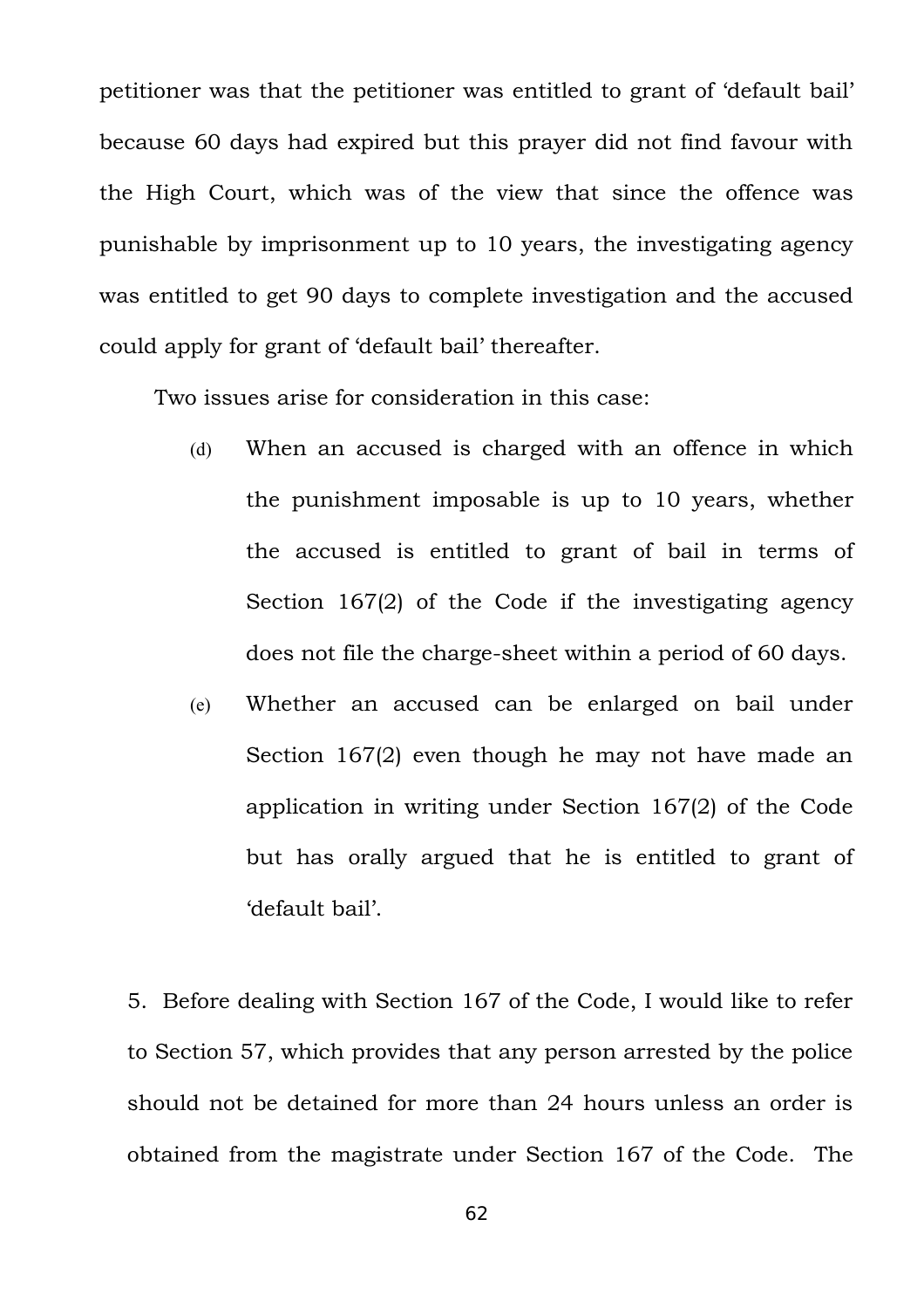Code was originally enacted in the year 1898. We must remember that at that time, the means of communication were very primitive; the means of telecommunications barely existed. Despite that, in the Code as originally enacted, the police was expected to complete investigation within 15 days and the magistrate did not have any jurisdiction to pass an order detaining him beyond 15 days if investigation was not completed. This system worked well enough for more than seven decades. After the country attained independence, we enacted and gave to ourselves the Constitution of India, which came into force on 26.01.1950. Article 21 of the Constitution provides that "no man shall be deprived of his life and personal liberty except in accordance with the procedure established by law". Right of personal liberty is not only a legal right but it is a human right, which is inherent in every citizen of any civilised society. Article 21 only recognises this right. We can read Section 57 and 167 to be the procedure established by law which curtails this right.

6. The investigating agencies, for reasons best known to them, found that it was not possible to complete investigation within 15 days and, therefore, a very unhealthy practice of filing preliminary or incomplete police reports before the magistrate was started to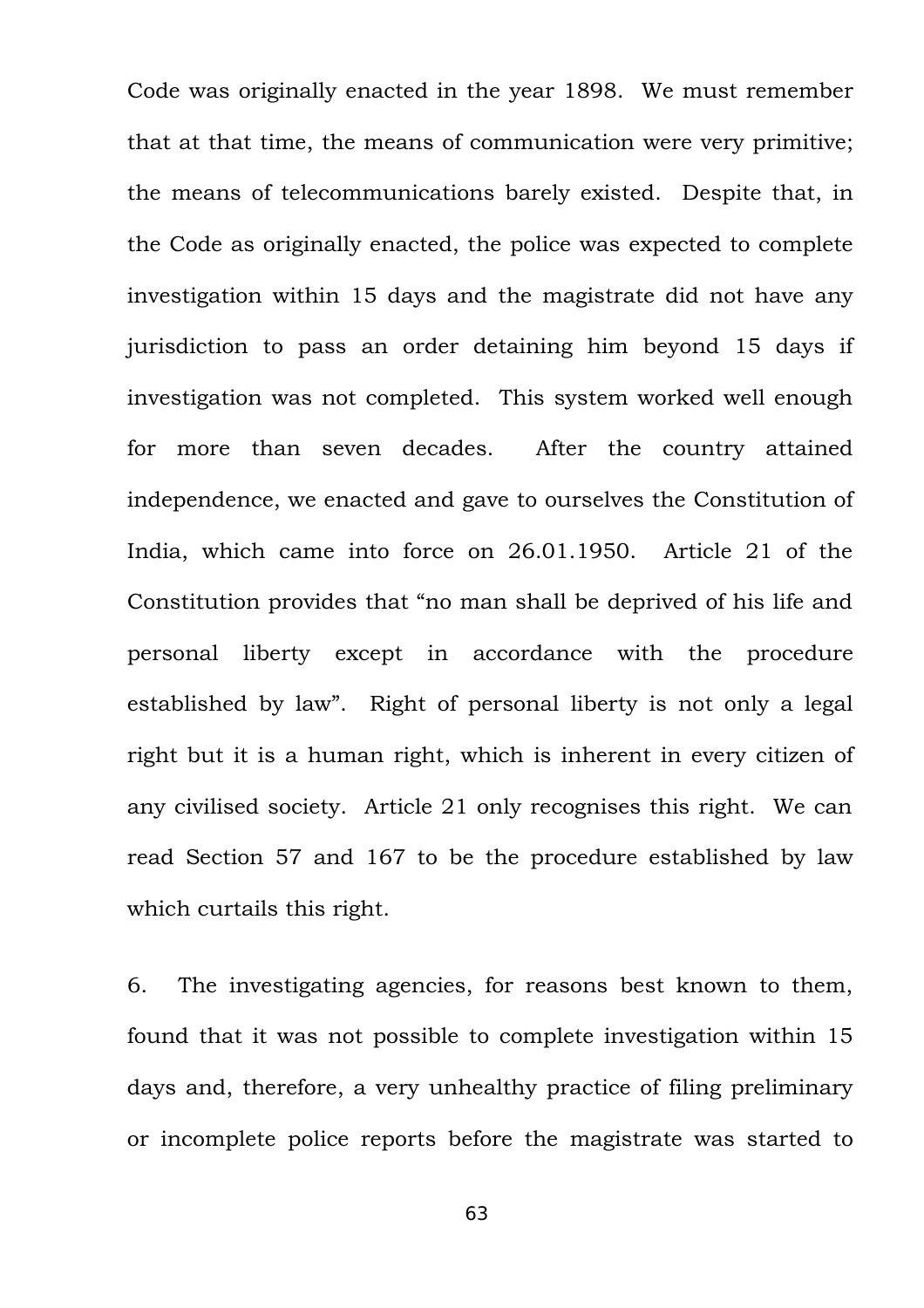ensure that the accused is kept in custody and not released. This amounted to virtually nullifying the legal provisions. Therefore, the Law Commission of India, in its  $41<sup>st</sup>$  Report, recommended that the time limit for completion of investigation should be enhanced to 60 days. Even though the Law Commission was recommending enhancement from 15 days to 60 days, it expressed a hope and reposed a trust that the superior courts would prevent misuse of the enhancement of this period.

7. Pursuant to the suggestion of the Law Commission, the new Code of Criminal Procedure, 1973 was enacted, which provided a maximum period of 60 days to complete the investigation failing which the accused would be entitled to be released on bail. A few years later, it was felt that the period of 60 days was also not sufficient and a proposal was made that where the investigation relates to offences punishable with death, imprisonment for life and imprisonment for not less than 10 years or more, the aggregate period for which an accused could be detained without giving any right of bail would be 90 days and in all other cases, it would be 60 days. The words "or more" in the Bill are obviously superfluous. The other phrase "imprisonment for not less than ten years" obviously means 10 years or more. Section 167 of the Code was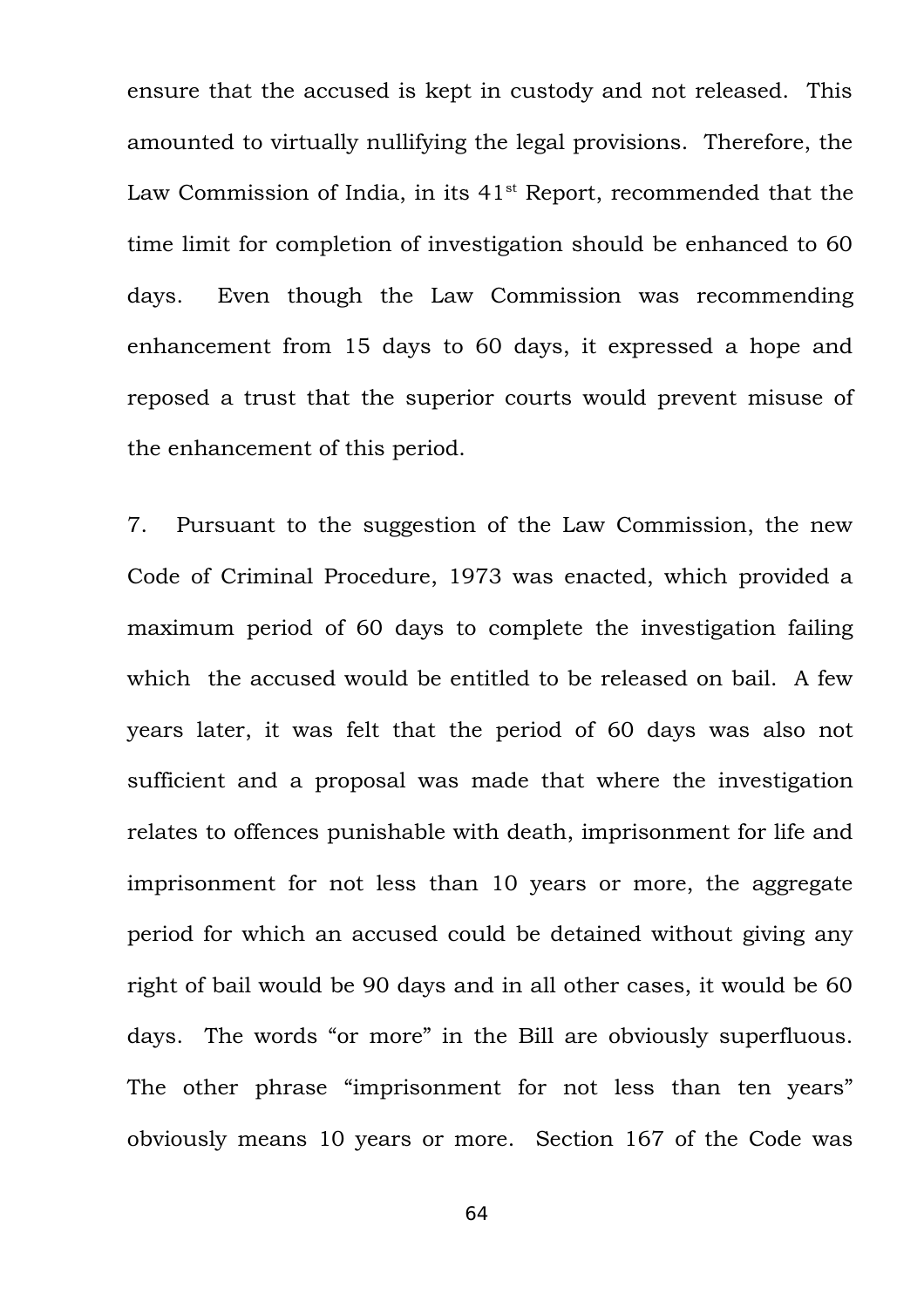"**167. Procedure when investigation cannot be completed in twenty four hours.**- (1) Whenever any person is arrested and detained in custody, and it appears that the investigation cannot be completed within the period of twenty- four hours fixed by section 57, and there are grounds for believing that the accusation or information is well-founded, the officer in charge of the police station or the police officer making the investigation, if he is not below the rank of sub- inspector, shall forthwith transmit to the nearest Judicial Magistrate a copy of the entries in the diary hereinafter prescribed relating to the case, and shall at the same time forward the accused to such Magistrate.

(2) The Magistrate to whom an accused person is forwarded under this section may, whether he has or has not jurisdiction to try the case, from time to time, authorise the detention of the accused in such custody as such Magistrate thinks fit, for a term not exceeding fifteen days in the whole; and if he has no jurisdiction to try the case or commit it for trial, and considers further detention unnecessary, he may order the accused to be forwarded to a Magistrate having such jurisdiction:

Provided that-

(a) the Magistrate may authorise the detention of the accused person, otherwise than in the custody of the police, beyond the period of fifteen days, if he is satisfied that adequate grounds exist for doing so, but no Magistrate shall authorise the detention of the accused person in custody under this paragraph for a total period exceeding,-

> (i) ninety days, where the investigation relates to an offence punishable with death, imprisonment for life or imprisonment for a term of not less than ten years;

> (ii) sixty days, where the investigation relates to any other offence, and, on the expiry of the said period of ninety days, or sixty days, as the case may be, the accused person shall be released on bail if he is prepared to and does furnish bail, and every person released on bail under this sub- section shall be deemed to be so released under the provisions of Chapter XXXIII for the purposes of that Chapter;]

(b) no Magistrate shall authorise detention of the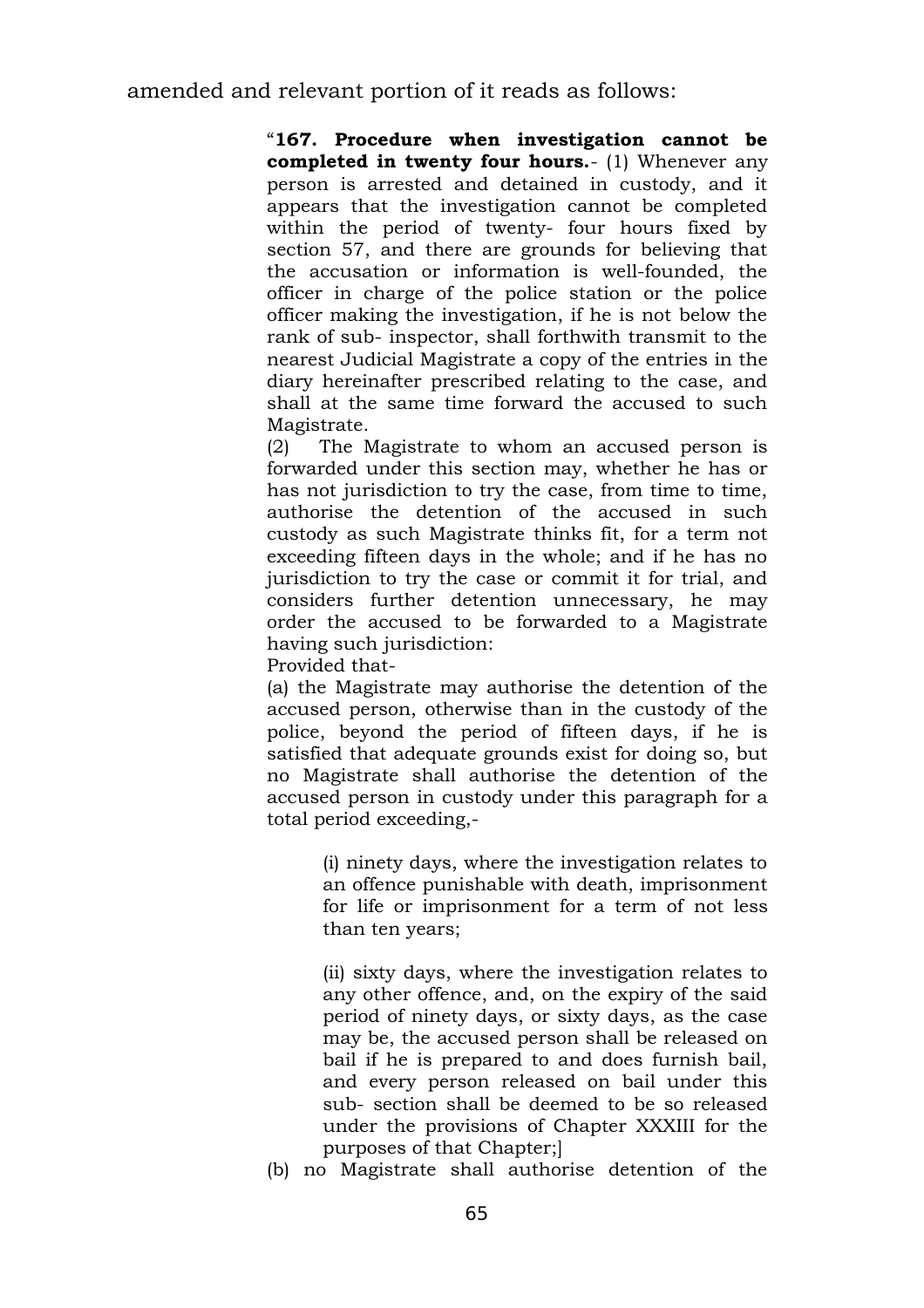accused in custody of the police under this section unless the accused is produced before him in person for the first time and subsequently every time till the accused remains in the custody of the police, but the Magistrate may extend further detention in judicial custody on production of the accused either in person or through the medium of electronic video linkage;

(c) no Magistrate of the second class, not specially empowered in this behalf by the High Court, shall authorise detention in the custody of the police.

Explanation I.- For the avoidance of doubts, it is hereby declared that, notwithstanding the expiry of the period specified in paragraph (a), the accused shall be detained in custody so long as he does not furnish bail].

Explanation II.- If any question arises whether an accused person was produced before the Magistrate as required under clause (b), the production of the accused person may be proved by his signature on the order authorising detention or by the order certified by the Magistrate as to production of the accused person through the medium of electronic video linkage, as the case may be.]

Provided further that in case of a woman under eighteen years of age, the detention shall be authorised to be in the custody of a remand home or recognised social institution."

8. We are only concerned with interpretation of the phrase "for a term of not less than ten years" occurring in Section 167(2)(a)(i), which provides a period of 90 days where the investigation relates to an offence punishable with death, imprisonment for life or imprisonment for a term not less than 10 years.

9. In my considered view, without indulging in any semantic gymnastics, the meaning of this provision is absolutely clear. It envisages three types of offences:

(b) Offences which are punishable with death;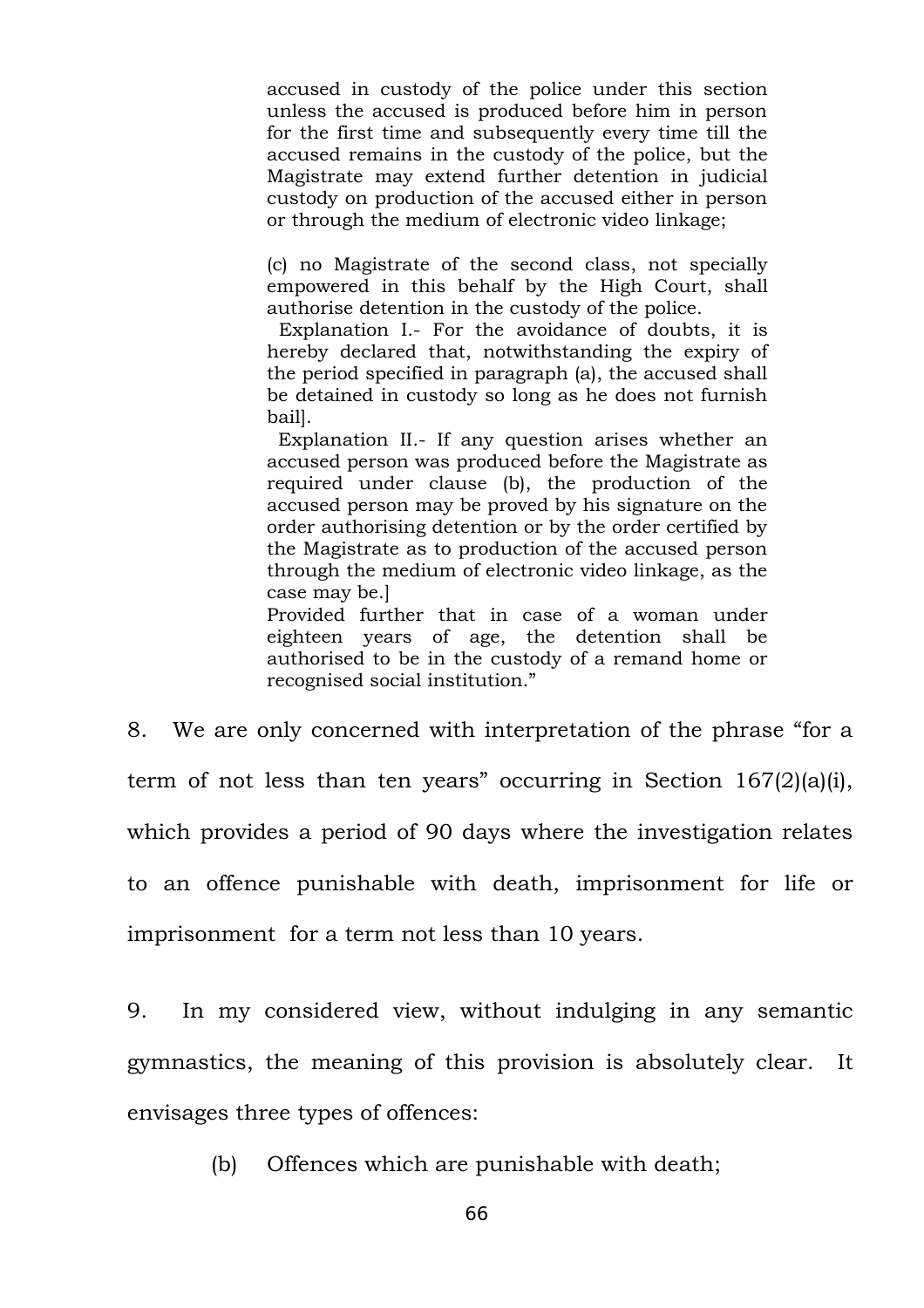- (c) Offences which are punishable with imprisonment for life;
- (d) Offences which are punishable with a term not less than 10 years.

10. In my view the language of the statute is clear and unambiguous. Out of the three categories of offences, we need to deal only with that category of offences where the punishment prescribed is not less than 10 years. If an offence is punishable with death then whatever be the minimum punishment, the period of investigation permissible would be 90 days. Similarly, if the offence is punishable with life imprisonment, even if the minimum sentence provided is less than 10 years, the period of detention before 'default bail' is available would be 90 days.

11. Keeping in view the legislative history of Section 167, it is clear that the legislature was carving out the more serious offences and giving the investigating agency another 30 days to complete the investigation before the accused became entitled to grant of 'default bail'. It categorises these offences in the three classes:

- I First category comprises of those offences where the maximum punishment was death;
- II Second category comprises of those offences where the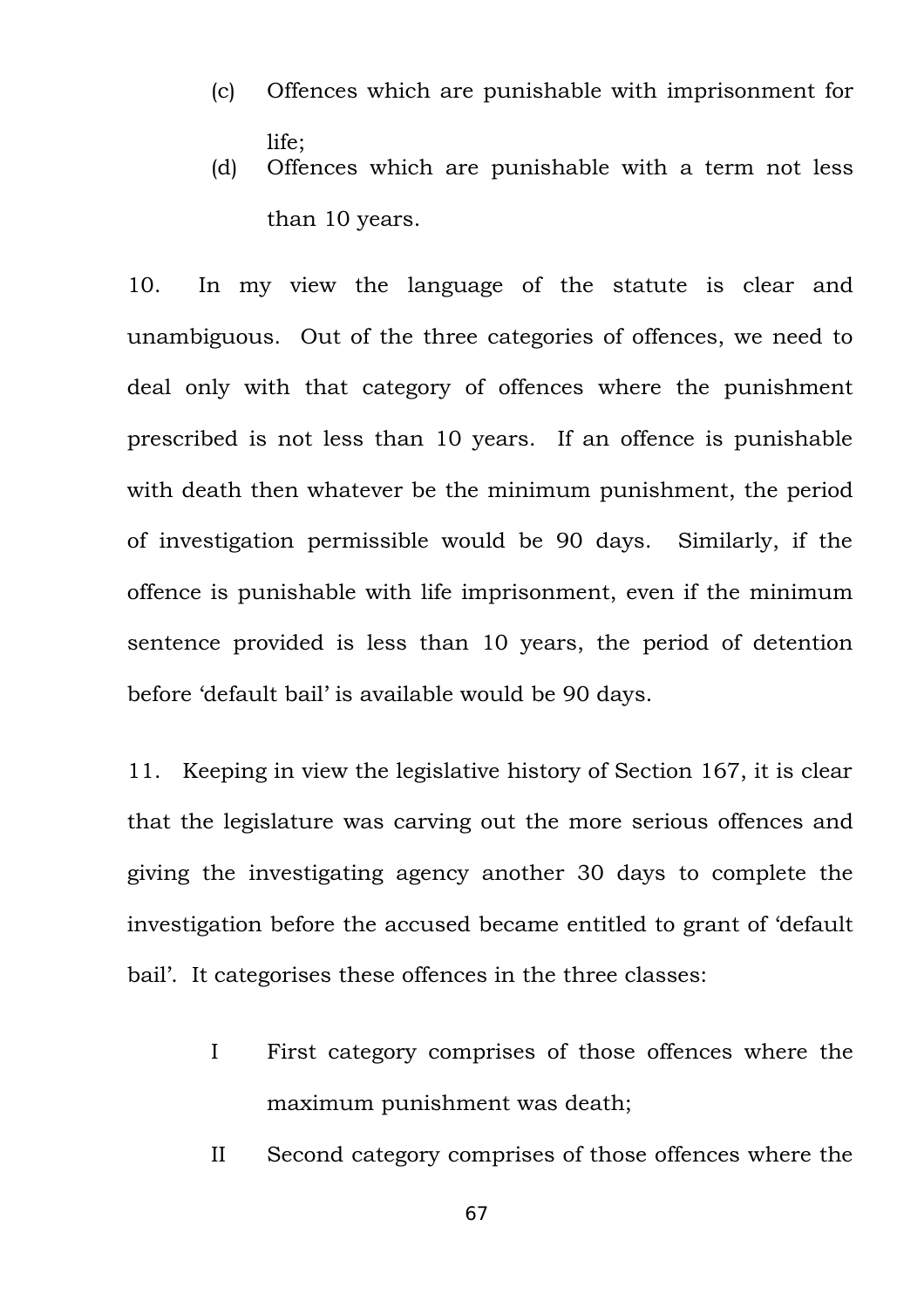maximum punishment is life imprisonment.

III The third category comprises of those offences which are punishable with a term not less than 10 years.

12. In the first two categories, the legislature made reference only to the maximum punishment imposable, regardless of the minimum punishment, which may be imposed. Therefore, if a person is charged with an offence, which is punishable with death or life imprisonment, but the minimum imprisonment is less than 10 years, then also the period of 90 days will apply. However, when we look at the third category, the words used by the legislature are "not less than ten years". This obviously means that the punishment should be 10 years or more. This cannot include offences where the maximum punishment is 10 years. It obviously means that the minimum punishment is 10 years whatever be the maximum punishment.

13. While interpreting any statutory provision, it has always been accepted as a golden rule of interpretation that the words used by the legislature should be given their natural meaning. Normally, the courts should be hesitant to add words or subtract words from the statutory provision. An effort should always be made to read the legislative provision in such a way that there is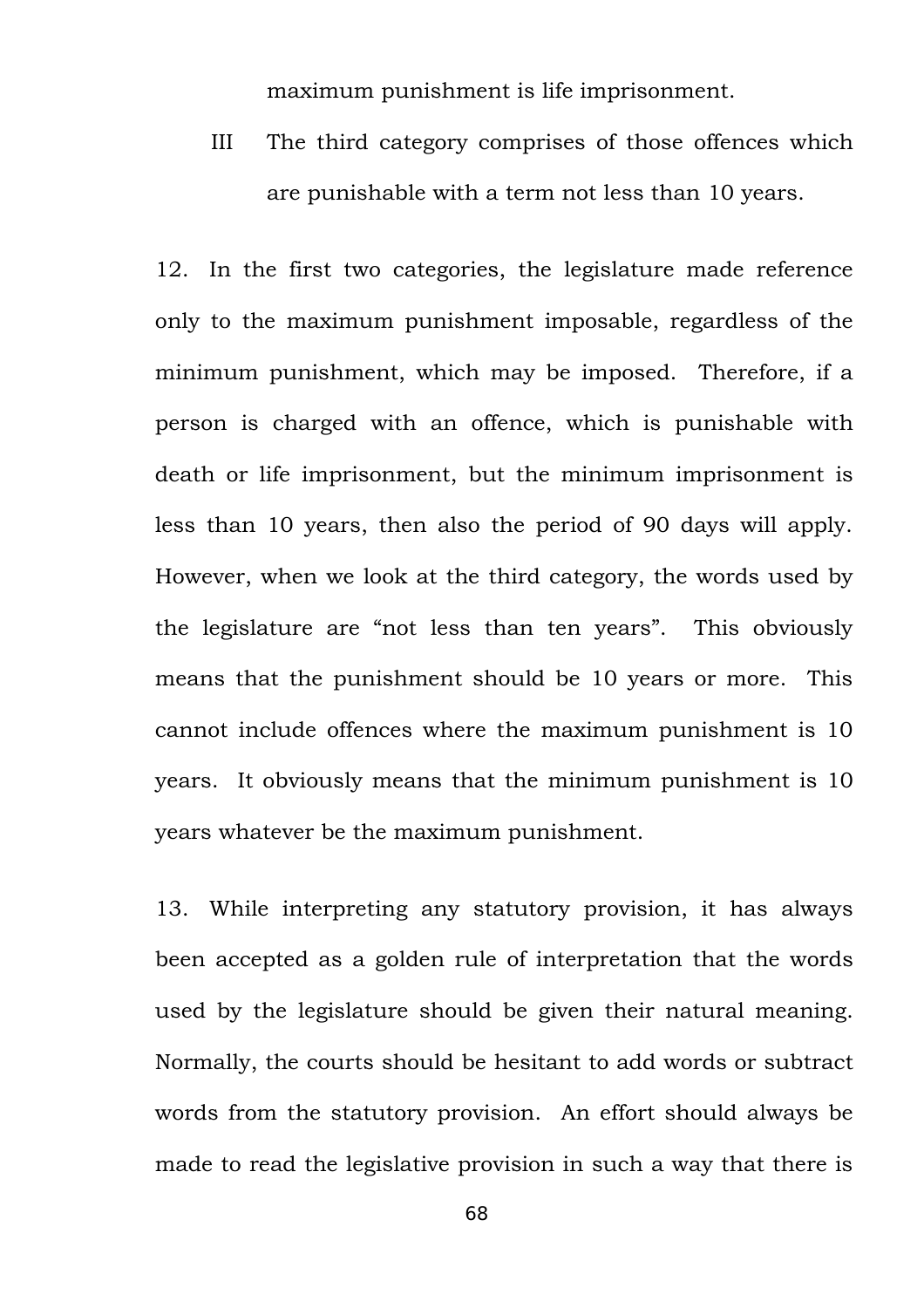no wastage of words and any construction which makes some words of the statute redundant should be avoided. No doubt, if the natural meaning of the words leads to an interpretation which is contrary to the objects of the Act or makes the provision unworkable or highly unreasonable and arbitrary, then the Courts either add words or subtract words or read down the statute, but this should only be done when there is an ambiguity in the language used. In my view, there is no ambiguity in the wording of Section 167(2) of the Code and, therefore, the wise course would be to follow the principle laid down by Patanjali Shastry, CJI in Aswini Kumar Ghose v. Arabinda Bose, AIR 1952 SC 369, where he very eloquently held as follows:

> "It is not a sound principle of construction to brush aside words in a statute as being inapposite surplusage, if they can have appropriate application in circumstances conceivably within the contemplation of the statute".

In Jugalkishore Saraf v. Raw Cotton Co. Ltd., AIR 1955 SC 376, S.R. Das, J., speaking for this Court, held as follows:

> "The cardinal rule of construction of statutes is to read the statutes literally, that is, by giving to the words their ordinary, natural and grammatical meaning".

14. External aids of interpretation are to be used only when the language of the legislation is ambiguous and admits of two or more meanings. When the language is clear or the ambiguity can be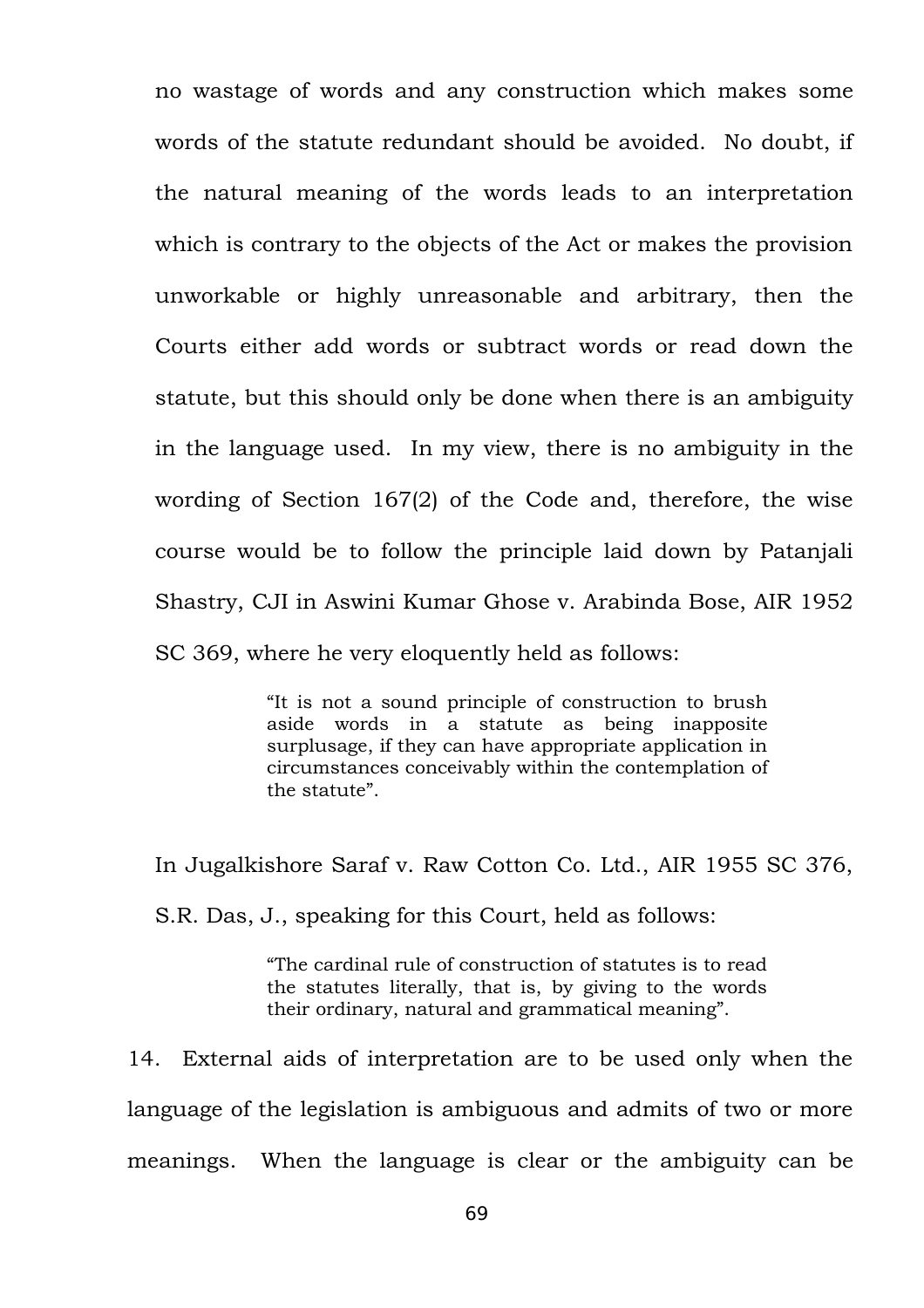resolved under the more common rules of statutory interpretation, the court would be reluctant to look at external aids of statutory interpretation.

15. Gajendragadkar J., speaking for this Court in the case of Kanai Lal Sur v. Paramnidhi Sadhukhan, AIR 1957 SC 907 held :

> "6.........the first and primary rule of construction is that the intention of the Legislature must be found in the words used by the Legislature itself."

16. These sound principles of statutory construction continue to hold the field. When the natural meaning of the words is clear and unambiguous, no external aids should be used.

17. A bare reading of Section 167 of the Code clearly indicates that if the offence is punishable with death or life imprisonment or with a minimum sentence of 10 years, then Section 167(2)(a)(i) will apply and the accused can apply for 'default bail' only if the investigating agency does not file charge-sheet within 90 days. However, in all cases where the minimum sentence is less than 10 years but the maximum sentence is not death or life imprisonment then Section 167(2)(a)(ii) will apply and the accused will be entitled to grant of 'default bail' after 60 days in case charge-sheet is not filed.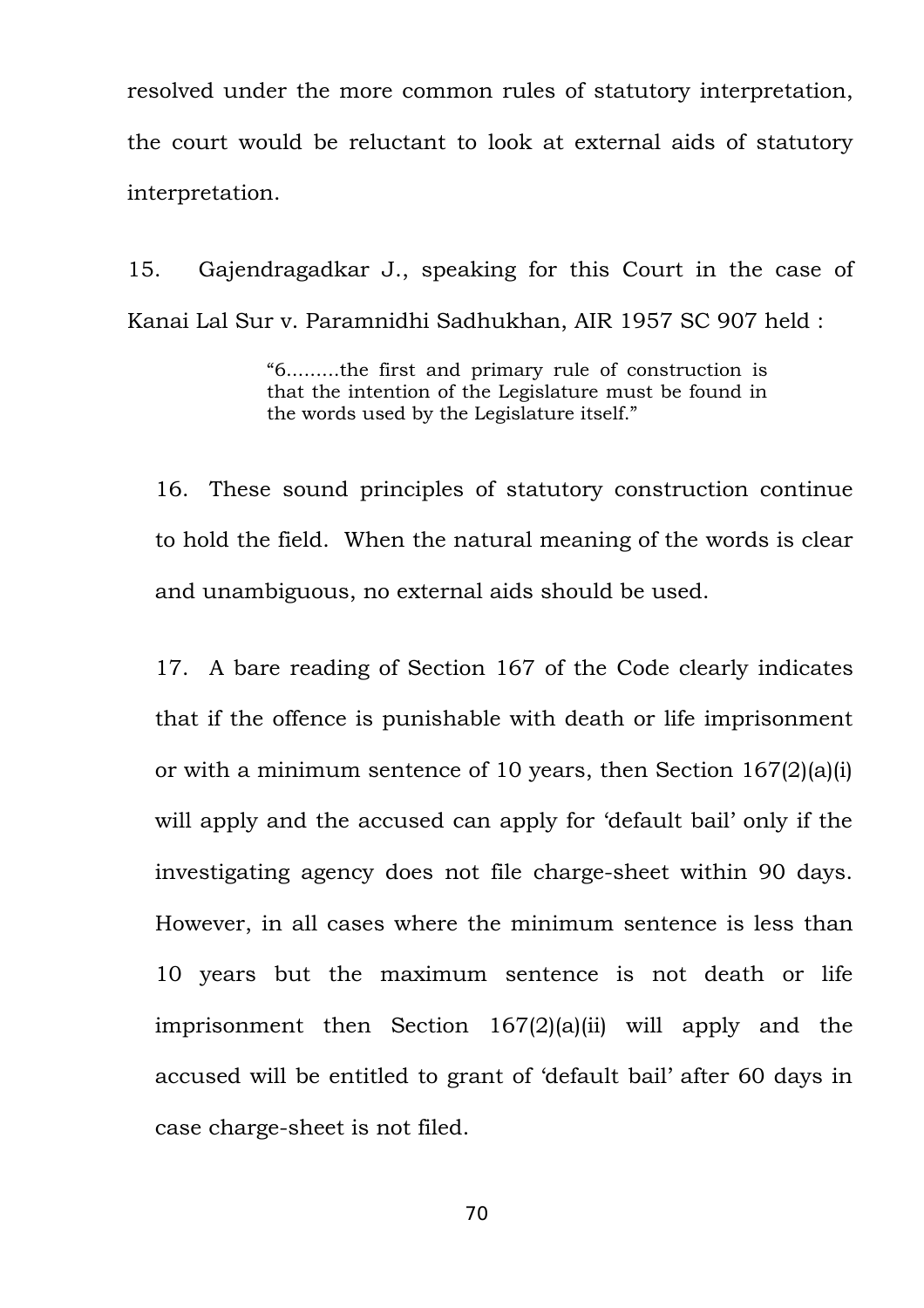18. Even if I were to assume that two views are possible and third category envisaged in Section 167(2)(a)(ii) is ambiguous, as suggested by learned brother Pant J., then also I have no doubt in my mind that a statute which curtails the liberty of a person must be read strictly. When any human right; a Constitutional fundamental right of a person is curtailed, then the statute which curtails such right must be read strictly. Section 167 of the Code lays down the procedure established by law by which a person can be deprived of his personal liberty, guaranteed to him under Article 21 of the Constitution of India. If two meanings could be attributed to such a provision then the courts must lean towards liberty and accept that interpretation of the statute, which upholds the liberty of the citizen and which keeps the eternal flame of liberty alive. If words are ambiguous then also the court should be reluctant to accept that interpretation which curtails the right of a human being of being free.

19. It has been urged that the accused is charged with very serious offences and, therefore, he should not be released on bail. We are dealing with 'default bail'. There is no discretion in such matters. At times like this, it would be prudent to remind ourselves of what was said by Benjamin Franklin more than two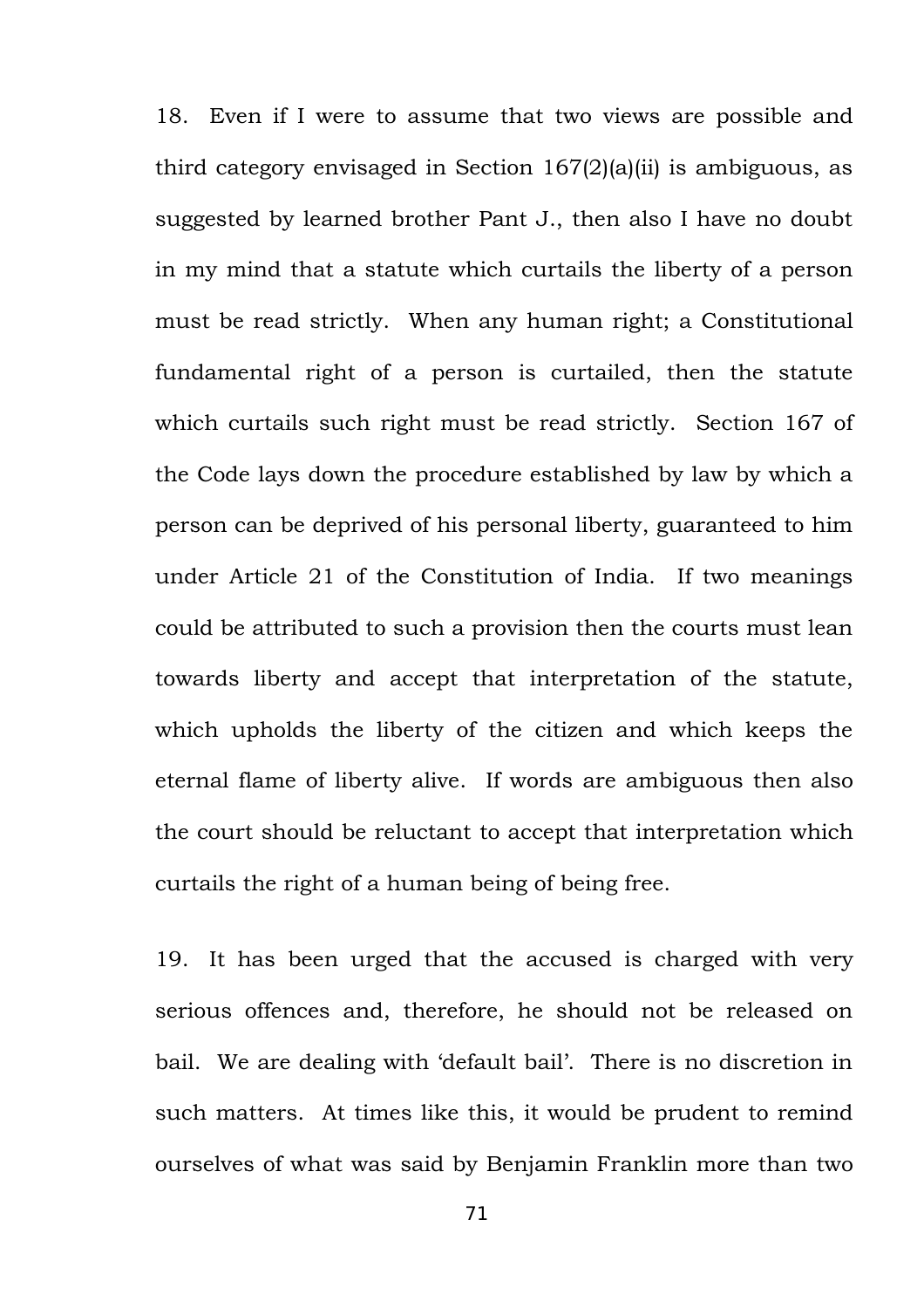"Any society that would give up a little liberty to gain a little security will deserve neither and lose both".

20. Two judgments have been cited before us which dealt with the interpretation of the words "not less than ten years". In Rajeev Chaudhary v. State (NCT) of Delhi, (2001) 5 SCC 34, the accused was charged with having committed offence punishable under Section 386 of the Indian Penal Code. The punishment whereof is a term of imprisonment which may extend to 10 years. This Court held that in a case where an offence is punishable with imprisonment for 10 years or more, the accused could be detained up to 90 days. The Court further held that the expression "not less than ten years" obviously means 10 years or more and would cover only those offences for which punishment could be imprisonment for a clear period of 10 years or more.

21. On the other hand, in Bhupinder Singh & Ors. v. Jarnail Singh & Anr., (2006) 6 SCC 277, the Court had distinguished Rajeev Chaudhary's case (supra) and held that the word "punishable" is significant and if the offence is punishable with imprisonment for 10 years, whether that be the maximum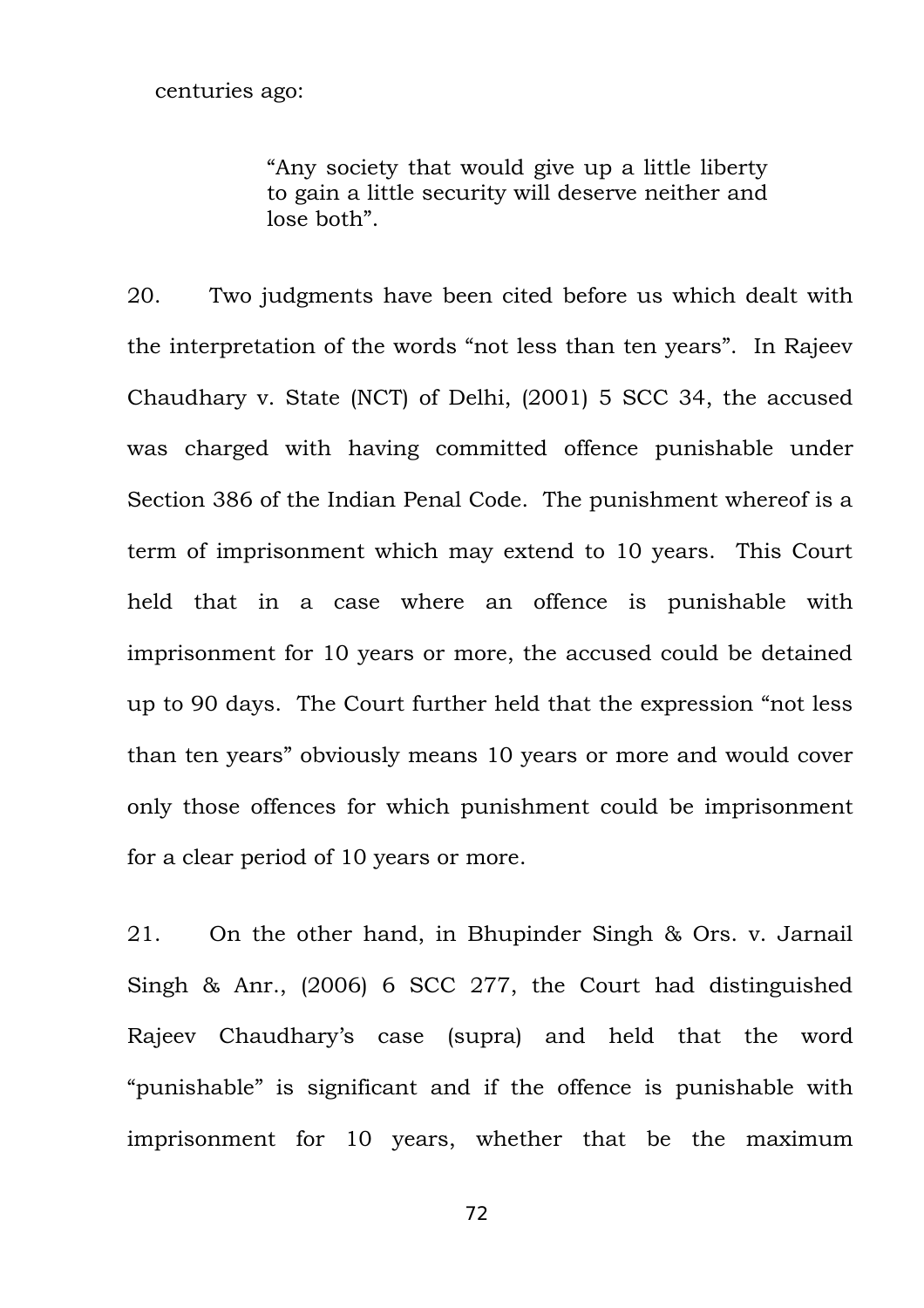punishment or minimum punishment, the accused was not entitled to 'default bail' prior to 90 days. With due respect, I am unable to agree with the view expressed in this case. Strictly speaking, this question did not arise in Bhupinder Singh's case (supra). In that case, the accused was charged for an offence under Section 304B of the Indian Penal Code and this offence is punishable with imprisonment for a term which shall not be less than 7 years but which may extend to imprisonment for life. Since the offence is punishable with imprisonment for life, then the fact that the minimum sentence provided is 7 years would make no difference, as explained by me above. It is only when the maximum sentence is less than life imprisonment that the minimum sentence must be 10 years to fall in the third category of cases. Certain examples of such cases are offences punishable under Section 21(c) and 22(c) of the Narcotic Drugs and Psychotropic Substances Act, 1985, which provide a minimum sentence of 10 years and a maximum sentence of 20 years.

22. The Code was initially enacted in the year 1898. We are now in the year 2017. 119 years have elapsed. There have been huge technological advancements. We have moved from horse-carts to the space age. From telegraph we have moved to the fast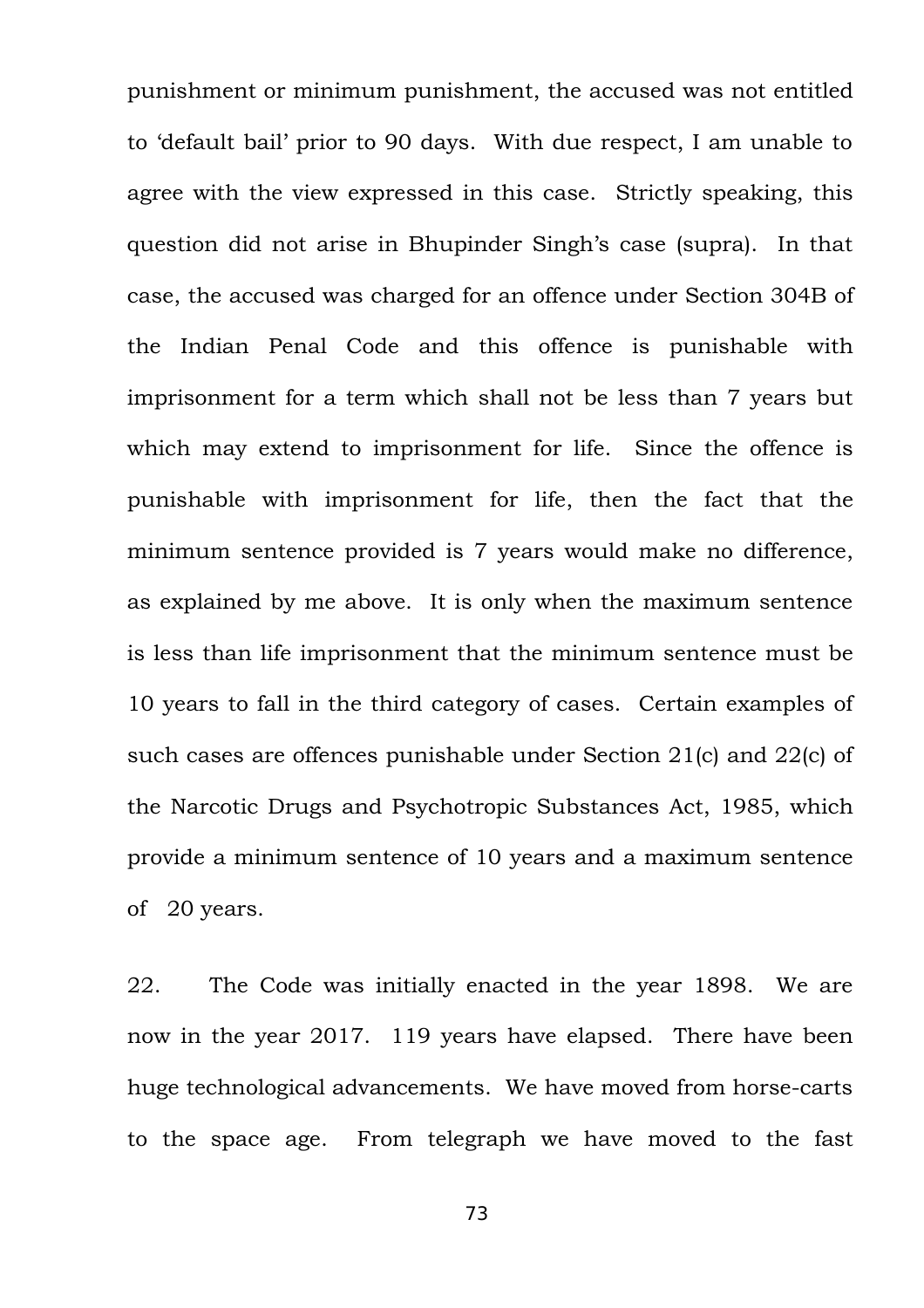changing vistas in the field of telecommunications including internet, wi fi etc.. Scientific investigation is the need of the hour. The investigating agencies must investigate quickly and efficiently. They must use the latest technology. Scientific investigation should be done in each and every case. If the investigation agencies adopt scientific methods of investigation, the same will be much more efficient and faster. This can be done if there is a special investigative branch in the police, which is trained in investigation. Therefore, there is a need to ensure that the judgment of this Court in the case of Prakash Singh v. Union of India, (2006) 8 SCC 1, does not lie in the dusty library racks and is actually enforced. If investigation is done scientifically and efficiently by the police officials, who are earmarked and trained to do investigation work, then I see no reason why investigation cannot normally be completed even within a period of 15 days, as envisaged in the year 1898.

23. The second issue which arises is whether the petitioner had applied for 'default bail' or not. Admittedly, there is no such plea in the bail application, but it is also not disputed that this was the main argument at the time of hearing and this issue was specifically dealt with in the impugned order. In my opinion, once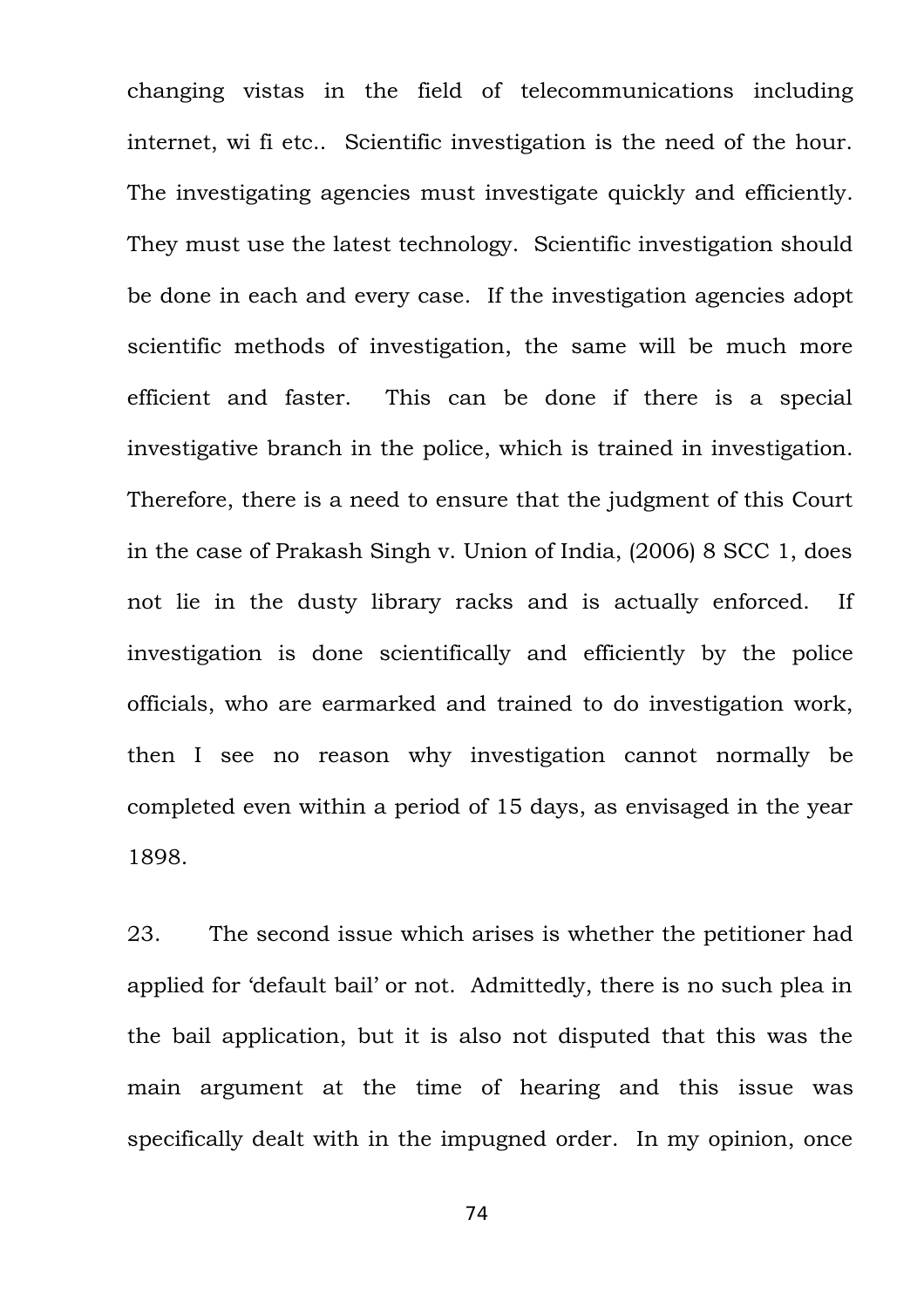the High Court permitted the counsel for the petitioner to argue the petition on the ground of grant of 'default bail' and no objection was raised by the counsel for the State then at this stage it cannot be urged that the petitioner never applied for 'default bail' and is not entitled to 'default bail'. If this objection had been raised at that stage, either by the Court or by the State, the accused could have either filed a fresh application for grant of 'default bail' or could have prayed for 'default bail' by adding an additional ground in the existing application much before 24.01.2017 when the charge-sheet was filed.

24. It has also been urged on behalf of the State that since the charge-sheet has now been filed, the petitioner is not entitled to grant of 'default bail'. Both my learned brothers have referred to the case of Sanjay Dutt v. State through C.B.I., Bombay (II), (1994) 5 SCC 410. Reference has also been made to Uday Mohanlal Acharya v. State of Maharashtra, (2001) 5 SCC 453.

25. It is not necessary to multiply citations because in Union of India v. Nirala Yadav, (2014) 9 SCC 457, this Court has considered the entire law on the subject and followed the law laid down in Uday Mohanlal Acharya's case (supra) as well as in Mohamed Iqbal Madar Sheikh & Ors. v. State of Maharashtra, (1996) 1 SCC 722,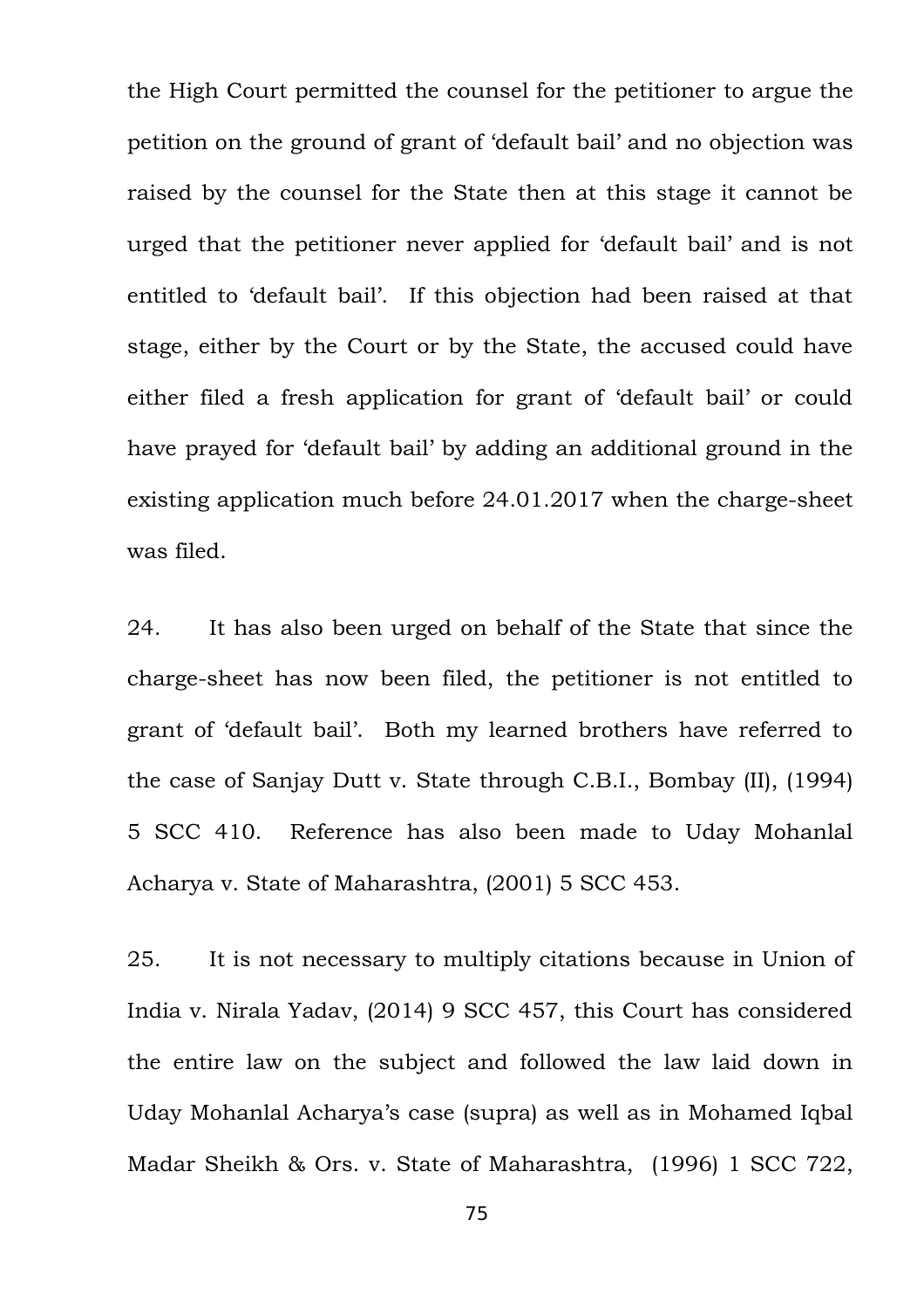wherein this Court deprecated the practice followed by some courts of adjourning applications for grant of 'default bail' till the prosecution filed the charge-sheet and held that the statutory right should not be defeated by keeping the applications pending till the charge-sheet is filed.

26. In Uday Mohanlal Acharya's case (supra) the Court culled out six guidelines, which are as follows:

> "1. Under sub-section (2) of Section 167, a Magistrate before whom an accused is produced while the police is investigating into the offence can authorise detention of the accused in such custody as the Magistrate thinks fit for a term not exceeding 15 days on the whole.

> 2. Under the proviso to the aforesaid sub-section (2) of Section 167, the Magistrate may authorise detention of the accused otherwise than in the custody of police for a total period not exceeding 90 days where the investigation relates to offence punishable with death, imprisonment for life or imprisonment for a term of not less than 10 years, and 60 days where the investigation relates to any other offence.

> 3. On the expiry of the said period of 90 days or 60 days, as the case may be, an indefeasible right accrues in favour of the accused for being released on bail on account of default by the investigating agency in the completion of the investigation within the period prescribed and the accused is entitled to be released on bail, if he is prepared to and furnishes the bail as directed by the Magistrate.

> 4. When an application for bail is filed by an accused for enforcement of his indefeasible right alleged to have been accrued in his favour on account of default on the part of the investigating agency in completion of the investigation within the specified period, the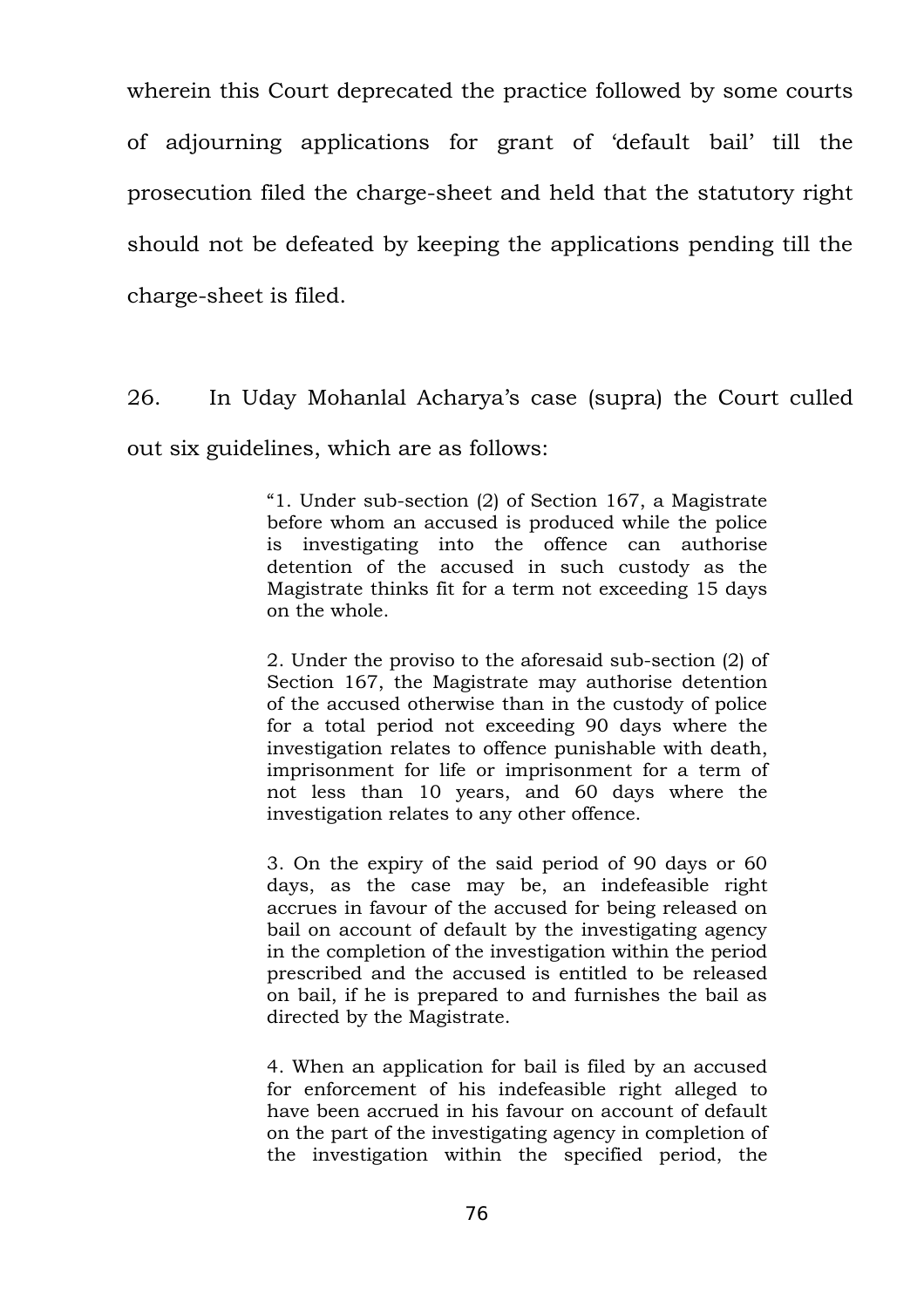Magistrate/court must dispose of it forthwith, on being satisfied that in fact the accused has been in custody for the period of 90 days or 60 days, as specified and no charge-sheet has been filed by the investigating agency. Such prompt action on the part of the Magistrate/court will not enable the prosecution to frustrate the object of the Act and the legislative mandate of an accused being released on bail on account of the default on the part of the investigating agency in completing the investigation within the period stipulated.

5. If the accused is unable to furnish the bail as directed by the Magistrate, then on a conjoint reading of Explanation I and the proviso to sub-section (2) of Section 167, the continued custody of the accused even beyond the specified period in para (a) will not be unauthorised, and therefore, if during that period the investigation is complete and the charge-sheet is filed then the so-called indefeasible right of the accused would stand extinguished.

6. The expression "if not already availed of" used by this Court in Sanjay Dutt v. State through CBI, (1994) 5 SCC 410, must be understood to mean when the accused files an application and is prepared to offer bail on being directed. In other words, on expiry of the period specified in para (a) of the proviso to sub-section (2) of Section 167 if the accused files an application for bail and offers also to furnish the bail on being directed, then it has to be held that the accused has availed of his indefeasible right even though the court has not considered the said application and has not indicated the terms and conditions of bail, and the accused has not furnished the same."

27. A reading of the aforesaid judgments leaves no manner of doubt that if an accused files an application for grant of default bail and is willing to furnish bail then he is deemed to have exercised his right to avail of bail and this right cannot be defeated by filing the charge-sheet thereafter.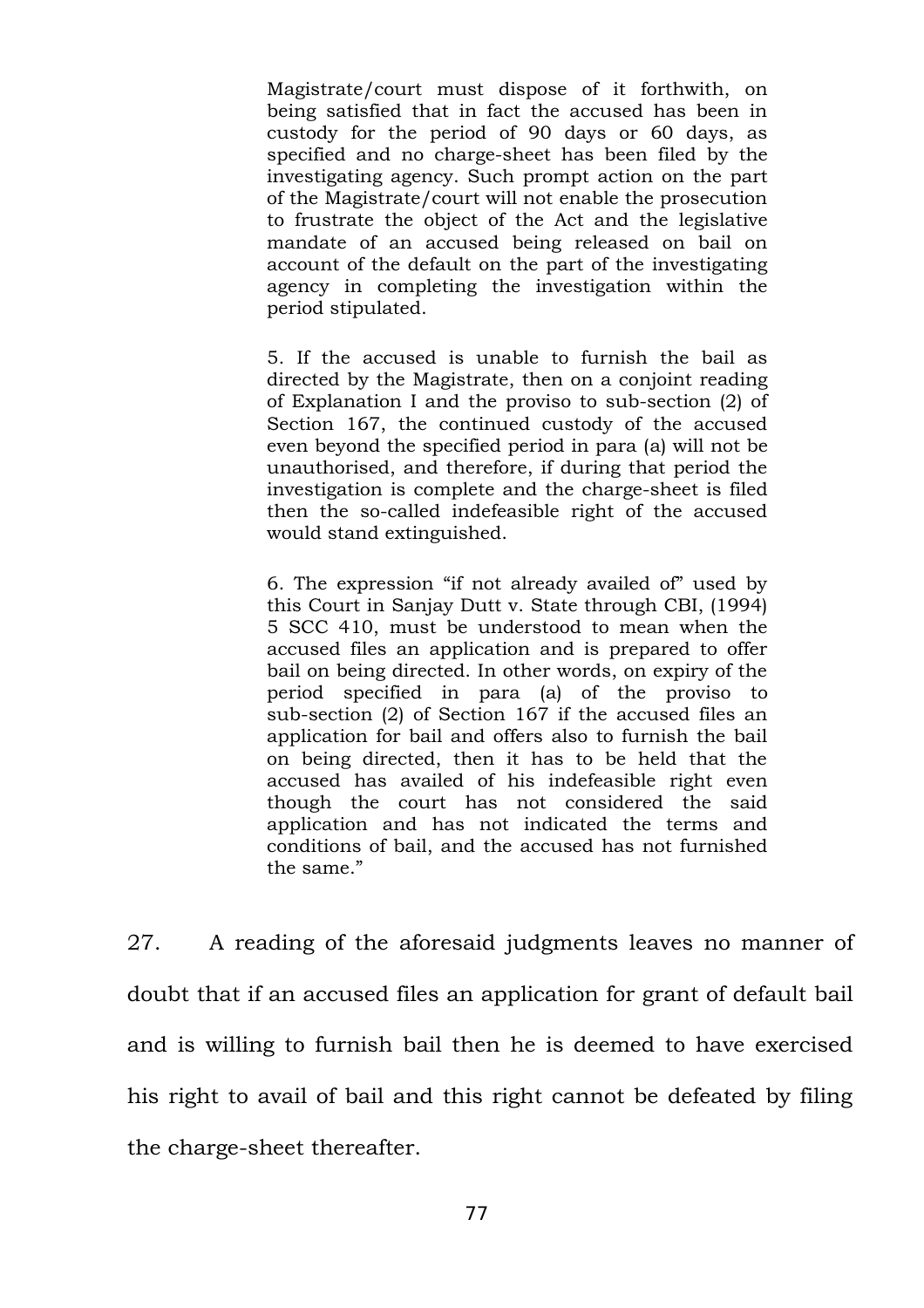28. The right to get 'default bail' is a very important right. Ours is a country where millions of our countrymen are totally illiterate and not aware of their rights. A Constitution Bench of this Court in the case of Sanjay Dutt (supra) has held that the accused must apply for grant of 'default bail'. As far as Section 167 of the Code is concerned, Explanation I to Section 167 provides that notwithstanding the expiry of the period specified (i.e. 60 days or 90 days, as the case may be), the accused can be detained in custody so long as he does not furnish bail. Explanation I to Section 167 of the Code reads as follows:

> "Explanation I.- For the avoidance of doubts, it is hereby declared that, notwithstanding the expiry of the period specified in paragraph (a), the accused shall be detained in custody so long as he does not furnish bail."

This would, in my opinion, mean that even though the period had expired, the accused would be deemed to be in legal custody till he does not furnish bail. The requirement is of furnishing of bail. The accused does not have to make out any grounds for grant of bail. He does not have to file a detailed application. All he has to aver in the application is that since 60/90 days have expired and charge-sheet has not been filed, he is entitled to bail and is willing to furnish bail. This indefeasible right cannot be defeated by filing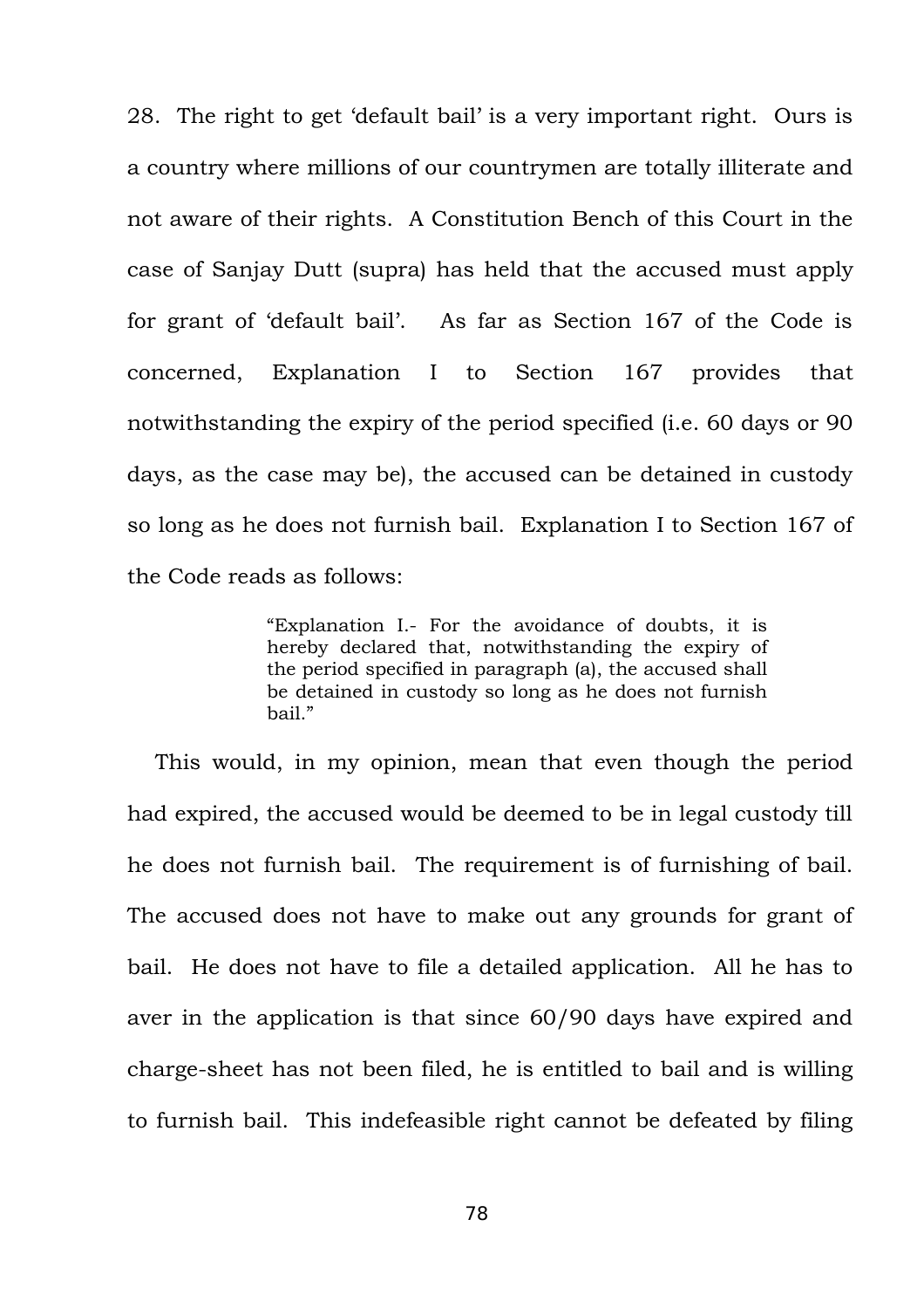the charge-sheet after the accused has offered to furnish bail.

29. This Court in a large number of judgments has held that the right to legal aid is also a fundamental right. Legal aid has to be competent legal aid and, therefore, it is the duty of the counsel representing the accused whether they are paid counsel or legal aid counsel to inform the accused that on the expiry of the statutory period of 60/90 days, they are entitled to 'default bail'. In my view, the magistrate should also not encourage wrongful detention and must inform the accused of his right. In case the accused still does not want to exercise his right then he shall remain in custody but if he chooses to exercise his right and is willing to furnish bail he must be enlarged on bail.

- 30. In view of the above discussion, my findings are as follows:
	- 1. I agree with both my learned brothers that the amendment made to the Prevention of Corruption Act,1988 by the Lokpal and Lokayuktas Act, 2013 applies to all accused charged with offences under this Act irrespective of the fact whether the action is initiated under the Lokpal and Lokayuktas Act, 2013, or any other law;
	- 2. Section 167(2)(a)(i) of the Code is applicable only in